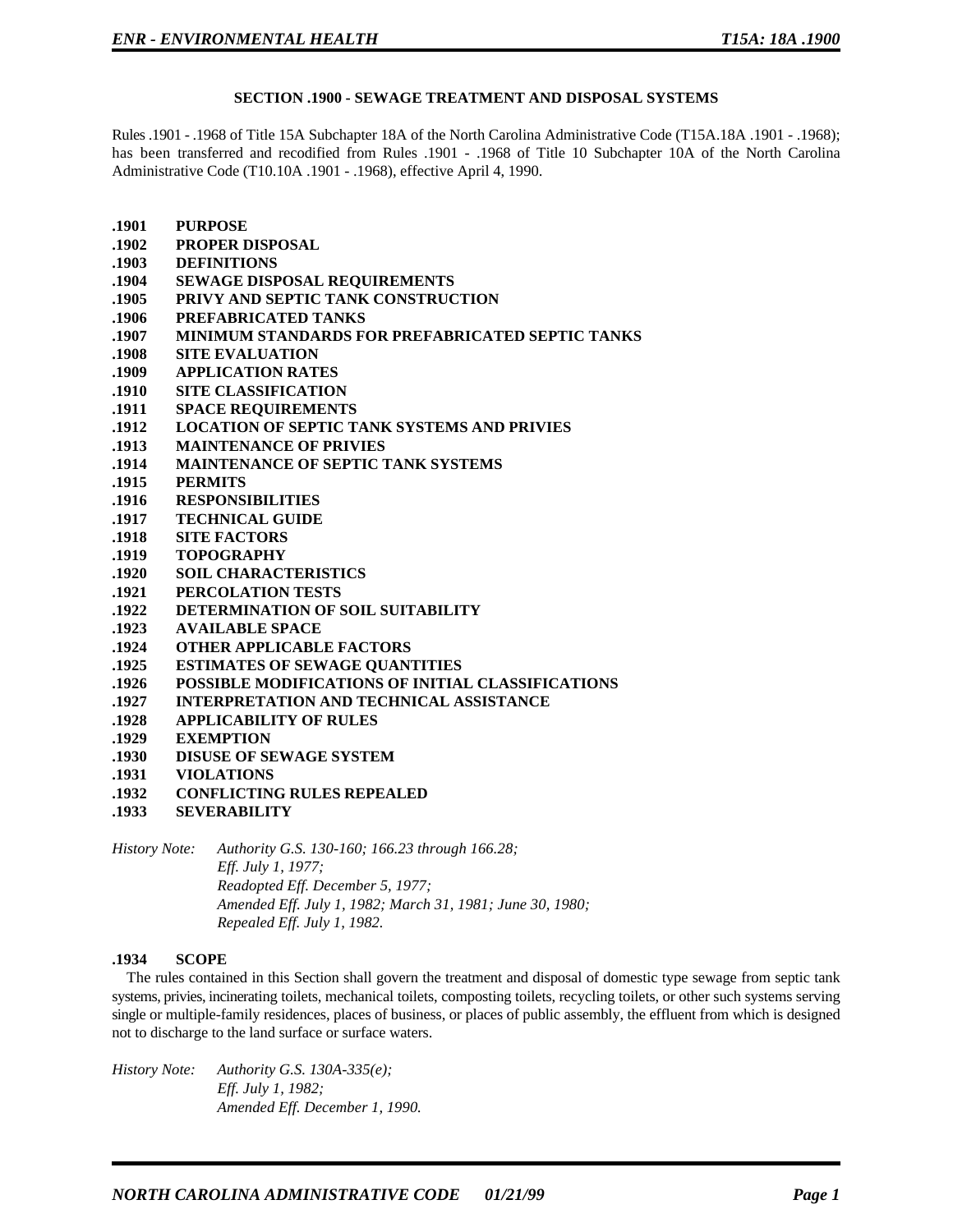## **.1935 DEFINITIONS**

The following definitions shall apply throughout this Section:

- (1) "Alluvial Soils" means stratified soils without distinct horizons, deposited by flood waters.
- (2) "Alternative System" means any approved ground absorption sewage treatment and disposal system other than an approved privy or an approved septic tank system.
- (3) "Approved" means that which has been considered acceptable to the State or local health department.
- (4) "Approved Privy" means a fly-tight structure consisting of a pit, floor slab, and seat riser constructed in accordance with Rule .1959 of this Section.
- (5) "Approved Public or Community Sewage System" means a single system of sewage collection, treatment, and disposal owned and operated by a sanitary district, a metropolitan sewage district, a water and sewer authority, a county or municipality, or a public utility, constructed and operated in compliance with applicable requirements of the Division of Environmental Management.
- (6) "Areas subject to frequent flooding" means those areas inundated at a 10-year or less frequency and includes alluvial soils and areas subject to tidal or storm overwash.
- (7) "Collection sewer" means gravity flow pipelines, force mains, effluent supply lines, and appliances appurtenant thereto, used for conducting wastes from building drains to a treatment system or to a ground absorption sewage treatment and disposal system.
- (8) "Designated wetland" means an area on the land surface established under the provisions of the Coastal Area Management Act or the Federal Clean Water Act.
- (9) "Design unit" means one or more dwelling units, places of business, or places of public assembly on:
	- (a) a single lot or tract of land;
	- (b) multiple lots or tracts of land served by a common ground absorption sewage treatment and disposal system; or
	- (c) a single lot or tract of land or multiple lots or tracts of land where the dwelling units, places of business or places of public assembly are under multiple ownership (e.g. condominiums) and are served by a ground absorption system or multiple ground absorption systems which are under common or joint ownership or control.
- (10) "Dwelling unit" means any room or group of rooms located within a structure and forming a single, habitable unit with facilities which are used or intended to be used for living, sleeping, bathing, toilet usage, cooking, and eating.
- (11) "Effluent" means the liquid discharge of a septic tank or other sewage treatment device.
- (12) "Ground absorption sewage treatment and disposal system" means a system that utilizes the soil for the subsurface disposal of partially treated or treated sewage effluent.
- (13) "Horizon" means a layer of soil, approximately parallel to the surface, that has distinct characteristics produced by soil forming processes.
- (14) "Local health department" means any county, district, or other health department authorized to be organized under the General Statutes of North Carolina.
- (15) "Mean high water mark" means, for coastal waters having six inches or more lunar tidal influence, the average height of the high water over a 19 year period as may be ascertained from National Ocean Survey or U.S. Army Corps of Engineers tide stations data or as otherwise determined under the provisions of the Coastal Area Management Act.
- (16) "Naturally occurring soil" means soil formed in place due to natural weathering processes and being unaltered by filling, removal, or other man-induced changes other than tillage.
- (17) "Nitrification field" means the area in which the nitrification lines are located.
- (18) "Nitrification lines" means approved pipe, specially designed porous blocks, or other approved materials which receive partially treated sewage effluent for distribution and absorption into the soil beneath the ground surface.
- (19) "Nitrification trench", also referred to as a sewage absorption trench, means a ditch into which a single nitrification line is laid and covered by soil.
- (20) "Non-ground absorption sewage treatment system" means a facility for waste treatment designed not to discharge to the soil, land surface, or surface waters, including but not limited to, approved vault privies, incinerating toilets, mechanical toilets, composting toilets, chemical toilets, and recycling systems.
- (21) "Organic soils" means those organic mucks and peats consisting of more than 20 percent organic matter (by dry weight) and 18 inches or greater in thickness.
- (22) "Parent material" means the mineral matter that is in its present position through deposition by water, wind, gravity or by decomposition of rock and exposed at the land surface or overlain by soil or saprolite.
- (23) "Ped" means a unit of soil structure, such as an aggregate, crumb, prism, block, or granule formed by natural processes.
- (24) "Perched water table" means a saturated zone, generally above the natural water table, as identified by drainage mottles caused by a restrictive horizon.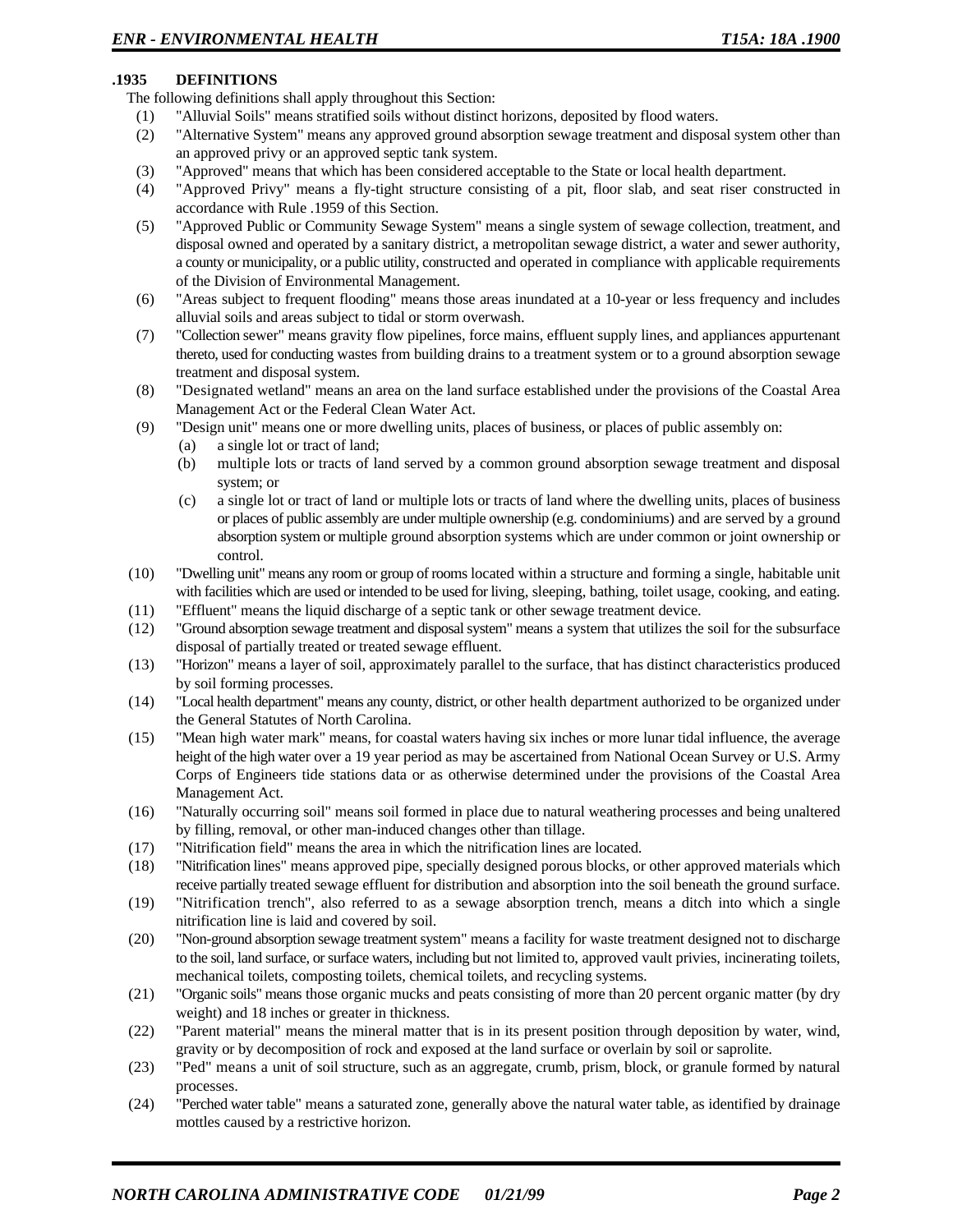- (25) "Person" means any individual, firm, association, organization, partnership, business trust, corporation, company, or unit of local government.
- (26) "Place of business" means any store, warehouse, manufacturing establishment, place of amusement or recreation, service station, foodhandling establishment, or any other place where people work or are served.
- (27) "Place of public assembly" means any fairground, auditorium, stadium, church, campground, theater, school, or any other place where people gather or congregate.
- (28) "Privy building" means and includes any and all buildings which are used for privacy in the acts of urination and defecation which are constructed over pit privies and are not connected to a ground absorption sewage treatment and disposal system or a public or community sewage system.
- (29) "Public management entity" means a city (G.S. 160A, Article 16), county (G.S. 153A, Article 15), interlocal contract (G.S. 153A, Article 16), joint management agency (G.S. 160A-461 -462), county service district (G.S. 153A, Article 16), county water and sewer district (G.S. 162A, Article 6), sanitary district (G.S. 130A, Article 2), water and sewer authority (G.S. 162A, Article 1), metropolitan water district (G.S. 162A, Article 4), metropolitan sewerage district (G.S. 162A, Article 5), public utility [G.S. 62-3(23)], county or district health department (G.S. 130A, Article 2), or other public entity legally authorized to operate and maintain on-site sewage systems.
- (30) "Relocation" means the displacement of a residence, place of business, or place of public assembly from one location to another.
- (31) "Repair area" means an area, either in its natural state or which is capable of being modified, consistent with these Rules, which is reserved for the installation of additional nitrification fields and is not covered with structures or impervious materials.
- (32) "Residence" means any home, hotel, motel, summer camp, labor work camp, mobile home, dwelling unit in a multiple-family structure, or any other place where people reside.
- (33) "Restrictive horizon" means a soil horizon that is capable of perching ground water or sewage effluent and that is brittle and strongly compacted or strongly cemented with iron, aluminum, silica, organic matter, or other compounds. Restrictive horizons may occur as fragipans, iron pans or organic pans, and are recognized by their resistance in excavation or in using a soil auger.
- (34) "Rock" means the body of consolidated or partially consolidated material composed of minerals at or below the land surface. Rock includes bedrock and partially weathered rock that is relatively hard and cannot be dug with hand tools. The upper boundary of rock is "saprolite", "soil", or the land surface.
- (35) "Sanitary system of sewage treatment and disposal" means a complete system of sewage collection, treatment and disposal, including approved privies, septic tank systems, connection to public or community sewage systems, incinerators, mechanical toilets, composting toilets, recycling toilets, mechanical aeration systems, or other such systems.
- (36) "Saprolite" means the body of porous material formed in place by weathering of igneous or metamorphic rocks. Saprolite has a massive, rock-controlled structure, and retains the fabric (arrangement of minerals) of its parent rock in at least 50 percent of its volume. Saprolite can be dug with hand tools. The lower limit of saprolite is "rock" and its upper limit is "soil" or the land surface. The term "saprolite" does not include sedimentary parent materials.
- (37) "Septic tank" means a water-tight, covered receptacle designed for primary treatment of sewage and constructed to:
	- (a) receive the discharge of sewage from a building;
	- (b) separate settleable and floating solids from the liquid;
	- (c) digest organic matter by anaerobic bacterial action;
	- (d) store digested solids through a period of detention; and
	- (e) allow clarified liquids to discharge for additional treatment and final disposal.
- (38) "Septic tank system" means a subsurface sanitary sewage system consisting of a septic tank and a subsurface disposal field.
- (39) "Sewage" means the liquid and solid human waste and liquid waste generated by water-using fixtures and appliances, including those associated with food handling. The term does not include industrial process wastewater or sewage that is combined with industrial process wastewater.
- (40) "Site" means the area in which the sewage treatment and disposal system is to be located and the area required to accommodate repairs and replacement of nitrification field and permit proper functioning of the system.
- (41) "Soil" means the naturally occurring body of porous mineral and organic materials on the land surface. Soil is composed of sand-, silt-, and clay-sized particles that are mixed with varying amounts of larger fragments and some organic material. Soil contains less than 50 percent of its volume as rock, saprolite, or coarse-earth fraction (mineral particles greater than 2.0 millimeters). The upper limit of the soil is the land surface, and its lower limit is "rock", "saprolite", or other parent materials.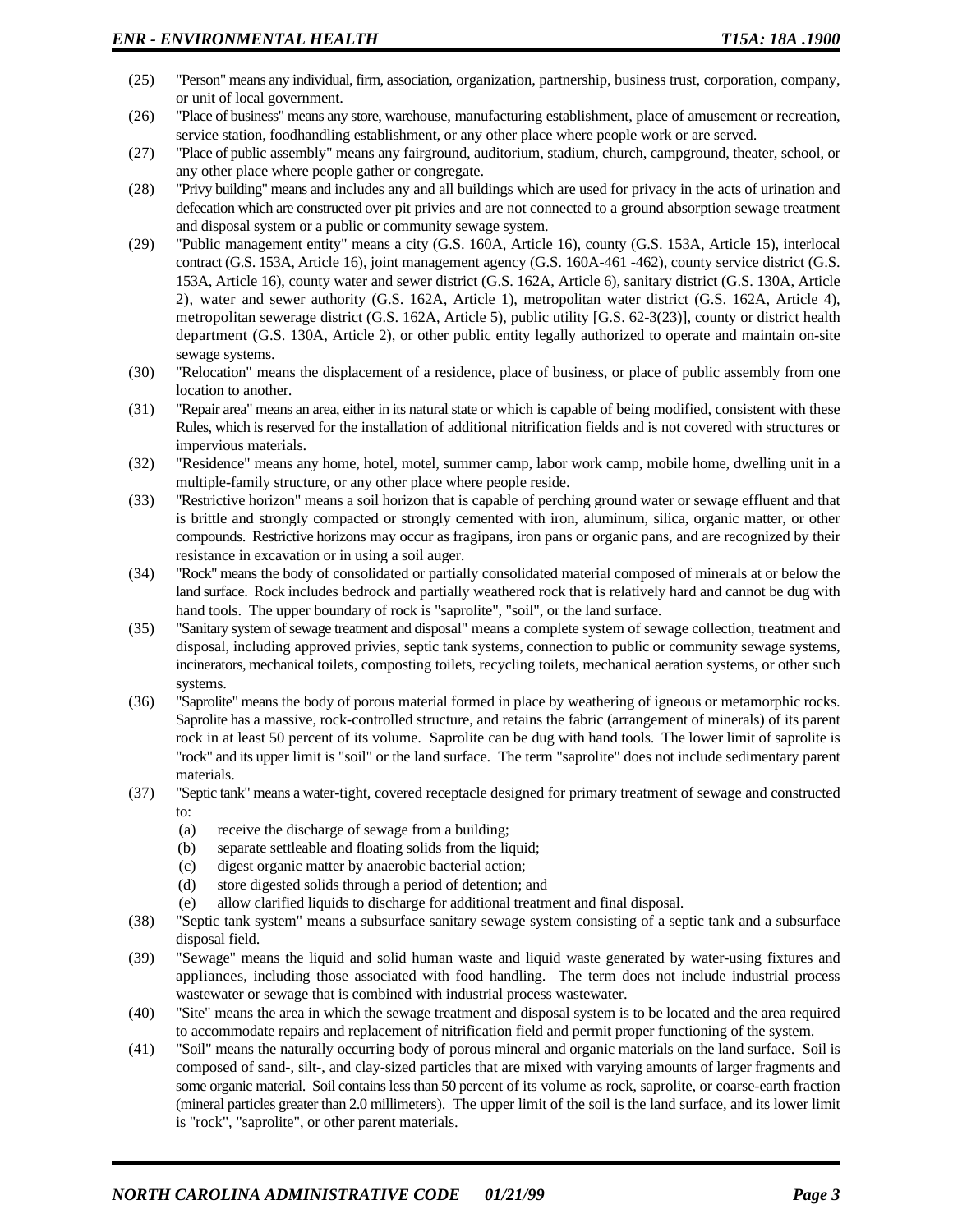- (42) "Soil structure" means the arrangement of primary soil particles into compound particles, peds, or clusters that are separated by natural planes of weakness from adjoining aggregates.
- (43) "Soil textural classes" means soil classification based upon size distribution of mineral particles in the fine-earth fraction less than two millimeters in diameter. The fine-earth fraction includes sand (2.0 - 0.05 mm in size), silt (less than 0.05 mm - 0.002 mm or greater in size), and clay (less than 0.002 mm in size) particles. The specific textural classes are defined as follows and as shown in Soil Taxonomy, Appendix I, which is hereby adopted by reference in accordance with G.S. 150B-14(c):
	- (a) "Sand" means soil material that contains 85 percent or more of sand; the percentage of silt plus 1.5 times the percentage of clay shall not exceed 15.
	- (b) "Loamy sand" means soil material that contains at the upper limit 85 to 90 percent sand, and the percentage silt plus 1.5 times the percentage of clay is not less than 15; at the lower limit it contains not less than 70 to 85 percent sand, and the percentage of silt plus twice the percentage of clay does not exceed 30.
	- (c) "Sandy loam" means soil material that contains either 20 percent clay or less, and the percentage of silt plus twice the percentage of clay exceeds 30, and contains 52 percent or more sand; or less than seven percent clay, less than 50 percent silt, and between 43 and 52 percent sand.
	- (d) "Loam" means soil material that contains seven to 27 percent clay, 28 to 50 percent silt, and less than 52 percent sand.
	- (e) "Silt loam" means soil material that contains 50 percent or more silt and 12 to 27 percent clay; or contains 50 to 80 percent silt and less than 12 percent clay.
	- (f) "Silt" means soil material that contains 80 percent or more silt and less than 12 percent clay.
	- (g) "Sandy clay loam" means soil material that contains 20 to 35 percent clay, less than 28 percent silt, and 45 percent or more sand.
	- (h) "Clay loam" means soil material that contains 27 to 40 percent clay and 20 to 45 percent sand.
	- (i) "Silty clay loam" means soil material that contains 27 to 40 percent clay and less than 20 percent sand.
	- (j) "Sandy clay" means soil material that contains 35 percent or more clay and 45 percent or more sand.
	- (k) "Silty clay" means soil material that contains 40 percent or more clay and 40 percent or more silt.
	- (l) "Clay" means soil material that contains 40 percent or more clay, less than 45 percent sand, and less than 40 percent silt.
- (44) "State" means the Department of Environment, Health, and Natural Resources, Division of Environmental Health.
- (45) "Stream" means a natural or manmade channel, including groundwater lowering ditches and devices, in which water flows or stands most of the year.
- (46) "Subsurface disposal" means the application of sewage effluent beneath the surface of the ground by distribution through approved nitrification lines.
- *History Note: Authority G.S. 130A-335(e) and (f); Eff. July 1, 1982; Amended Eff. July 1, 1995; January 1, 1990; August 1, 1988; April 1, 1985.*

### **.1936 REQUIREMENTS FOR SEWAGE TREATMENT AND DISPOSAL**

*History Note: Authority G.S. 130A-335(e); Eff. July 1, 1982; Repealed Eff. January 1, 1990.*

#### **.1937 PERMITS**

(a) Any person owning or controlling a residence, place of business, or place of public assembly containing water-using fixtures connected to a water supply source shall discharge all wastewater directly to an approved wastewater system permitted for that specific use.

(b) An Improvement Permit, Authorization for Wastewater System Construction (Construction Authorization) and Operation Permit, shall be required in accordance with G.S. 130A-336, G.S. 130A-337 and G.S. 130A-338. Rule .1949 of this Section shall be used to determine whether subsequent additions, modifications, or change in the type of facility increase wastewater flow or alter wastewater characteristics.

(c) An application for an Improvement Permit or Construction Authorization, as applicable, shall be submitted to the local health department for each site prior to the construction, location, or relocation of a residence, place of business, or place of public assembly. Applications for systems required to be designed by a professional engineer and applications for industrial process wastewater systems shall meet the provisions of Rule .1938 of this Section.

(d) The application for an Improvement Permit shall contain at least the following information: owner's name, mailing address, and phone number, location of property, plat of property or site plan, description of existing and proposed facilities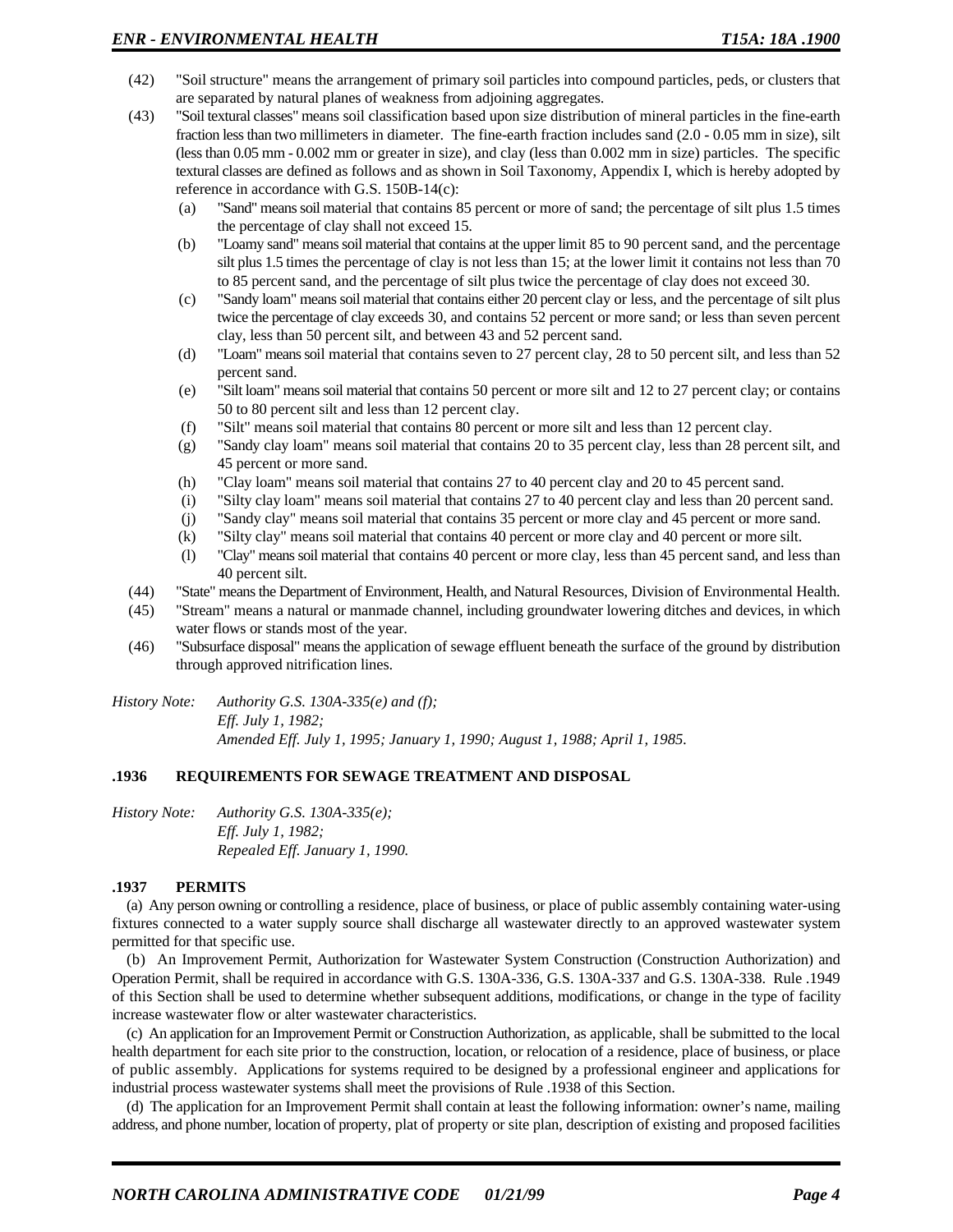or structures, number of bedrooms, or number of persons served, or other factors required to determine wastewater system design flow or wastewater characteristics, type of water supply including the location of proposed or existing well(s), and signature of owner or owner's legal representative. The applicant shall identify property lines and fixed reference points in the field. The applicant shall make the site accessible for an evaluation as required in Rule .1939 of this Section. The applicant shall notify the local health department on the application of the following:

- (1) the property contains previously identified jurisdictional wetlands:
- (2) wastewater other than sewage will be generated; or
- (3) the site is subject to approval by other public agencies.
- (e) The application for a Construction Authorization shall contain:
- (1) the information required in Paragraph (d) of this Rule; however, a plat or site plan shall not be required with the application for a Construction Authorization to repair a previously permitted system when the repairs will be accomplished on property owned and controlled by the applicant and for which the property lines are readily identifiable in the field;
- (2) the locations of the proposed facility, appurtenances, and the site for the system showing setbacks to property line(s) or other fixed reference point(s); and
- (3) the proposed system type as specified by the owner or owner's legal representative and that meets the conditions of the Improvement Permit, the provisions of these Rules, and G.S. 130A, Article 11.

(f) An authorized agent of DENR shall issue an Improvement Permit after determining that the site is suitable or provisionally suitable and that a system can be installed so as to meet the provisions of these Rules. The Improvement Permit shall include those items required in G.S. 130A-336(a). An Improvement Permit for which a plat is provided shall be valid without expiration and an Improvement Permit for which a site plan is provided shall be valid for 60 months from the date of issue as provided in G.S. 130A-335(f) and G.S. 130A-336(a). The Improvement Permit is transferable to subsequent owners except as provided in G.S. 130A-335(f) and G.S. 130A-336(a).

(g) The Construction Authorization as provided in G.S. 130A-335(f) and G.S. 130A-336(b) shall be valid for a period equal to the period of validity of the Improvement Permit, not to exceed 60 months. Site modifications required as conditions of an Improvement Permit shall be completed prior to the issuance of a Construction Authorization. The Construction Authorization shall be issued by an authorized agent for the installation of a wastewater system when it is found that the Improvement Permit conditions and rules of this Section are met. The Construction Authorization shall contain conditions regarding system type, system layout, location, and installation requirements. The property owner shall ensure that a Construction Authorization is obtained and is valid prior to the construction or repair of a system. The property owner shall obtain a Construction Authorization prior to the construction, location, or relocation of a residence, place of business, or place of public assembly. If the installation has not been completed during the period of validity of the Construction Authorization, the information submitted in the application for a Permit or Construction Authorization is found to have been incorrect, falsified or changed, or the site is altered, the Permit or Construction Authorization shall become invalid, and may be suspended or revoked. When a Permit or Construction Authorization has become invalid, expired, suspended, or revoked, the installation shall not be commenced or completed until a new Permit or Construction Authorization has been obtained. Revised Construction Authorizations shall be issued for sites where Improvement Permits are valid without expiration in compliance with G.S. 130A-335(f1).

(h) Prior to the issuance of a Construction Authorization for a wastewater system to serve a condominium or other multiple-ownership development where the system will be under common or joint control, a draft agreement (tri-party) among the local health department, developer, and a proposed non-profit, incorporated owners association shall be submitted to the local health department for approval. Prior to the issuance of an Operation Permit for a system requiring a tri-party agreement, the agreement shall be executed among the local health department, developer, and a non-profit, incorporated owners association and filed with the local register of deeds. The tri-party agreement shall address ownership transfer of ownership, maintenance, repairs, operation, and the necessary funds for the continued satisfactory performance of the wastewater system, including collection, treatment, disposal, and other appurtenances.

(i) No residence, place of business, or place of public assembly shall be occupied nor shall any wastewater system be covered or placed into use until an authorized agent issues an Operation Permit. The Operation Permit shall not be issued or reissued until the authorized agent finds that the system is in compliance with Article 11 of G.S. Chapter 130A, these Rules, and all conditions prescribed by the Improvement Permit, and Construction Authorization. The Operation Permit shall specify the system type in accordance with Table V(a) of Rule .1961 of this Section, and shall include conditions for system performance, operation, maintenance, monitoring and reporting. At the review frequency specified in Rule .1961, Table V(a) of this Section, an authorized agent shall determine whether a system in compliance with the conditions of the Operation Permit, these Rules, and Article 11 of G.S. Chapter 130A. An authorized agent may modify, suspend or revoke the Operation Permit or seek other remedies under Article 2, Chapter 130A, if the system is not in compliance with Article 11 of G.S. Chapter 130A, these Rules, and all conditions imposed by the Operation Permit.

(j) For a Type V or VI system as specified in Rule .1961, Table V(a) of Paragraph (b)(9) of this Section, the Operation Permit shall expire either;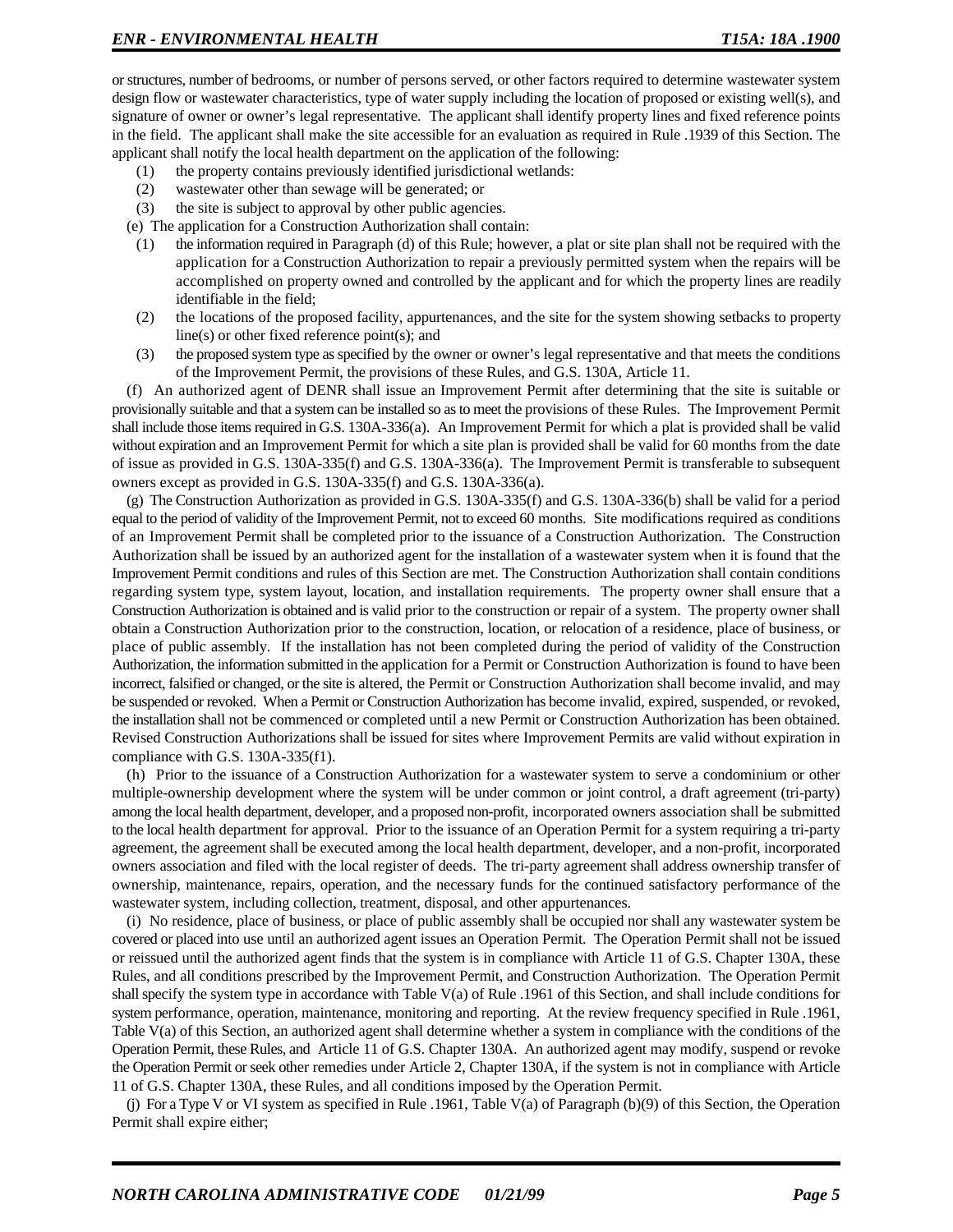- (1) 60 months after the Operation Permit is issued for any system installed on or after the effective date of these Rules, or
- (2) 60 months after the effective date of these Rules for any system with a valid Operation Permit issued prior to the effective date of these Rules.

(k) Upon determining that an existing wastewater system including all subsystems and system components in a manufactured home park has a valid Operation Permit and is in compliance with Article 11 of G.S. Chapter 130A, these Rules, and permit conditions, an authorized agent shall issue a written authorization for a manufactured home to be connected to the existing system.

(l) Any person other than the owner or controller of a residence, place of business, or place of public assembly, who engages in the business of constructing, installing, or repairing wastewater systems shall register with the local health department in each county where he operates before constructing, installing, or repairing wastewater systems.

(m) An authorized agent shall prepare a written report with reference to the site and soil conditions required to be evaluated pursuant to this Section. When a permit is denied, the report shall be provided to the applicant. If modifications or alternatives are available, information shall be provided to the applicant. The report shall be signed and dated by an authorized agent of the State.

*History Note: Authority G.S. 130A-335(e),(f); Eff. July 1, 1982; Amended Eff. August 1, 1991; January 1, 1990; January 1, 1984; Temporary Amendment Eff. January 20, 1997; Amended Eff. August 1, 1998.*

#### **.1938 RESPONSIBILITIES**

(a) The permitting of wastewater system shall be the responsibility of agents authorized by the State in accordance with G.S. 130A-40, 130A-50, and registered with the State of North Carolina Board of Sanitarian Examiners if required in G.S. 90A Article 4.

(b) The person owning or controlling the system shall be responsible for assuring compliance with the laws, rules, and permit conditions regarding system location, installation, operation, maintenance, monitoring, reporting, and repair.

(c) Prior to the issuance of an Improvement Permit or Construction Authorization, plans and specifications may be required by the local health department where there is an unsuitable soil or unsuitable characteristic and shall be required for drainage systems serving two or more lots. These plans and specifications shall be required to be prepared by a person or persons who are licensed or registered to consult, investigate, evaluate, plan or design wastewater systems, soil and rock characteristics, ground water hydrology, or drainage systems if required in G.S. 89C, 89E, 89F, and 90A Article 4.

(d) Any wastewater system which meets one or more of the following conditions shall be designed by a registered professional engineer if required by G.S. 89C:

- (1) The system is designed to handle over 3,000 gallons per day, as determined in Rule .1949(a) or (b) of this Section, except where the system is limited to an individual septic tank system serving an individual dwelling unit or several individual septic tank systems, each serving an individual dwelling unit.
- (2) The system requires pretreatment before disposal, other than by a conventional septic or other system approved under Rule .1957 or .1969 of this Section.
- (3) The system requires use of sewage pumps prior to the septic tank or other pretreatment system, except for systems subject to the North Carolina Plumbing code or which consist of grinder pumps and associated pump basins that are approved and listed in accordance with standards adopted by the National Sanitation Foundation.
- (4) The individual system is required by Rule .1952 of this Section to use more than one pump or siphon in a single pump tank.
- (5) The system includes a collection sewer, prior to the septic tank or other pretreatment system, which serves two or more buildings, except for systems subject to the North Carolina Plumbing Code.
- (6) The system includes structures which have not been pre-engineered.
- (7) The system is designed for the collection, treatment and disposal of industrial process wastewater, except under the following circumstances:
	- (A) the State has determined that the wastewater generated by the proposed facility has a pollutant strength which is lower than or equal to domestic sewage, and does not require specialized pretreatment or management, or
	- (B) the State has pre-approved a predesigned pretreatment system or process and management method proposed by the facility owner which shall enable the industrial process wastewater to have a pollutant strength which is lower than or equal to domestic sewage.
- (8) Any other system serving a business or multi-family dwelling so specified by the local health department.
- (e) The State shall review and approve the system layout on a site plan or plat, plans and specifications for all systems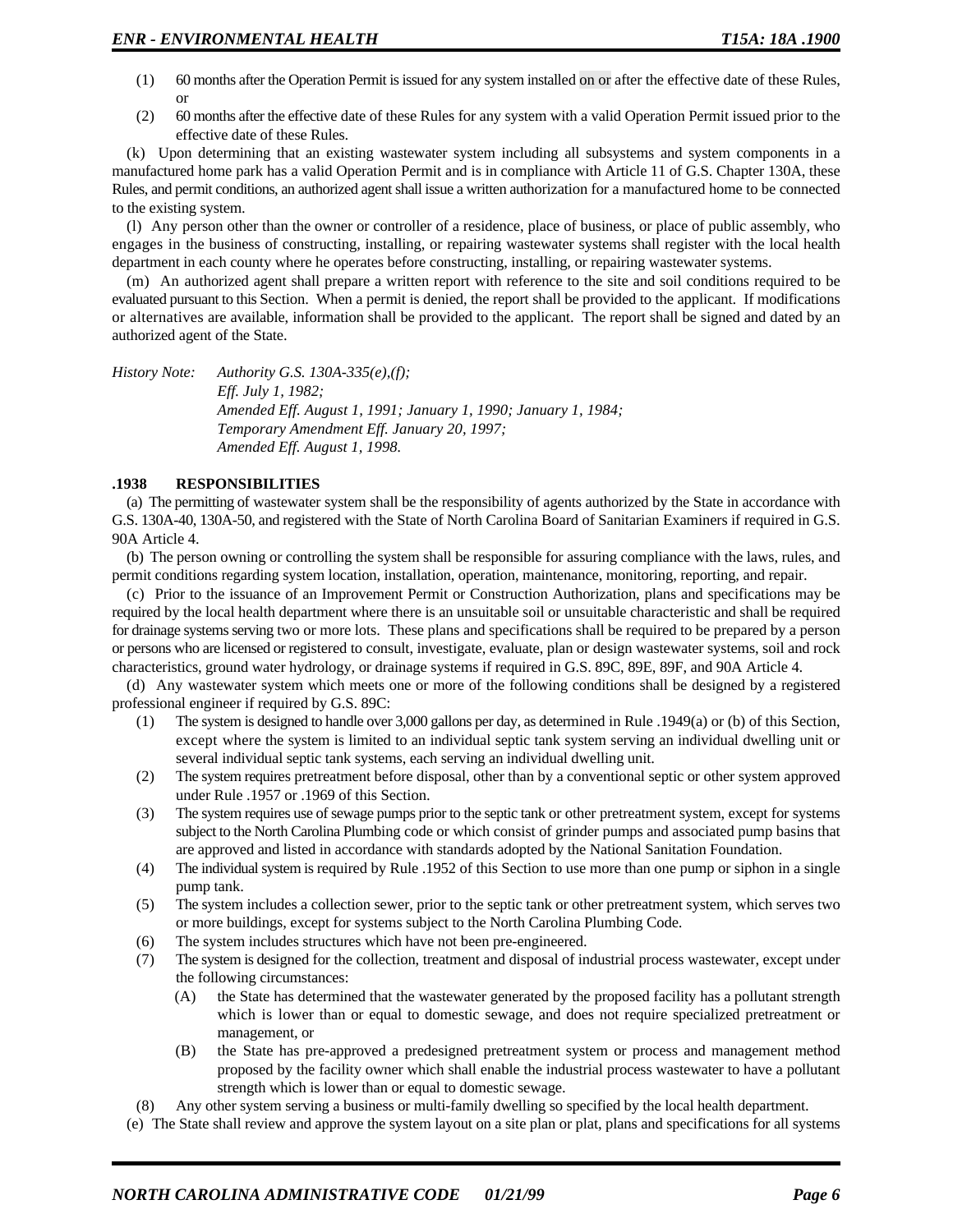serving a design unit with a design flow greater than 3,000 gallons per day, as determined in Rule .1949(a) or (b) of this Section, except:

- (1) where the system is limited to an individual septic tank system serving an individual dwelling unit or several individual septic tank systems, each serving an individual dwelling unit, or
- (2) where the system consists of individual septic tank systems, each serving an individual facility, and which meets all of the following criteria;
	- (A) each individual system's design flow does not exceed 1500 gallons per day, as determined in Rule .1949(a) or (b) of this Section,
	- (B) the site for the nitrification field and repair area for each individual system is at least 20 feet from any other individual system site, and
	- (C) the design wastewater loading on the lot or tract of land containing the design unit is less than 1,500 gallons per day per acre for new or expanded systems and 3,000 gallons per day/acre for malfunctioning systems.

(f) The state shall also review and approve plans and specifications for any industrial process wastewater system required by this Section to be designed by a registered professional engineer and any other system so specified by the local health department.

- (g) For systems that require State review and approval:
- (1) An improvement permit shall not be issued unless the site plan or plat and system layout, including details for any proposed site modifications, are approved. A Construction Authorization shall not be issued unless plans and specifications, including methods of operation and maintenance, are approved.
- (2) Prior to issuance of the operation permit for a system required to be designed by a registered professional engineer, the owner shall submit to the local health department a statement signed by a registered professional engineer stating that construction is complete and in accordance with approved plans and specifications and approved modifications. Periodic observations of construction and a final inspection for design compliance by the certifying registered professional engineer or his representative shall be required for this statement. The statement shall be affixed with the registered professional engineer's seal.

(h) Plans and specifications required to be prepared by a registered professional engineer shall contain the information necessary for construction of the system in accordance with applicable rules and laws and shall include any of the following, determined to be applicable by the local health department or the State:

- (1) the seal, signature, and the date on all plans and the first sheet of specifications; specifications and reports prepared by the design engineer and licensed or registered professionals who contributed to the plans, specifications, or reports;
- (2) a description of the facilities served and the calculations and basis for the design flow proposed;
- (3) a site plan based on a surveyed plat showing all system components, public water supply sources within 500 feet, private water supplies and surface water supplies within 200 feet, water lines serving the project and within 10 feet of all components, building foundations, basements, property lines, embankments or cuts of two feet or more in vertical height, swimming pools, storm sewers, interceptor drains, surface drainage ditches, and adjacent nitrification fields;
- (4) specifications describing all materials to be used, methods of construction, means for assuring the quality and integrity of the finished product, and operation and maintenance procedures addressing requirements for the system operator, inspection schedules, residuals management provisions, process and performance monitoring schedules, and provisions for maintaining mechanical components and nitrification field vegetative cover;
- (5) plan and profile drawings for collection sewers, force mains and supply lines, showing pipe diameter, depth of cover, cleanout and manhole locations, invert and ground surface elevations, valves and other appurtenances, lateral connections, proximity to utilities and pertinent features such as wells, water lines, storm drains, surface waters, structures, roads, and other trafficked areas;
- (6) plans for all tanks, showing capacity, invert and ground elevations, access manholes, inlet and outlet details, and plans for built-in-place or nonstate-approved, precast tanks, also showing dimensions, reinforcement details, liquid depth, and other pertinent construction features;
- (7) calculations for pump or siphon sizing, pump curves, and plan and profile drawings for lift stations and effluent dosing tanks, showing anti-buoyancy provisions, pump or siphon locations, discharge piping, valves, vents, pump controls, pump removal system, electrical connection details, and activation levels for pumps or siphons and high-water alarms;
- (8) plan and profile drawings for wastewater treatment plants and other pretreatment systems, including cross-section views of all relevant system components, and data and contact lists from comparable facilities for any non-standard systems;
- (9) plans for nitrification field and repair area, based on an evaluation and report prepared by a person licensed or registered to practice soil science, if required in G.S. 89F showing the following: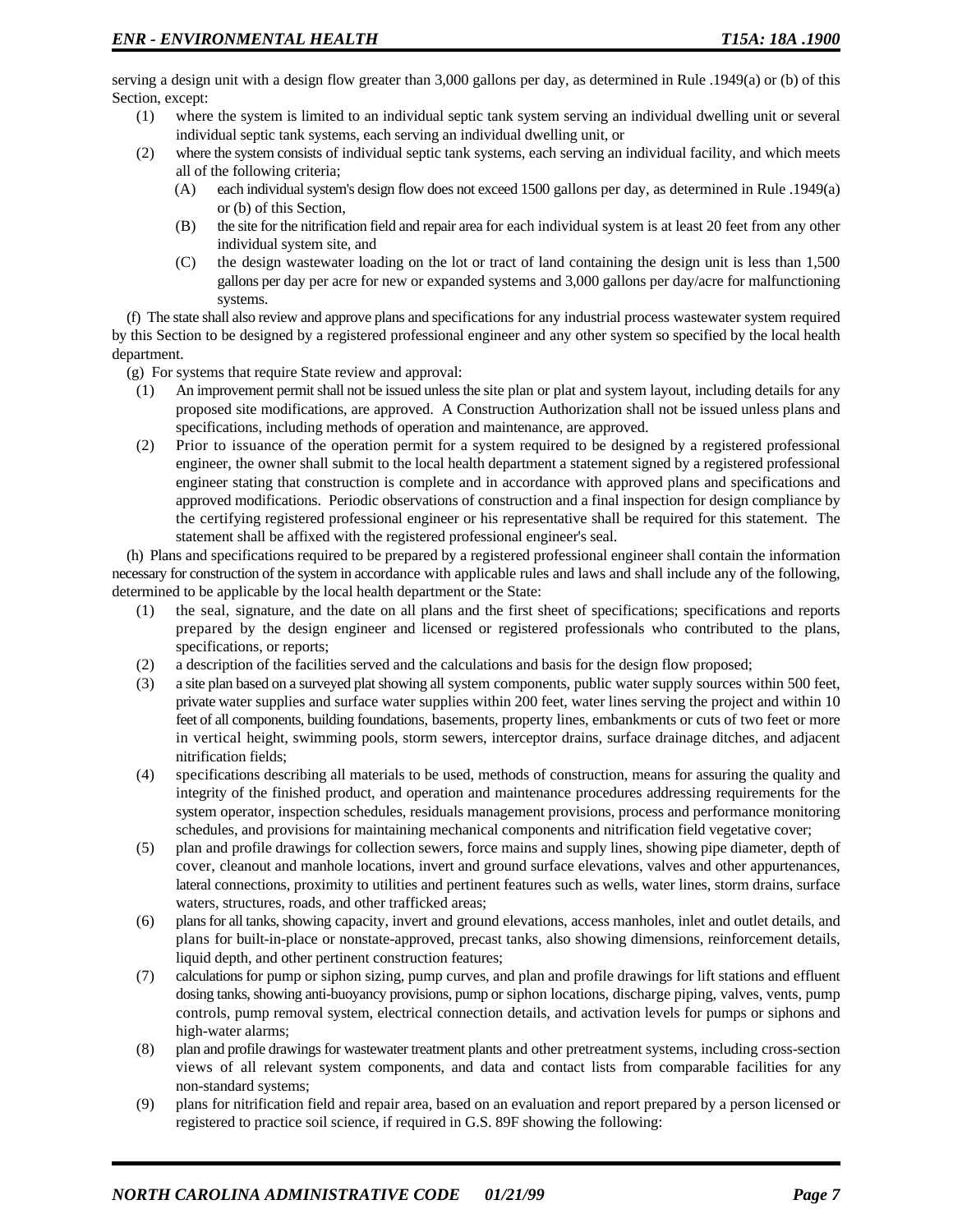- (A) field locations with existing and final relative contour lines based on field measurements at intervals not exceeding two feet or spot elevations if field areas are essentially flat or of uniform grade;
- (B) field layout, pipe sizes, length, spacing, connection and clean out details, invert elevations of flow distribution devices and laterals, valves, and appurtenances;
- (C) trench plan and profile drawings and flow distribution device details; and
- (D) location and design of associated surface and groundwater drainage systems; and
- (10) any other information required by the local health department or the State.

(i) The entire wastewater sewage system shall be on property owned or controlled by the person owning or controlling the system. Necessary easements, right of ways, or encroachment agreements, as applicable, shall be obtained prior to the issuance of a Construction Authorization for the system installation or repair. Terms of the easement, right-of-way or encroachment agreement shall provide that the easement, right-of-way, or encroachment agreement:

- (1) is appurtenant to specifically described property and runs with the land and is not affected by change of ownership or control;
- (2) is valid for as long as the wastewater system is required for the facility that it is designed to serve;
- (3) describes and specifies the uses being granted and shall include ingress and egress, system installation, operation, maintenance, monitoring, and repairs:
- (4) specifies by metes and bounds description or attached plat, the area or site required for the wastewater system and appurtenances including a site for any required system replacement; and
- (5) shall be recorded with the register of deeds in the county where the system and facility is located.

*History Note: Authority G.S. 89C; 89E; 89F; 90A; 130A-335(e),(f); Eff. July 1, 1982;*

*Amended Eff. January 1, 1990; April 1, 1985; Temporary Amendment Eff. January 20, 1997; Amended Eff. August 1, 1998.*

### **.1939 SITE EVALUATION**

(a) The local health department shall investigate each proposed site. The investigation shall include the evaluation of the following factors:

- (1) topography and landscape position;
- (2) soil characteristics (morphology);
- (3) soil wetness;
- (4) soil depth;
- (5) restrictive horizons; and
- (6) available space.

(b) Soil profiles shall be evaluated at the site by borings or other means of excavation to at least 48 inches or to an UNSUITABLE characteristic and a determination shall be made as to the suitability of the soil to treat and absorb septic tank effluent. Applicants may be required to dig pits when necessary for proper evaluation of the soil at the site.

(c) Site evaluations shall be made in accordance with Rules .1940 through .1948 of this Section. Based on this evaluation, each of the factors listed in Paragraph (a) of this Rule shall be classified as SUITABLE (S), PROVISIONALLY SUITABLE (PS), or UNSUITABLE (U).

(d) The local health department shall determine the long-term acceptance rate to be used for sites classified SUITABLE OR PROVISIONALLY SUITABLE in accordance with these rules.

*History Note: Authority G.S. 130A-335(e); Eff. July 1, 1982; Amended Eff. January 1, 1990.*

### **.1940 TOPOGRAPHY AND LANDSCAPE POSITION**

(a) Uniform slopes under 15 percent shall be considered SUITABLE with respect to topography.

(b) Uniform slopes between 15 percent and 30 percent shall be considered PROVISIONALLY SUITABLE with respect to topography.

(c) Slopes greater than 30 percent shall be considered UNSUITABLE as to topography. Slopes greater than 30 percent may be reclassified as PROVISIONALLY SUITABLE after an investigation indicates that a modified system may be installed in accordance with Rule .1956 of this Section; however, slopes greater than 65 percent shall not be reclassified as PROVISIONALLY SUITABLE.

(d) Complex slope patterns and slopes dissected by gullies and ravines shall be considered UNSUITABLE with respect to topography.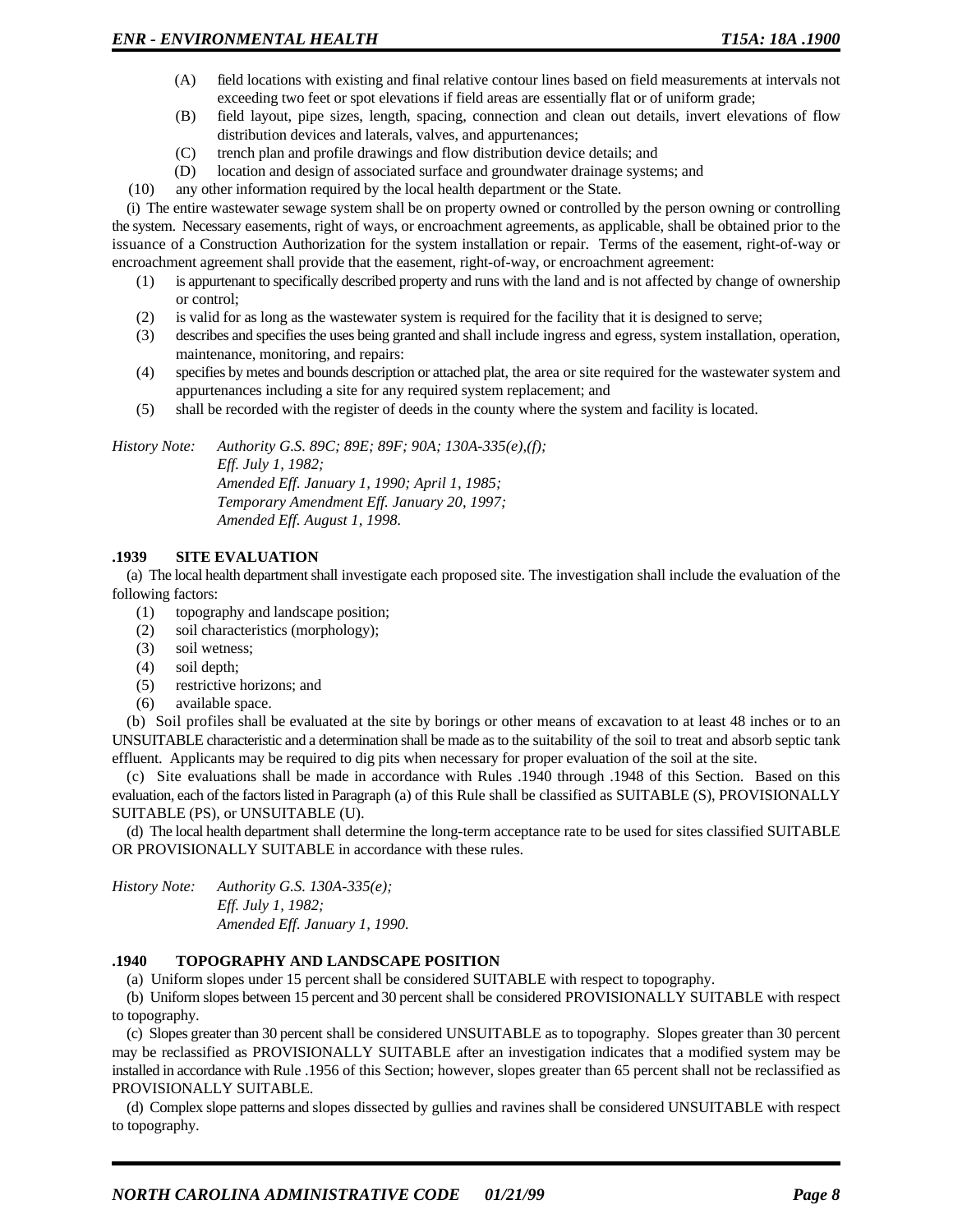(e) Depressions shall be considered UNSUITABLE with respect to landscape position except when the site complies essentially with the requirements of this Section and is specifically approved by the local health department.

(f) The surface area on or around a ground absorption sewage treatment and disposal system shall be landscaped to provide adequate drainage if directed by the local health department. The interception of perched or lateral ground-water movement shall be provided where necessary to prevent soil saturation on or around the ground absorption sewage treatment and disposal system.

(g) A designated wetland shall be considered UNSUITABLE with respect to landscape position, unless the proposed use is specifically approved in writing by the U.S. Army Corps of Engineers or the North Carolina Division of Coastal Management.

*History Note: Authority G.S. 130A-335(e); Eff. July 1, 1982; Amended Eff. January 1, 1990.*

### **.1941 SOIL CHARACTERISTICS (MORPHOLOGY)**

(a) The soil characteristics which shall be evaluated by the local health department are as follows:

- (1) Texture The relative proportions of sand, silt, and clay sized mineral particles in the fine-earth fraction of the soil are referred to as soil texture. The texture of the different horizons of soils shall be classified into four general groups and 12 soil textural classes based upon the relative proportions of sand, silt, and clay sized mineral particles.
	- (A) SOIL GROUP I SANDY TEXTURE SOILS. The sandy group includes the sand and loamy sand soil textural classes and shall be considered SUITABLE with respect to texture.
	- (B) SOIL GROUP II COARSE LOAMY TEXTURE SOILS. The coarse loamy group includes sandy loam and loam soil textural classes and shall be considered SUITABLE with respect to texture.
	- (C) SOIL GROUP III FINE LOAMY TEXTURE SOILS. The fine loamy group includes silt, silt loam, sandy clay loam, clay loam, and silty clay loam textural classes and shall be considered PROVISIONALLY SUITABLE with respect to texture.
	- (D) SOIL GROUP IV CLAYEY TEXTURE SOILS. The clayey group includes sandy clay, silty clay, and clay textural classes and shall be considered PROVISIONALLY SUITABLE with respect to texture.
	- (E) The soil textural class shall be determined in the field by hand texturing samples of each soil horizon in the soil profile using the following criteria:
		- (i) Sand: Sand has a gritty feel, does not stain the fingers, and does not form a ribbon or ball when wet or moist.
		- (ii) Loamy Sand: Loamy sand has a gritty feel, stains the fingers (silt and clay), forms a weak ball, and cannot be handled without breaking.
		- (iii) Sandy Loam: Sandy loam has a gritty feel and forms a ball that can be picked up with the fingers and handled with care without breaking.
		- (iv) Loam: Loam may have a slightly gritty feel but does not show a fingerprint and forms only short ribbons of from 0.25 inch to 0.50 inch in length. Loam will form a ball that can be handled without breaking.
		- (v) Silt Loam: Silt loam has a floury feel when moist and will show a fingerprint but will not ribbon and forms only a weak ball.
		- (vi) Silt: Silt has a floury feel when moist and sticky when wet but will not ribbon and forms a ball that will tolerate some handling.
		- (vii) Sandy Clay Loam: Sandy clay loam has a gritty feel but contains enough clay to form a firm ball and may ribbon to form 0.75-inch to one-inch long pieces.
		- (viii) Silty Clay Loam: Silty clay loam is sticky when moist and will ribbon from one to two inches. Rubbing silty clay loam with the thumbnail produces a moderate sheen. Silty clay loam produces a distinct fingerprint.
		- (ix) Clay Loam: Clay loam is sticky when moist. Clay loam forms a thin ribbon of one to two inches in length and produces a slight sheen when rubbed with the thumbnail. Clay loam produces a nondistinct fingerprint.
		- (x) Sandy Clay: Sandy clay is plastic, gritty, and sticky when moist and forms a firm ball and produces a thin ribbon to over two inches in length.
		- (xi) Silty Clay: Silty clay is both plastic and sticky when moist and lacks any gritty feeling. Silty clay forms a firm ball and readily ribbons to over two inches in length.
		- (xii) Clay: Clay is both sticky and plastic when moist, produces a thin ribbon over two inches in length, produces a high sheen when rubbed with the thumbnail, and forms a strong ball resistant to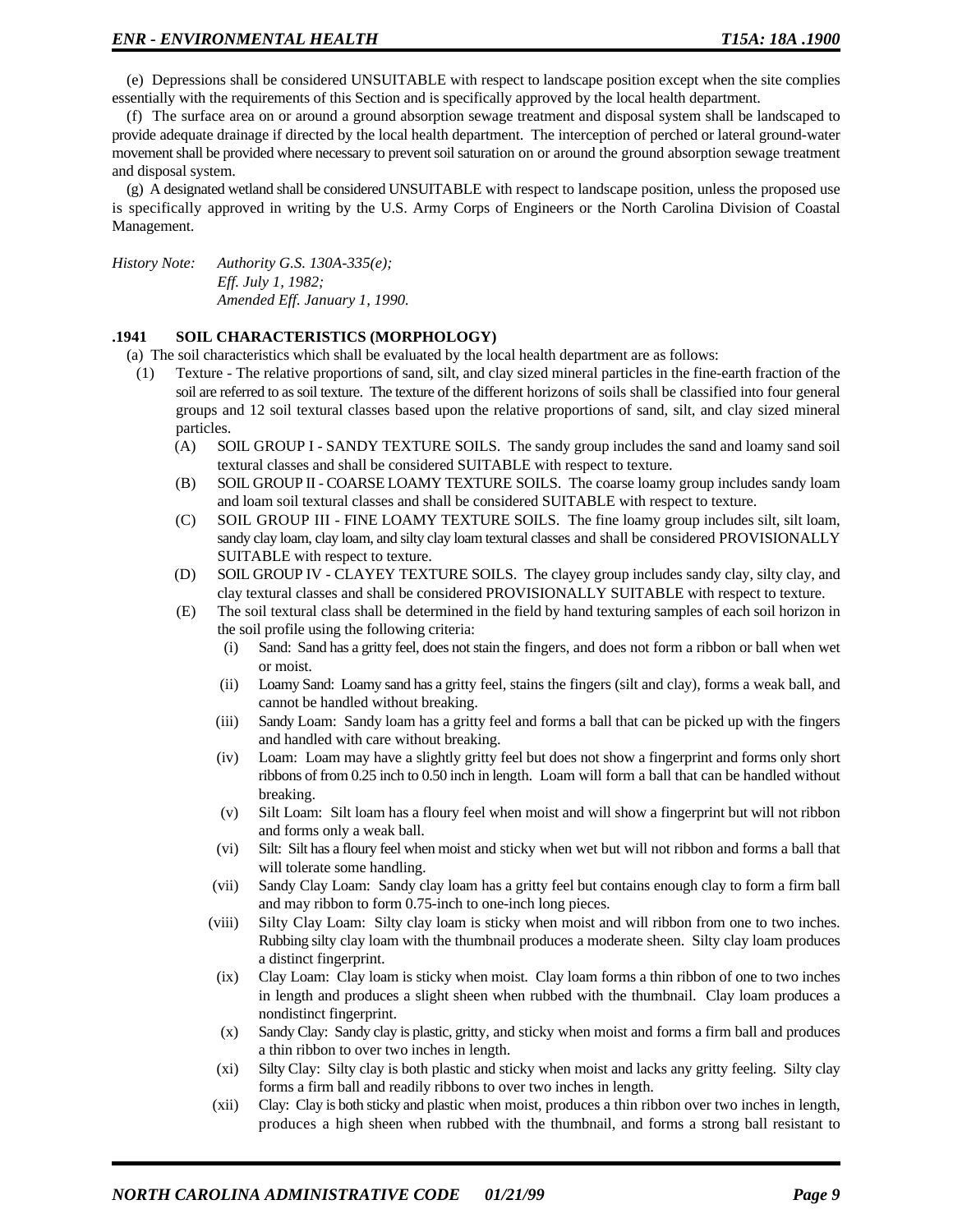breaking.

- (F) The Department may substitute laboratory determination of the soil textural class as defined in these Rules by particle-size analysis of the fine-earth fraction (less than 2.0 mm in size) using the sand, silt, and clay particle sizes as defined in these Rules for field testing when conducted in accordance with ASTM (American Society for Testing and Materials) D-422 procedures for sieve and hydrometer analyses which are hereby adopted by reference in accordance with G.S. 150B-14(c). For fine loamy and clayey soils (Groups III and IV), the dispersion time shall be increased to 12 hours. Copies may be inspected in and copies obtained from the Department of Environment, Health, and Natural Resources, Division of Environmental Health, P.O. Box 27687, Raleigh, North Carolina 27611-7687.
- (2) Soil Structure The following types of soil structure shall be evaluated:
	- (A) CRUMB AND GRANULAR SOIL STRUCTURE Soils which have crumb or granular structure shall be considered SUITABLE as to structure.
	- (B) BLOCK-LIKE SOIL STRUCTURE Block-Like Soil Structure with peds 2.5 cm (1 inch) or less in size shall be considered PROVISIONALLY SUITABLE as to structure. Block-like soil structure with peds greater than 2.5 cm (1 inch) in size within 36 inches of the naturally occurring soil surface shall be considered UNSUITABLE as to structure.
	- (C) PLATY SOIL STRUCTURE soils which have platy soil structure within 36 inches of the naturally occurring soil surface shall be considered UNSUITABLE as to structure.
	- (D) PRISMATIC SOIL STRUCTURE Soils which have prismatic soil structure within 36 inches of the naturally occurring soil surface shall be considered UNSUITABLE as to structure.
	- (E) ABSENCE OF SOIL STRUCTURE Soils which are single grained and exhibit no structural aggregates shall be considered SUITABLE as to structure. Soils which are massive and exhibit no structural peds within 36 inches of the naturally occurring soil surface shall be considered UNSUITABLE as to structure.
	- (F) Structure shall be evaluated using Soil Taxonomy, Appendix I, which is hereby adopted by reference in accordance with G.S. 150B-14(c). Copies may be inspected in, and copies obtained from, the Department of Environment, Health, and Natural Resources, Division of Environmental Health, P.O. Box 27687, Raleigh, NC 27611-7687.
- (3) Clay Mineralogy Along with soil texture, the mineralogy of the clay-sized fraction determines the degree to which some soils swell when wetted and thereby affects the size and number of pores available for movement of sewage effluent through the soil. There are two major types of clays, including the 1:1 clays, such as Kaolinite, which do not shrink or swell extensively when dried or wetted; and the 2:1 clays, including mixed mineralogy clays, such as clays containing both Kaolinite and Montmorillonite that will shrink and swell when dried and wetted. The type of clay minerals in the clay-sized fraction shall be determined by a field evaluation of moist soil consistence or of wet soil consistence using Soil Taxonomy, Appendix I, which is hereby adopted by reference in accordance with G.S. 150B-14(c). The Department may substitute laboratory determination of the expansive clay mineralogy as defined in these Rules for field testing when conducted in accordance with ASTM D-4318, procedures A and B, for the determination of liquid limit, plastic limit, and plasticity index of soils. These procedures are hereby adopted by reference in accordance with G.S. 150B-14(c). If the liquid limit exceeds 50 percent and the plasticity index exceeds 30, the soil shall be considered as having an expansive clay mineralogy. Copies may be inspected in, and copies obtained from, the Department of Environment, Health, and Natural Resources, Division of Environmental Health, P.O. Box 27687, Raleigh, NC 27611-7687.
	- (A) SLIGHTLY EXPANSIVE CLAY MINERALOGY Soils which have loose, very friable, friable or firm moist soil consistence, or have slightly sticky to sticky or nonplastic, slightly plastic to plastic wet soil consistence, are considered to have predominantly 1:1 clay minerals and shall be considered SUITABLE as to clay mineralogy.
	- (B) EXPANSIVE CLAY MINERALOGY Soils which have either very firm or extremely firm moist soil consistence, or have either very sticky or very plastic wet soil consistence, are considered to have predominantly 2:1 clay minerals (including mixed mineralogy clays) and shall be considered UNSUITABLE as to clay mineralogy.
- (4) Organic Soils Organic soils shall be considered UNSUITABLE.

(b) Where the site is UNSUITABLE with respect to structure or clay mineralogy, it may be reclassified PROVISIONALLY SUITABLE after an investigation indicates that a modified or alternative system may be installed in accordance with Rule .1956 or Rule .1957 of this Section.

*History Note: Authority G.S. 130A-335(e); Eff. July 1, 1982; Amended Eff. January 1, 1990.*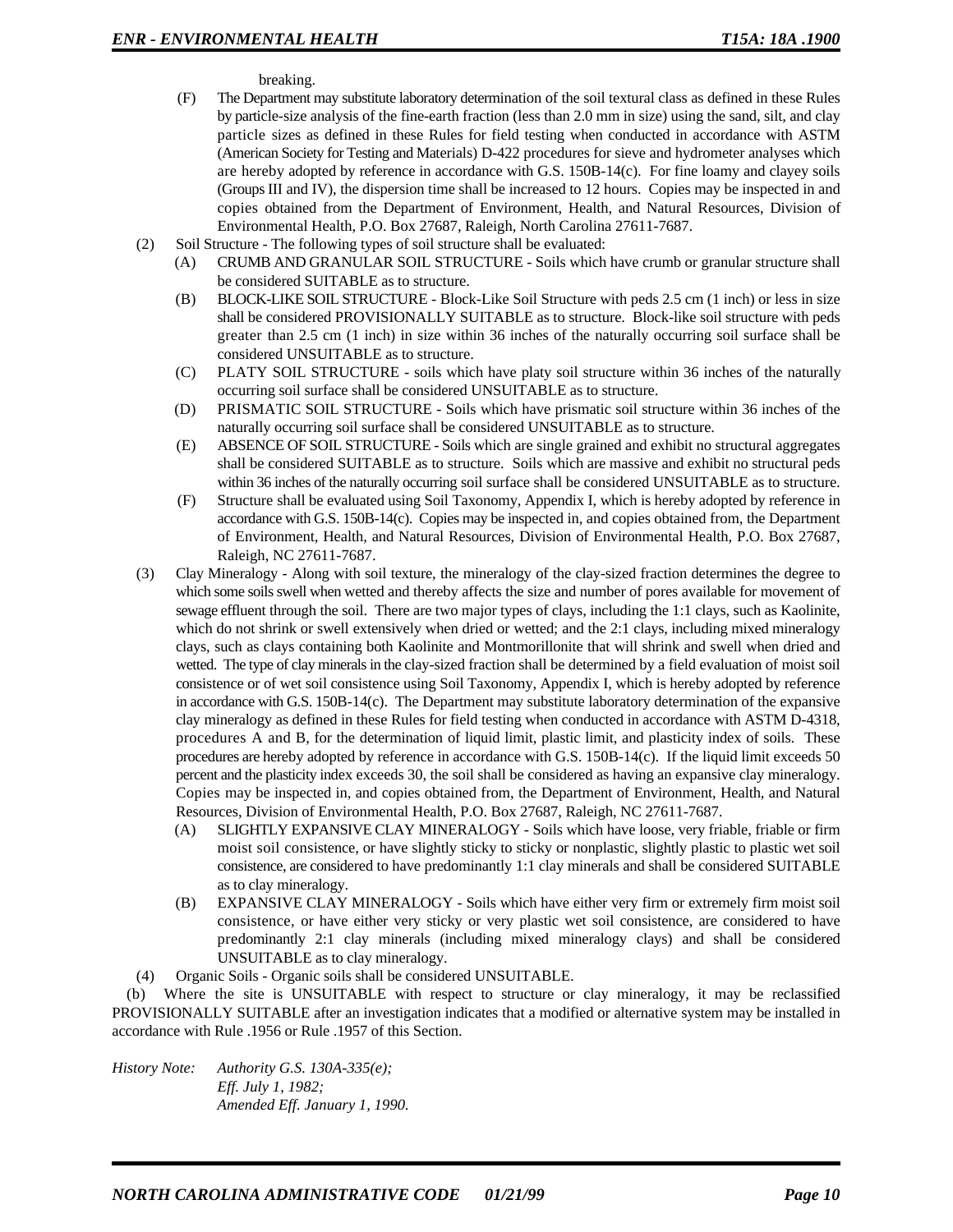# **.1942 SOIL WETNESS CONDITIONS**

(a) Soil wetness conditions caused by a seasonal high-water table, perched water table, tidal water, seasonally saturated soils or by lateral water movement shall be determined by observation of colors of chroma 2 or less (Munsell color chart) in mottles or a solid mass. If drainage modifications have been made, the Department may make a determination of the soil wetness conditions by direct observation of the water surface during periods of typically high water elevations. However, colors of chroma 2 or less which are relic from minerals of the parent material shall not be considered indicative of a soil wetness condition. Sites where soil wetness conditions are greater than 48 inches below the naturally occurring soil surface shall be considered SUITABLE with respect to soil wetness. Sites where soil wetness conditions are between 36 inches and 48 inches below the naturally occurring soil surface shall be considered PROVISIONALLY SUITABLE with respect to soil wetness. Sites where soil wetness conditions are less than 36 inches below the naturally occurring soil surface shall be considered UNSUITABLE with respect to soil wetness.

(b) Where the site is UNSUITABLE with respect to soil wetness conditions, it may be reclassified PROVISIONALLY SUITABLE after an investigation indicates that a modified or alternative system can be installed in accordance with Rule .1956 or Rule .1957 of this Section.

*History Note: Authority G.S. 130A-335(e); Eff. July 1, 1982; Amended Eff. January 1, 1990.*

#### **.1943 SOIL DEPTH**

(a) Soil depths to saprolite, rock, or parent material greater than 48 inches shall be considered SUITABLE as to soil depth. Soil depths to saprolite, rock, or parent material between 36 inches and 48 inches shall be considered PROVISIONALLY SUITABLE as to soil depth. Soil depths to saprolite, rock, or parent material less than 36 inches shall be classified UNSUITABLE as to soil depth.

(b) Where the site is UNSUITABLE with respect to depth, it may be reclassified PROVISIONALLY SUITABLE after a special investigation indicates that a modified or alternative system can be installed in accordance with Rule .1956 or Rule .1957 of this Section.

 *History Note: Authority G.S. 130A-335(e); Eff. July 1, 1982; Amended Eff. August 1, 1988.*

## **.1944 RESTRICTIVE HORIZONS**

(a) Soils in which restrictive horizons are three inches or more in thickness and at depths greater than 48 inches below the naturally occurring soil surface shall be considered SUITABLE as to depth to restrictive horizons. Soils in which restrictive horizons are three inches or more in thickness and at depths between 36 inches and 48 inches shall be considered PROVISIONALLY SUITABLE as to depth to restrictive horizons. Soils in which restrictive horizons are three inches or more in thickness and at depths less than 36 inches shall be considered UNSUITABLE as to depth to restrictive horizons.

(b) Where the site is UNSUITABLE with respect to restrictive horizons, it may be reclassified PROVISIONALLY SUITABLE after an investigation indicates that a modified or alternative system can be installed in accordance with Rules .1956 or .1957 of this Section.

*History Note: Authority G.S. 130A-335(e); Eff. July 1, 1982; Amended Eff. January 1, 1990; October 1, 1983.*

# **.1945 AVAILABLE SPACE**

(a) Sites shall have sufficient available space to permit the installation and proper functioning of ground absorption sewage treatment and disposal systems, based upon the square footage of nitrification field required for the long-term acceptance rate determined in accordance with these Rules.

(b) Sites shall have sufficient available space for a repair area separate from the area determined in Paragraph (a) of this Rule. The repair area shall be based upon the area of the nitrification field required to accommodate the installation of a replacement system as specified in Rule .1955, .1956, or .1957 of this Section. Prior to issuance of the initial Improvement Permit for a site, the local health department shall designate on the permit the original system layout, the repair area, and the type of replacement system.

(c) The repair area requirement of Paragraph (b) of this Rule shall not apply to a lot or tract of land:

(1) which is specifically described in a document on file with the local health department on July 1, 1982, or which is specifically described in a recorded deed or a recorded plat on January 1, 1983; and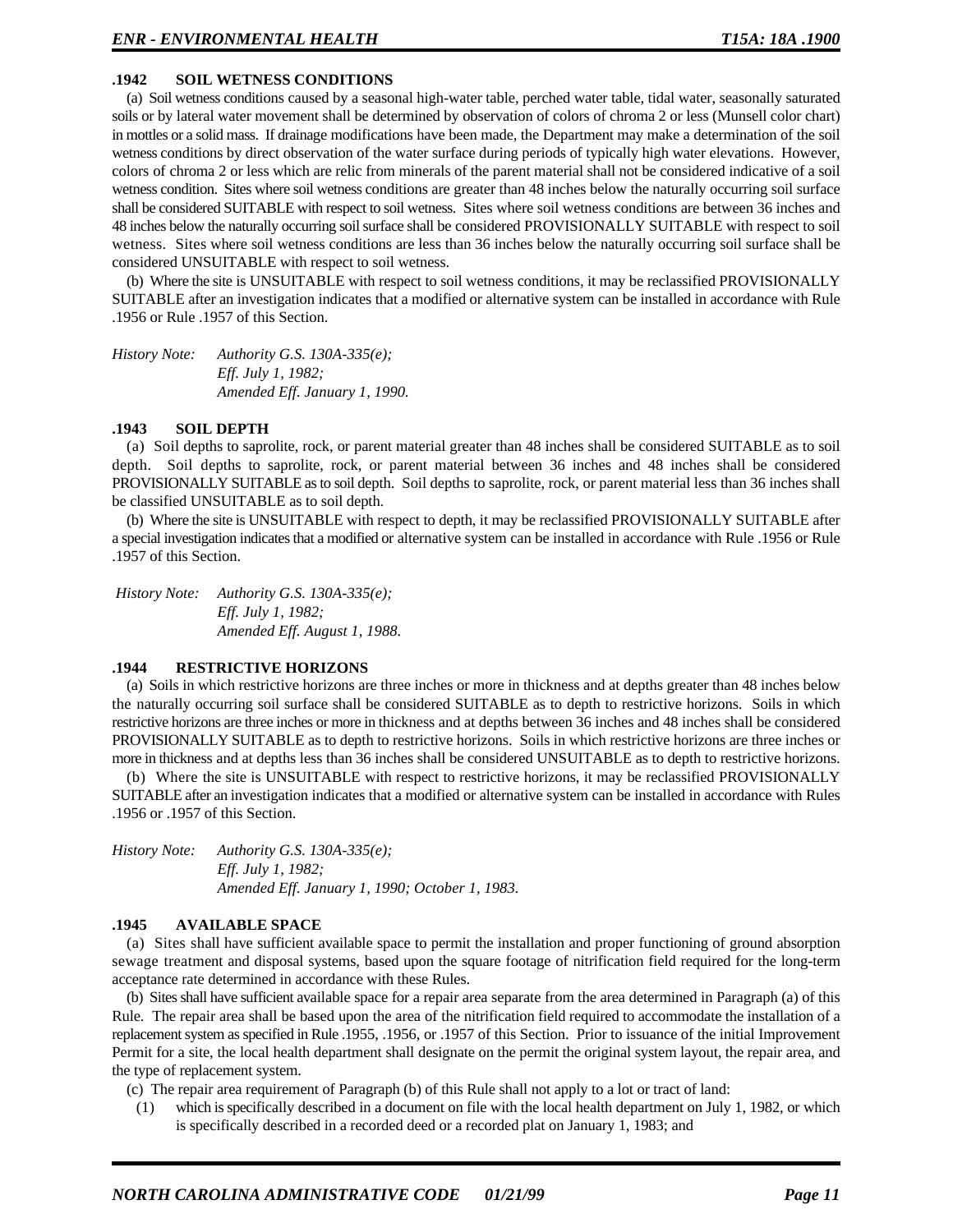- (2) which is of insufficient size to satisfy the repair area requirement of Paragraph (b) of this Rule, as determined by the local health department; and
- (3) on which a ground absorption sewage treatment and disposal system with a design daily flow of:
	- (A) no more than 480 gallons is to be installed; or
	- (B) more than 480 gallons is to be installed if application for an improvement permit which meets the requirements of Rule .1937(c) of this Subchapter is received by the local health department on or before April 1, 1983.

(d) Although a lot or tract of land is exempted under Paragraph (c) from the repair area requirement of Paragraph (b), the maximum feasible area, as determined by the local health department, shall be allocated for a repair area.

*History Note: Authority G.S. 130A-335(e) and (f); Eff. July 1, 1982; Amended Eff. February 1, 1992; July 1, 1983; January 1, 1983.*

# **.1946 OTHER APPLICABLE FACTORS**

The site evaluation shall include consideration of any other applicable factors involving accepted public health principles, such as, but need not be limited to:

- (1) The proximity of a large-capacity water-supply well, the cone of influence of which would dictate a larger separation distance than the minimum distance specified in Rule .1950 of this Section;
- (2) The potential public health hazard due to possible failures of soil absorption systems when specifically identified, would dictate larger separation distances than the minimums specified in Rule .1950 and Rule .1955(m) of this Section;
- (3) The potential public health hazard of possible massive failures of soil absorption systems proposed to serve large numbers of residences, as in residential subdivisions or mobile home parks;
- (4) For sites serving systems designed to handle over 3,000 gallons per day, as determined in Rule .1949 (a) or (b) of this Section, which include one or more nitrification fields with a design flow of greater than 1500 gallons per day, the applicant shall submit sufficient site-specific data to predict the height of the water table mound that will develop beneath the field (level sites) and the rate of lateral and vertical flow away from the nitrification trenches (sloping sites). The data submitted may include soil borings to depths greater than 48 inches, permeability and hydraulic conductivity measurements, water level readings, and other information determined to be necessary by the local health department or the State. The site shall be considered UNSUITABLE if the data indicate that the groundwater mound which will develop beneath the site cannot be maintained two feet or more below the bottom of the nitrification trenches or it is determined that effluent is likely to become exposed on the ground surface within, or adjacent to, the nitrification field.

*History Note: Authority G.S. 130A-335(e); Eff. July 1, 1982; Amended Eff. January 1, 1990.*

### **.1947 DETERMINATION OF OVERALL SITE SUITABILITY**

All of the criteria in Rules .1940 through .1946 of this Section shall be determined to be SUITABLE, PROVISIONALLY SUITABLE, or UNSUITABLE, as indicated. If all criteria are classified the same, that classification will prevail. Where there is a variation in classification of the several criteria, the most limiting uncorrectable characteristics shall be used to determine the overall site classification.

*History Note: Authority G.S. 130A-335(e); Eff. July 1, 1982; Amended Eff. January 1, 1990.*

### **.1948 SITE CLASSIFICATION**

(a) Sites classified as SUITABLE may be utilized for a ground absorption sewage treatment and disposal system consistent with these Rules. A suitable classification generally indicates soil and site conditions favorable for the operation of a ground absorption sewage treatment and disposal system or have slight limitations that are readily overcome by proper design and installation.

(b) Sites classified as PROVISIONALLY SUITABLE may be utilized for a ground absorption sewage treatment and disposal system consistent with these Rules but have moderate limitations. Sites classified Provisionally Suitable require some modifications and careful planning, design, and installation in order for a ground absorption sewage treatment and disposal system to function satisfactorily.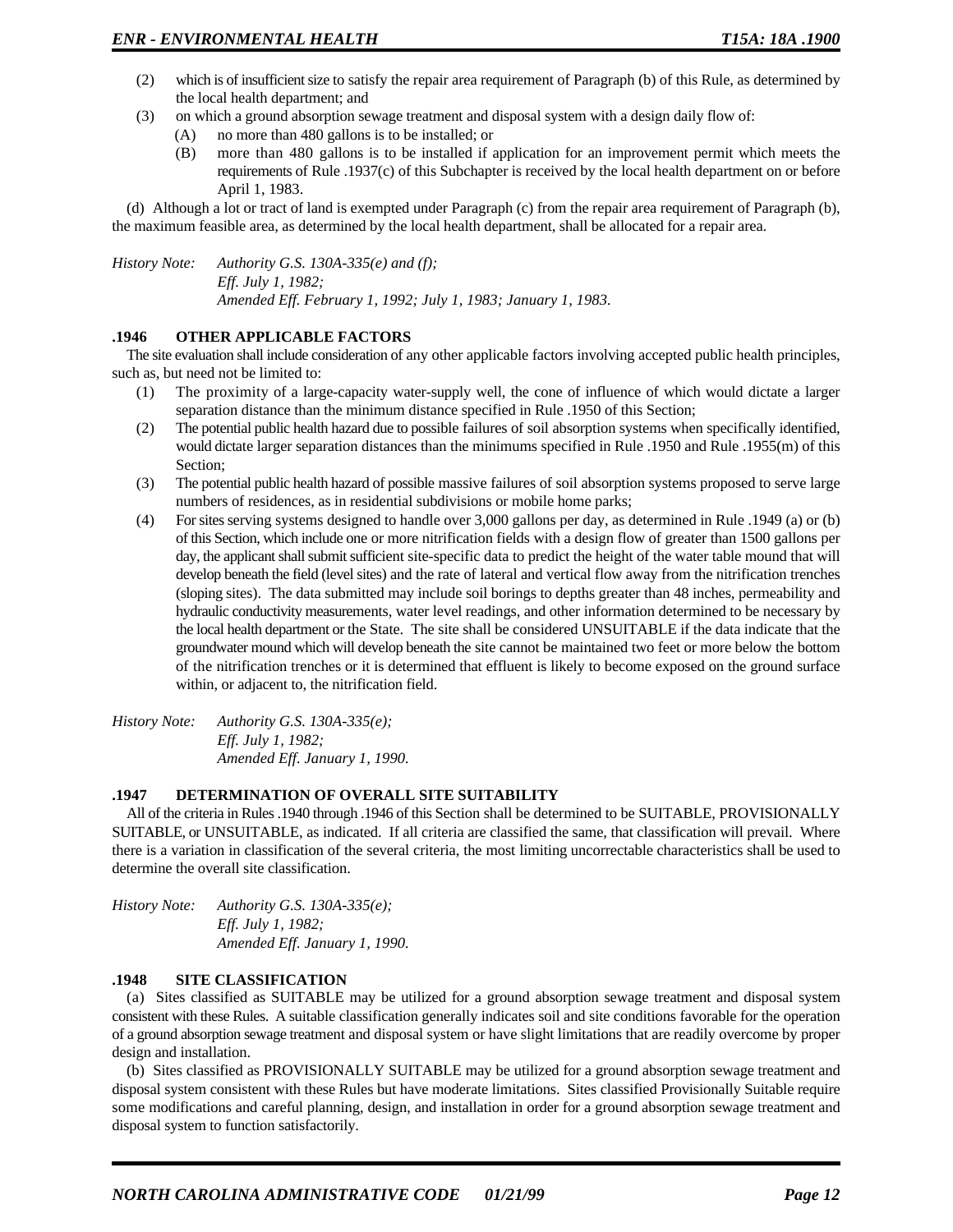(c) Sites classified UNSUITABLE have severe limitations for the installation and use of a properly functioning ground absorption sewage treatment and disposal system. An improvement permit shall not be issued for a site which is classified as UNSUITABLE. However, where a site is UNSUITABLE, it may be reclassified PROVISIONALLY SUITABLE if a special investigation indicates that a modified or alternative system can be installed in accordance with Rules .1956 or .1957 of this Section.

(d) A site classified as UNSUITABLE may be used for a ground absorption sewage treatment and disposal system specifically identified in Rules .1955, .1956, or .1957 of this Section or a system approved under Rule .1969 if written documentation, including engineering, hydrogeologic, geologic or soil studies, indicates to the local health department that the proposed system can be expected to function satisfactorily. Such sites shall be reclassified as PROVISIONALLY SUITABLE if the local health department determines that the substantiating data indicate that:

- (1) a ground absorption system can be installed so that the effluent will be non-pathogenic, non-infectious, non-toxic, and non-hazardous;
- (2) the effluent will not contaminate groundwater or surface water; and
- (3) the effluent will not be exposed on the ground surface or be discharged to surface waters where it could come in contact with people, animals, or vectors.

The State shall review the substantiating data if requested by the local health department.

*History Note: Authority G.S. 130A-335(e); Eff. July 1, 1982; Amended Eff. April 1, 1993; January 1, 1990.*

### **.1949 SEWAGE FLOW RATES FOR DESIGN UNITS**

(a) In determining the volume of sewage from dwelling units, the flow rate shall be 120 gallons per day per bedroom. The minimum volume of sewage from each dwelling unit shall be 240 gallons per day and each additional bedroom above two bedrooms shall increase the volume of sewage by 120 gallons per day. In determining the number of bedrooms in a dwelling unit, each bedroom and any other room or addition that can reasonably be expected to function as a bedroom shall be considered a bedroom for design purposes. When the occupancy of a dwelling unit exceeds two persons per bedroom, the volume of sewage shall be determined by the maximum occupancy at a rate of 60 gallons per person per day.

(b) Table No. I shall be used to determine the minimum design daily flow of sewage required in calculating the design volume of sanitary sewage systems to serve selected types of establishments. The minimum design volume of sewage from any establishment shall be 100 gallons per day. Design of sewage treatment and disposal systems for establishments not identified in this Rule shall be determined using available flow data, water-using fixtures, occupancy or operation patterns, and other measured data.

# TABLE NO. I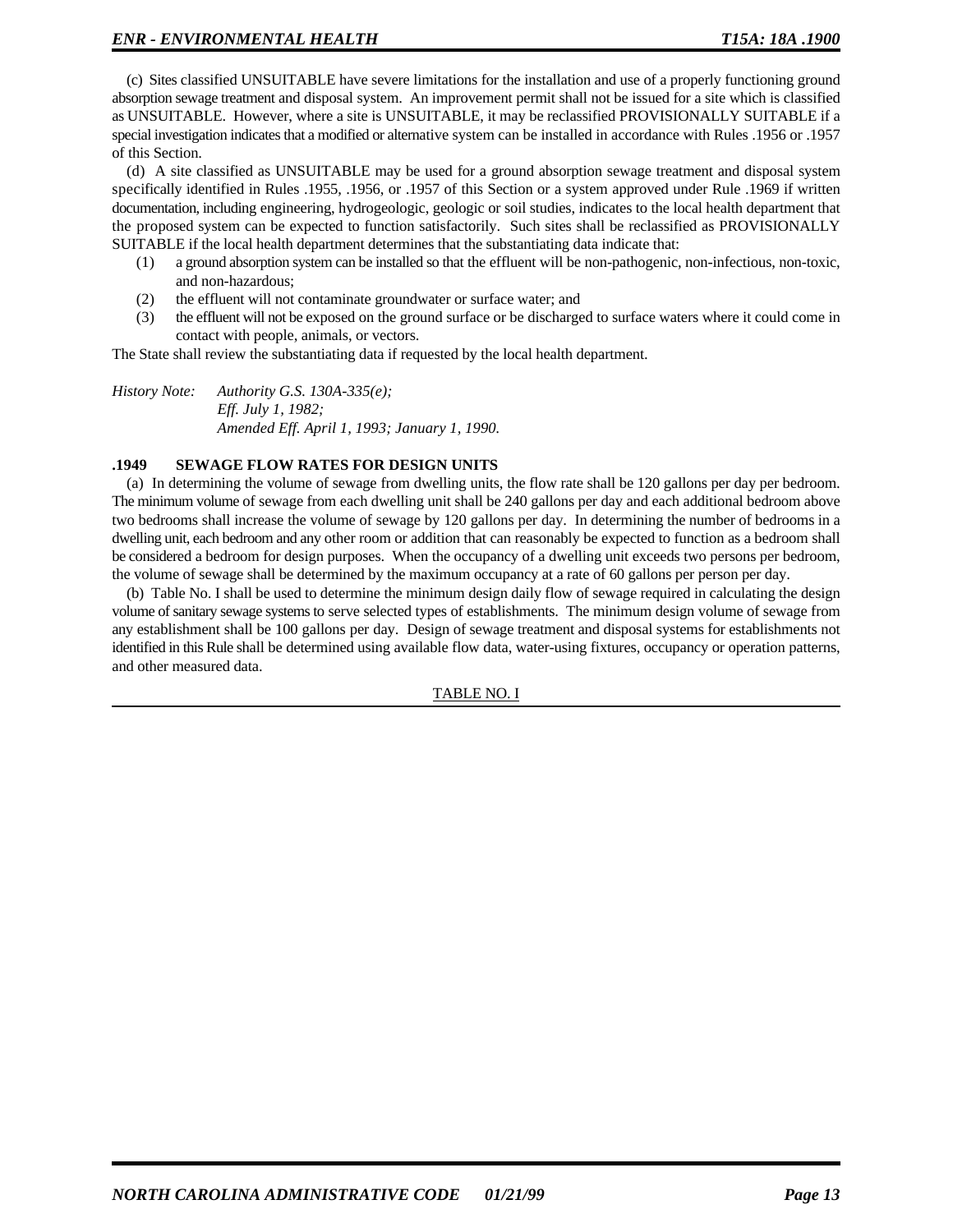| <b>TYPE OF ESTABLISHMENT</b>                       | DAILY FLOW FOR DESIGN |
|----------------------------------------------------|-----------------------|
| Airports                                           | 5 gal/passenger       |
| (Also R.R. stations, bus terminals--not            |                       |
| including food service facilities)                 |                       |
| <b>Barber Shops</b>                                | 50 gal/chair          |
| Bars, Cocktail Lounges (Not including              |                       |
| food service)                                      | 20 gal/seat           |
| <b>Beauty Shops (Style Shops)</b>                  | 125 gal/chair         |
| <b>Bowling Lanes</b>                               | 50 gal/lane           |
| Businesses (other than those listed                |                       |
| elsewhere in this table)                           | 25 gal/employee       |
| Camps                                              |                       |
| <b>Construction or Work Camps</b>                  | $60$ gal/person       |
|                                                    | 40 gal/person         |
|                                                    | (with chemical        |
|                                                    | toilets)              |
| <b>Summer Camps</b>                                | 60 gal/person         |
| Campgrounds — With Comfort Station                 | 100 gal/campsite      |
| (Without water and sewer hookups)                  |                       |
| Travel Trailer/Recreational Vehicle Park           | 120 gal/space         |
| (With water and sewer hookups)                     |                       |
| Churches (Not including a Kitchen, Food Service    | 3 gal/seat            |
| Facility, Day Care or Camp)                        |                       |
| Churches (With a Kitchen but, not including a Food | 5 gal/seat            |
| Service Facility, Day Care, or Camp)               |                       |
| <b>Country Clubs</b>                               | 20 gal/member         |
| Day Care Facilities                                | 15 gal/person         |
| Factories (Exclusive of industrial waste)          | 25 gal/person/shift   |
| Add for showers                                    | 10 gal/person/shift   |
|                                                    |                       |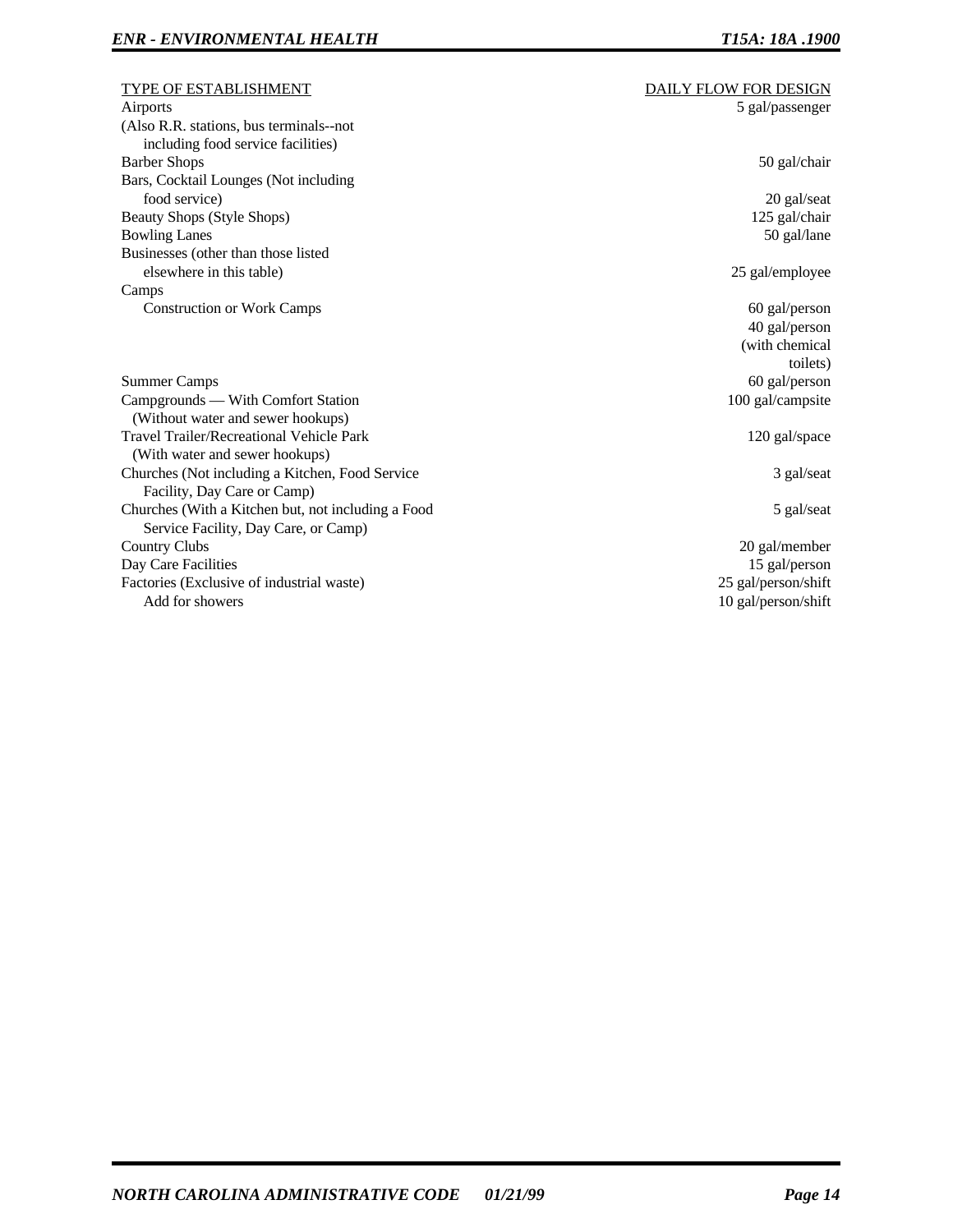| <b>Food Service Facilities</b>                    | 40 gal/seat or               |
|---------------------------------------------------|------------------------------|
| Restaurants                                       | 40 gal/15 ft <sup>2</sup> of |
|                                                   | dining area, whichever       |
|                                                   | is greater                   |
| 24-hour Restaurant                                | 75 gal/seat                  |
| Food Stands                                       |                              |
| (1) Per 100 square feet of food stand floor space | 50 gal                       |
| (2) Add per food employee                         | 25 gal                       |
| Other Food Service Facilities                     | 5 gal/meal                   |
| Hospitals                                         | 300 gal/bed                  |
| <b>Marinas</b>                                    | 10 gal/boat slip             |
| With bathhouse                                    | 30 gal/boat slip             |
| <b>Meat Markets</b>                               |                              |
| (1) Per 100 square feet of market floor space     | 50 gal                       |
| (2) Add per market employee                       | 25 gal                       |
| Motels/Hotels                                     | 120 gal/room                 |
| With cooking facilities                           | 175 gal/room                 |
| Offices (per shift)                               | 25 gal/person                |
| <b>Residential Care Facilities</b>                | 60 gal/person                |
| Rest Homes and Nursing Homes                      |                              |
| With laundry                                      | 120 gal/bed                  |
| Without laundry                                   | 60 gal/bed                   |
| Schools                                           |                              |
| Day Schools                                       | 15 gal/student               |
| With cafeteria, gym, and showers                  | 12 gal/student               |
| With cafeteria only                               | 10 gal/student               |
| With neither cafeteria nor showers                | 60 gal/person                |
| <b>Boarding Schools</b>                           | 250 gal/water                |
| <b>Service Stations</b>                           | closet or urinal             |
| 24-hour Service Stations                          | 325 gal/water closet         |
| Stores, Shopping Centers, and Malls               | 120 gal/1000 ft <sup>2</sup> |
| (Exclusive of food service and                    | of retail sales area         |
| meat markets)                                     |                              |
| Stadium, Auditorium, Theater, Drive-in            | 5 gal/seat or space          |
| Swimming Pools, Spas, and Bathhouses              | 10 gal/person                |
|                                                   |                              |

(c) An adjusted design daily sewage flow may be granted by the local health department upon a showing as specified in Subparagraphs  $(c)(1)$  through  $(c)(2)$  that a sewage system is adequate to meet actual daily water consumption from a facility included in Paragraph (b) of this Rule.

- (1) Documented data from that facility or a comparable facility justifying a flow rate reduction shall be submitted to the local health department and the State. The submitted data shall consist of at least 12 previous consecutive monthly total water consumption readings and at least 30 consecutive daily water consumption readings. The daily readings shall be taken during a projected normal or above normal sewage flow month. A peaking factor shall be derived by dividing the highest monthly flow as indicated from the 12 monthly readings by the sum of the 30 consecutive daily water consumption readings. The adjusted design daily sewage flow shall be determined by taking the numerical average of the greatest ten percent of the daily readings and multiplying by the peaking factor. Further adjustments shall be made in design sewage flow rate used for sizing nitrification fields and pretreatment systems when the sampled or projected wastewater characteristics exceed those of domestic sewage, such as wastewater from restaurants or meat markets.
- (2) An adjusted daily sewage flow rate may be granted contingent upon use of extreme water-conserving fixtures, such as toilets which use 1.6 gallons per flush or less, spring-loaded faucets with flow rates of one gallon per minute or less, and showerheads with flow rates of two gallons per minute or less. The amount of sewage flow rate reduction shall be determined by the local health department and the State based upon the type of fixtures and documentation of the amount of flow reduction to be expected from the proposed facility. Adjusted daily flow rates based upon use of water-conserving fixtures shall apply only to design capacity requirements of dosing and distribution systems and nitrification fields. Minimum pretreatment capacities shall be determined by the design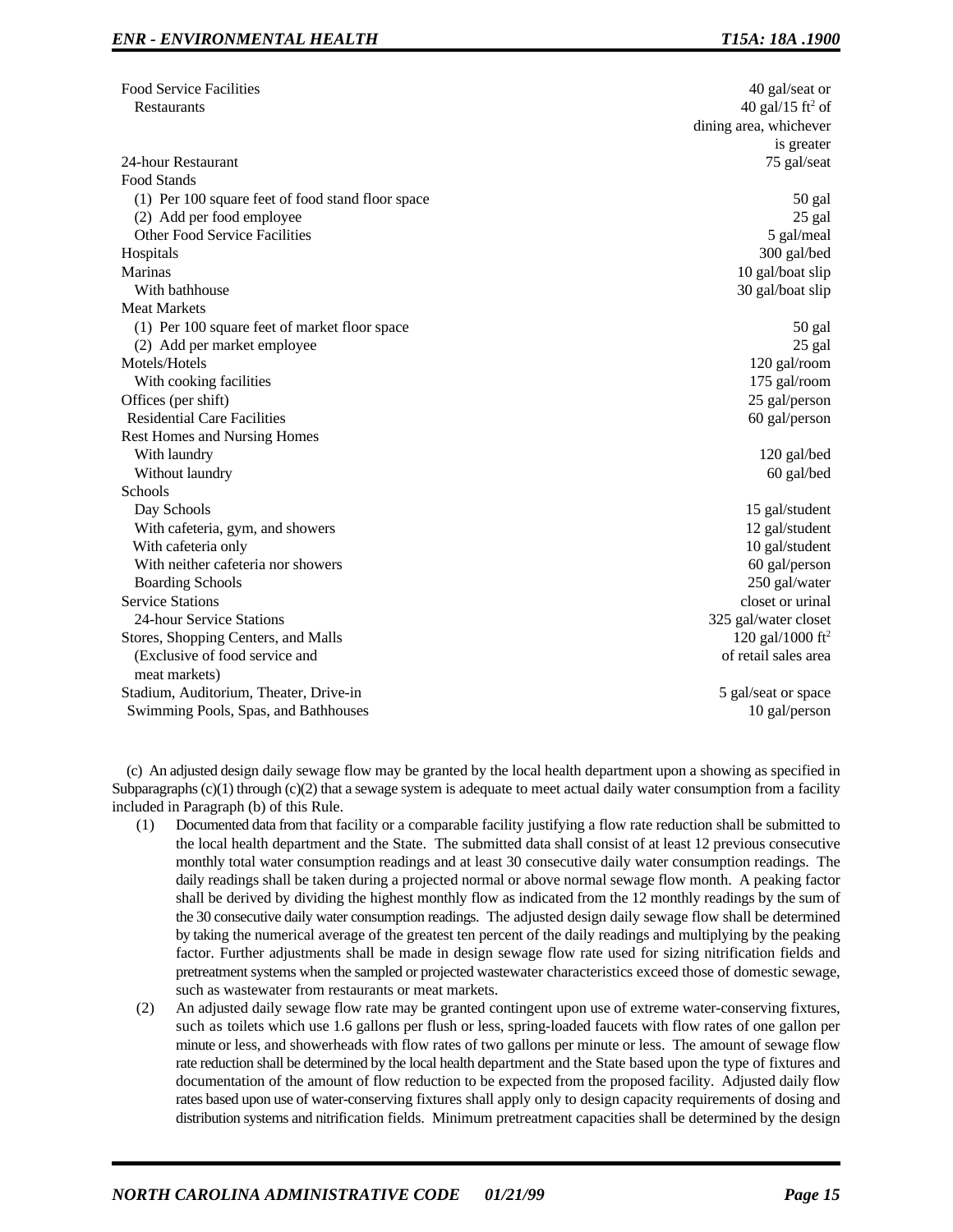flow rate of Table I of this Rule.

*History Note: Authority G.S. 130A-335(e); Eff. July 1, 1982; Amended Eff. January 1, 1990; January 1, 1984.*

#### **.1950 LOCATION OF SANITARY SEWAGE SYSTEMS**

(a) Every sanitary sewage treatment and disposal system shall be located at least the minimum horizontal distance from the following:

- (1) Any private water supply source, including any well or spring 100 feet;
- (2) Any public water supply source 100 feet;
- (3) Streams classified as WS-I 100 feet;
- (4) Waters classified as S.A. 100 feet, from mean high water mark;
- (5) Other coastal waters 50 feet, from mean high water mark;
- (6) Any other stream, canal, marsh, or other surface waters 50 feet;
- (7) Any Class I or Class II reservoir 100 feet, from normal pool elevation;
- (8) Any permanent storm water retention pond 50 feet, from flood pool elevation;
- (9) Any other lake or pond 50 feet, from normal pool elevation;
- (10) Any building foundation 5 feet;
- (11) Any basement 15 feet;
- (12) Any property line 10 feet;
- (13) Top of slope of embankments or cuts of 2 feet or more vertical height 15 feet;
- (14) Any water line 10 feet;
- (15) Drainage Systems:
	- (A) Interceptor drains, foundation drains, and storm water diversions
		- (i) upslope 10 feet,
		- (ii) sideslope 15 feet, and
		- (iii) downslope 25 feet;
	- (B) Groundwater lowering ditches and devices 25 feet;
- (16) Any swimming pool 15 feet;
- (17) Any other nitrification field (except repair area) 20 feet;

(b) Ground absorption sewage treatment and disposal systems may be located closer than 100 feet from a private water supply, except springs and uncased wells located downslope and used as a source of drinking water, for repairs, space limitations, and other site-planning considerations but shall be located the maximum feasible distance and in no case less than 50 feet.

(c) Nitrification fields and repair areas shall not be located under paved areas or areas subject to vehicular traffic. If effluent is to be conveyed under areas subject to vehicular traffic, ductile iron or its equivalent pipe shall be used. However, pipe specified in Rule .1955 (e) may be used if a minimum of 30 inches of compacted cover is provided over the pipe.

(d) In addition to the requirements of Paragraph (a) of this Rule, sites to be used for subsurface disposal for design units with flows over 3,000 gallons per day, as determined in Rule .1949 (a) or (b) of this Section, which include one or more nitrification fields with individual capacities of greater than 1,500 gallons per day, shall be located at least the minimum horizontal distance from the following:

- (1) Any Class I or II reservoir or any public water supply source utilizing a shallow (under 50 feet) groundwater aquifer 500 feet;
- (2) Any other public water supply source, unless determined to utilize a confined aquifer 200 feet;
- (3) Any private water supply source, unless determined to utilize a confined aquifer 100 feet;
- (4) Waters classified as SA 200 feet, from mean high water mark;
- (5) Any waters classified as WS-I 200 feet;
- (6) Any surface waters classified as WS-II, WS-III, B, or SB 100 feet; and
- (7) Any property line 25 feet.

(e) Collection sewers, force mains, and supply lines shall be located at least the minimum horizontal distance from the following: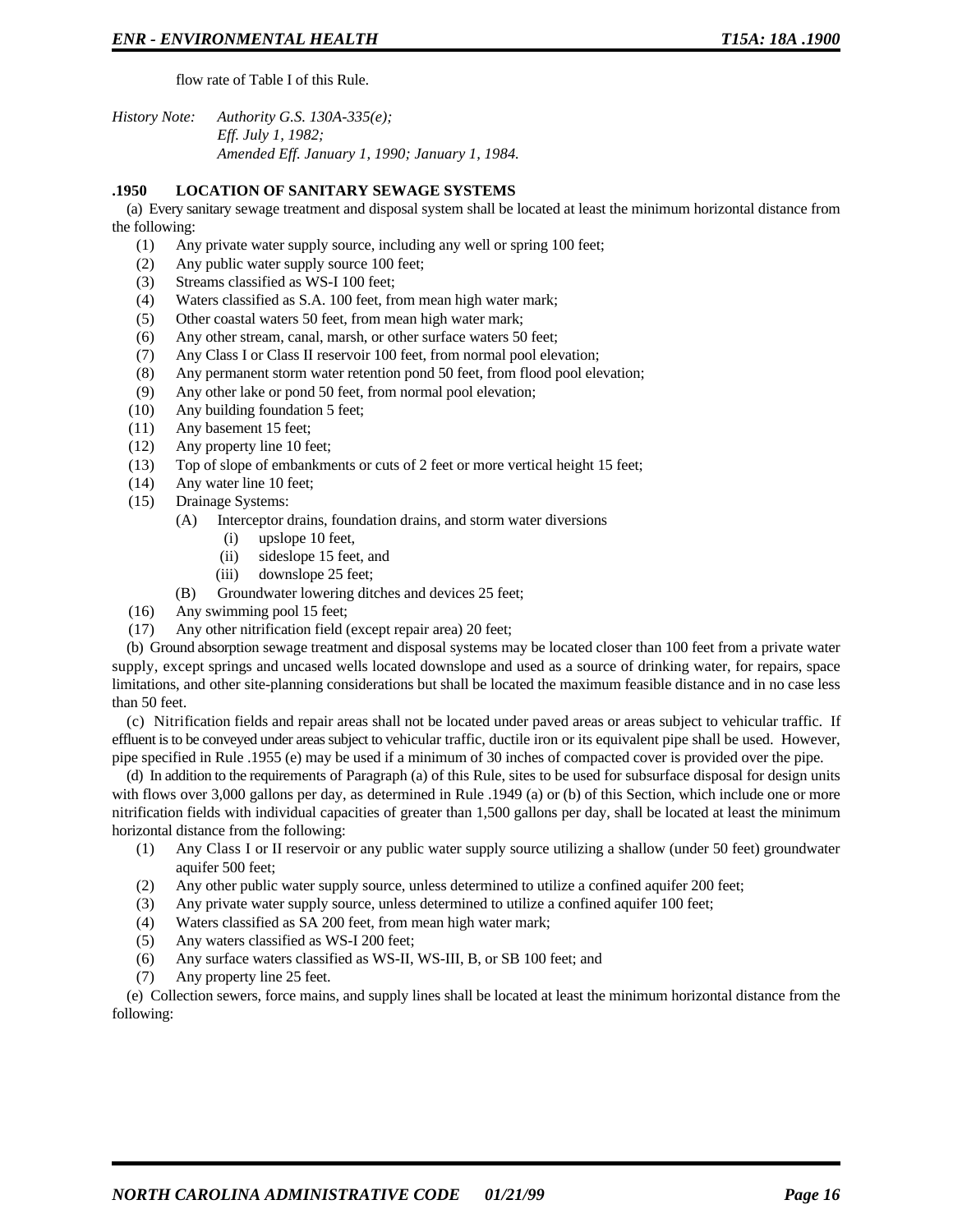| (1)  | Any public water supply source, including wells, springs,<br>and Class I or Class II reservoirs          | 100 feet, unless constructed<br>of leakproof pipe, such as<br>ductile iron pipe with mechanical<br>joints equivalent to water main<br>standards, in which case the<br>minimum setback may be reduced<br>to 50 feet:        |
|------|----------------------------------------------------------------------------------------------------------|----------------------------------------------------------------------------------------------------------------------------------------------------------------------------------------------------------------------------|
| (2)  | Any private water supply source, including wells and springs<br>leakproof pipe,                          | 50 feet, unless constructed of<br>similar such as ductile iron pipe with<br>mechanical joints equivalent to water<br>main standards, in which<br>case the minimum setback may be<br>reduced to 25 feet;                    |
| (3)  | Any waters classified as WS-I, WS-II,<br>WS-III, B, SA, or SB                                            | 50 feet, unless constructed of<br>similar leakproof pipe, such as<br>ductile iron pipe with mechanical<br>joints equivalent to water main<br>standards, in which case the<br>minimum setback may be reduced<br>to 10 feet; |
| (4)  | Any other stream, canal, marsh, coastal<br>waters, lakes and other impoundments, or other surface waters | $10$ feet;                                                                                                                                                                                                                 |
| (5)  | Any basement                                                                                             | 10 feet:                                                                                                                                                                                                                   |
| (6)  | Any property line                                                                                        | 5 feet;                                                                                                                                                                                                                    |
| (7)  | Top of slope of embankments or cuts of<br>two feet or more vertical height                               | 10 feet;                                                                                                                                                                                                                   |
| (8)  | Drainage Systems:<br>Interceptor drains, storm drains, and storm water<br>(A)<br>diversions              | 5 feet;                                                                                                                                                                                                                    |
|      | Ground-water lowering ditches and devices<br>(B)                                                         | $10$ feet;                                                                                                                                                                                                                 |
| (9)  | Any swimming pool                                                                                        | $10$ feet;                                                                                                                                                                                                                 |
| (10) | Any other nitrification field                                                                            | 5 feet;                                                                                                                                                                                                                    |

(f) Sewer lines may cross a water line if 18 inches clear separation distance is maintained, with the sewer line passing under the water line. When conditions prevent an 18-inch clear separation from being maintained or whenever it is necessary for the water line to cross under the sewer, the sewer line shall be constructed of ductile iron pipe or its equivalent and the water line shall be constructed of ferrous materials equivalent to water main standards for a distance of at least ten feet on each side of the point of crossing, with full sections of pipe centered at the point of crossing.

(g) Sewer lines may cross a storm drain if:

- (1) 12 inches clear separation distance is maintained; or
- (2) the sewer is of ductile iron pipe or encased in concrete or ductile iron pipe for at least five feet on either side of the crossing.

(h) Sewer lines may cross a stream if at least three feet of stable cover can be maintained or the sewer line is of ductile iron pipe or encased in concrete or ductile iron pipe for at least ten feet on either side of the crossing and protected against the normal range of high and low water conditions, including the 100-year flood/wave action. Aerial crossings shall be by ductile iron pipe with mechanical joints or steel pipe. Pipe shall be anchored for at least ten feet on either side of the crossing.

(i) Septic tanks, lift stations, wastewater treatment plants, sand filters, and other pretreatment systems shall not be located in areas subject to frequent flooding (areas inundated at a ten-year or less frequency) unless designed and installed to be watertight and to remain operable during a ten-year storm. Mechanical or electrical components of treatment systems shall be above the 100-year flood level or otherwise protected against a 100-year flood.

*History Note: Authority G.S. 130A-335(e) and (f); Eff. July 1, 1982; Amended Eff. January 1, 1990; October 1, 1982.*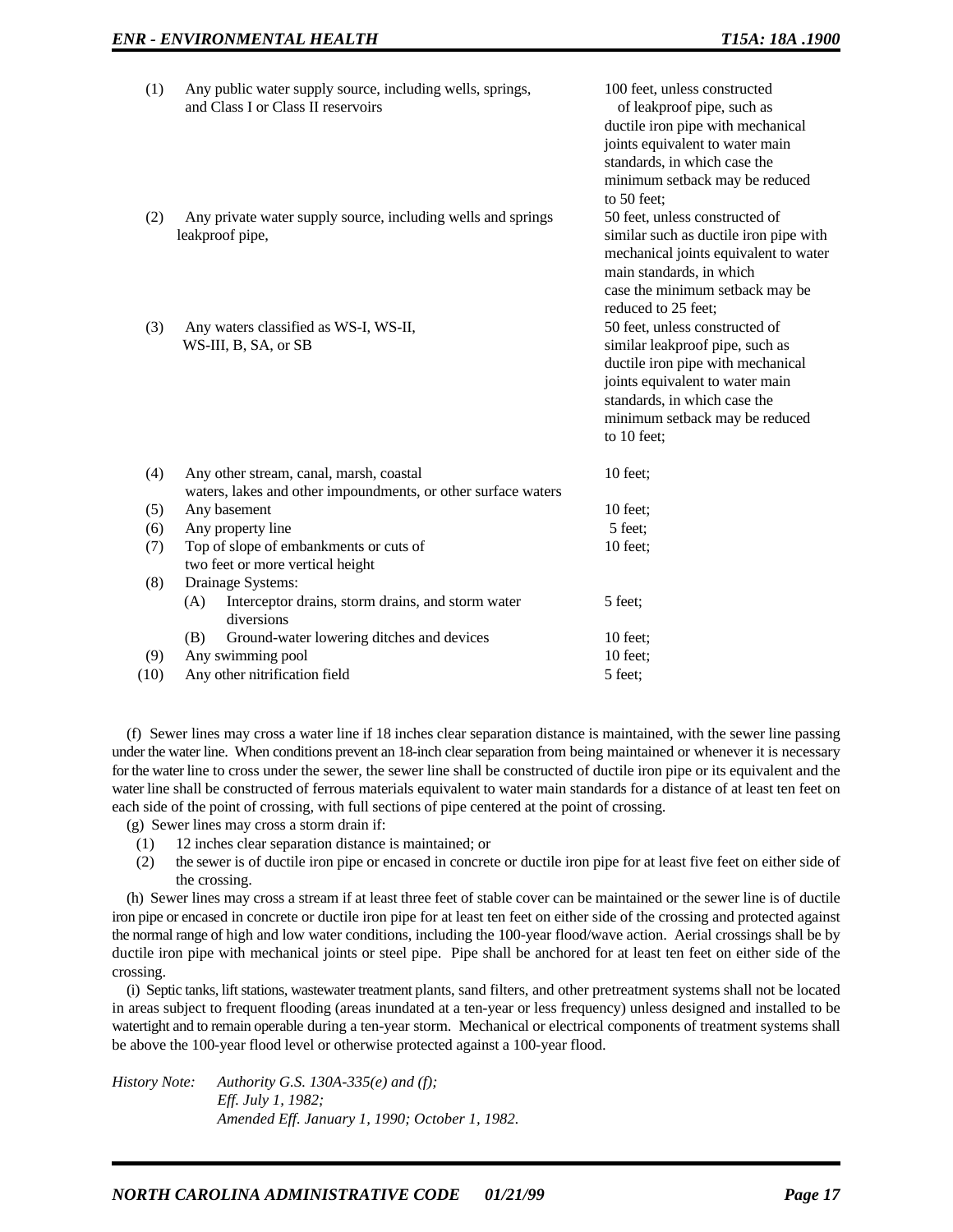### **.1951 APPLICABILITY OF RULES**

(a) Except as required in Paragraph (b) of this Rule, the minimum horizontal distance requirements in Rule .1950(a)(4), (11), (12), or (13) shall not apply to the installation of a single septic tank system serving a single-family residence not to exceed four bedrooms on a lot or tract of land:

- (1) which, on July 1, 1977, is specifically described in a deed, contract, or other instrument conveying fee title or which is specifically described in a recorded plat; and
- (2) which, on July 1, 1977, is of insufficient size to satisfy the minimum horizontal distance requirements in Rule .1950(a)(4), (11), (12), or (13) of this Section; and
- (3) which, on the date system construction is proposed to begin, is not capable of being served by a community or public sewerage system.

(b) For those lots or tracts of land described in Rule .1951(a) of this Section, where any of the minimum horizontal distance requirements prescribed in Rule .1950(a)(4), (11), (12), or (13) of this Section can be met, such minimum horizontal distances shall be required.

(c) For those lots or tracts of land described in Rule .1951(a) of this Section, where a specific minimum horizontal distance requirement prescribed in Rule .1950(a)(4), (11), (12), or (13) of this Section cannot be met, the maximum feasible horizontal distance, as determined by the local agency, shall be required. Provided, however, that at least the following minimum horizontal distances shall be required in all cases:

- (1) Rule .1950(a)(4) of this Section, the minimum horizontal distance shall be not less than 50 feet;
- (2) Rule .1950(a)(11) of this Section, the minimum horizontal distance shall be not less than 8 feet;
- (3) Rule .1950(a)(12) and (13) of this Section, the minimum horizontal distance shall be not less than 5 feet.

(d) All other provisions of this Section except as exempted by this Rule shall apply to the lots or tracts of land described in Rule .1951(a) of this Section. Any rules and regulations of the Commission for Health Services or any local board of health in effect on June 30, 1977, which establish greater minimum distance requirements than those provided for in this Section, shall remain in effect and shall apply to a lot or tract of land to which Rule .1950(a)(4), (11), (12), or (13) of this Section do not apply.

(e) It shall be the responsibility of any owner of a lot or tract of land, who applies for a permit required by Rule .1937 of this Section, and who seeks, under the provisions of Rule .1951(a) of this Section, to exempt his lot or tract of land from any of the minimum horizontal distance requirements of Rule .1950(a)(4), (11), (12), or (13) of this Section to provide to the local health department necessary records of title to the lot or tract of land for which the exemption is sought in order that the local agency may determine whether the applicant is entitled to any such exemption.

(f) For those lots or tracts of land which, on the effective date of this Section, are specifically described in a deed or recorded plat, and the minimum horizontal distance requirements prescribed in Rule .1950(a)(15)(B) cannot be met, the maximum feasible horizontal distance, as determined by the local health department, shall be required, but shall not be less than ten feet.

*History Note: Authority G.S. 130A-335(e); Eff. July 1, 1982; Amended Eff. January 1, 1990.*

### **.1952 EFFLUENT FILTER, DOSING TANK AND LIFT STATION DESIGN**

(a) A septic tank or dosing tank shall be watertight, structurally sound, and not subject to excessive corrosion or decay. Septic tanks shall be of two-compartment design. The inlet compartment of a two-compartment tank shall hold between two-thirds and three-fourths of the total tank capacity. Septic tanks shall have an approved effluent filter and access devices. The effluent filter shall function without a bypass of unfiltered wastewater, sludge or scum. The effluent filter case shall be designed to function as a sanitary tee with the inlet extending down to between 25 and 40 percent of the liquid depth. The requirement(s) for an effluent filter and access devices shall apply to septic tanks for which a Construction Authorization is issued on or after January 1, 1999. A properly designed dosing siphon or pump shall be used for discharging sewage effluent into nitrification lines when the total length of such lines exceeds 750 linear feet in a single system and as required for any pressure-dosed system. When the design daily flow from a single system exceeds 3,000 gallons per day or when the total length of nitrification lines exceeds 2,000 linear feet in a single system, alternating siphons or pumps shall be used which shall discharge to separate nitrification fields. The dose volume from pump or siphon systems shall be of such design so as to fill the nitrification lines from 66 percent to 75 percent of their capacity at each discharge except as required for low-pressure distribution systems. The discharge rate from dosing systems shall be designed to maximize the distribution of the effluent throughout the nitrification field. Septic tanks installed where the top will be deeper than six inches below the finished grade shall have an access manhole over each compartment with cover, extending to within six inches of the finished grade, having a minimum opening adequate to accommodate the installation or removal of the septic tank lid, septage removal, and maintenance of the effluent filter. When the top of the septic tank or access manhole is below the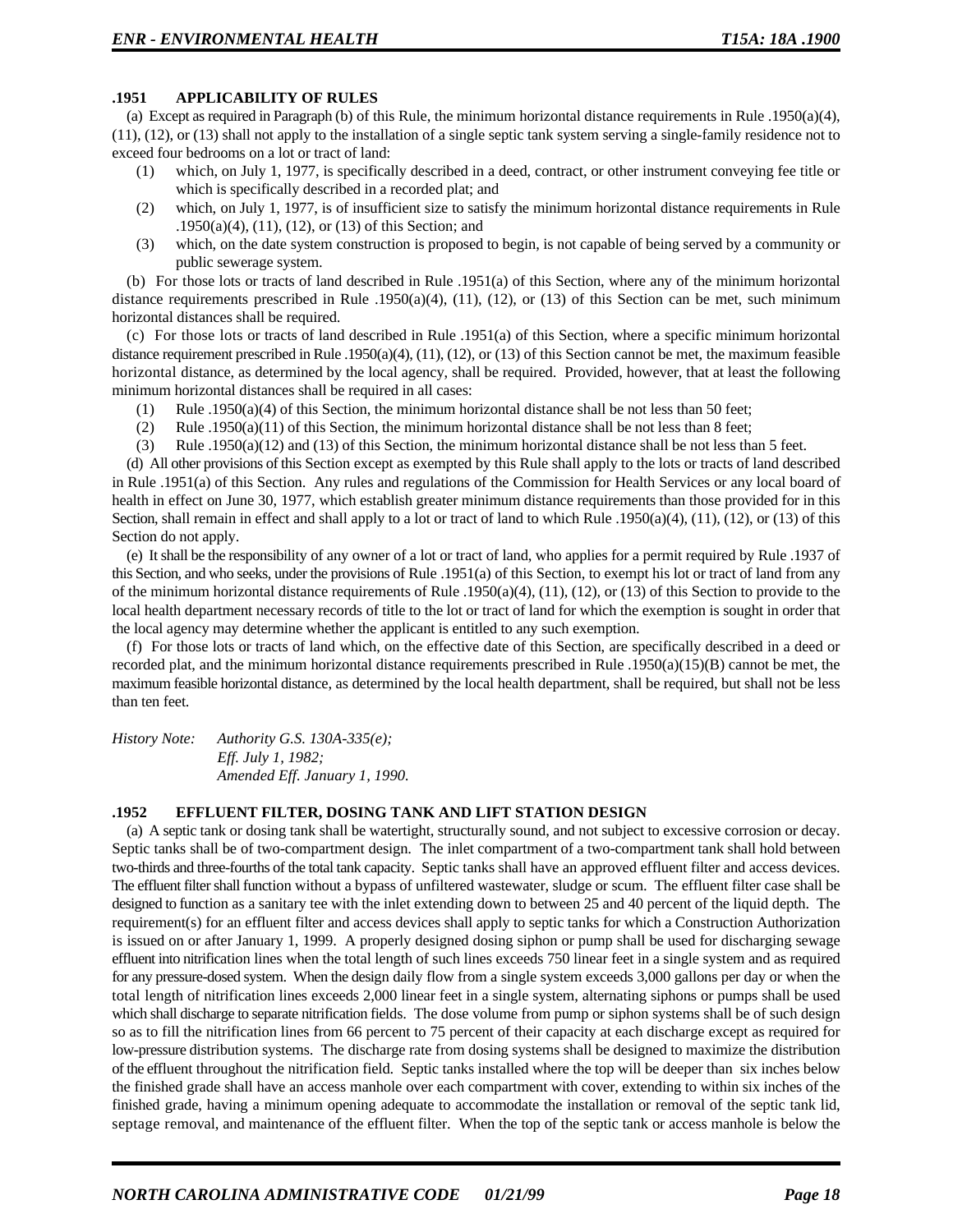finished grade, the location of each manhole shall be visibly marked at finished grade. Any system serving a design unit with a design sewage flow greater than 3,000 gallons per day shall have access manholes that extend at least to finished grade and be designed and maintained to prevent surface water inflow. The manholes shall be sized to allow proper inspection and maintenance. All dosing tanks shall have a properly functioning high-water alarm. The alarm shall be audible and visible by system users and weatherproof if installed outdoors. The alarm circuit shall be provided with a manual disconnect in a watertight, corrosion-resistant outside enclosure (NEMA 4X or equivalent) adjacent to the dosing tank.

- (b) Minimum liquid capacities for septic tanks shall be in accordance with the following:
- (1) Residential Septic Tanks (for each individual residence or dwelling unit):

| Number of | Minimum Liquid  | Equivalent Capacity |
|-----------|-----------------|---------------------|
| Bedrooms  | Capacity        | Per Bedroom         |
| 3 or less | 900 gallons     | 300 gallons         |
|           | $1,000$ gallons | 250 gallons         |
|           | $1,250$ gallons | 250 gallons         |

- (2) Septic tanks for large residences, multiple dwelling units, or places of business or public assembly shall be in accordance with the following:
	- (A) The minimum liquid capacity of septic tanks for places of business or places of public assembly with a design sewage flow of 600 gallons per day or less shall be determined in accordance with the following:  $V = 2Q$ ; where V is the liquid capacity of the septic tank and Q is the design daily sewage flow.
	- (B) Individual residences with more than five bedrooms, multiple-family residences, individual septic tank systems serving two or more residences, or any place of business or public assembly where the design sewage flow is greater than 600 gallons per day, but less than 1,500 gallons per day, the liquid capacity of the septic tank shall be designed in accordance with the following:  $V = 1.17Q + 500$ ; where V is the liquid capacity of the septic tank and Q is the design daily sewage flow. The minimum liquid capacity of a septic tank serving two or more residences shall be 1,500 gallons.
	- (C) Where the design sewage flow is between 1,500 gallons per day and 4,500 gallons per day, the liquid capacity of the septic tank shall be designed in accordance with the following:  $V = 0.75Q + 1.125$ ; where V is the liquid capacity of the septic tank and Q is the design daily sewage flow.
	- (D) Where the design sewage flow exceeds 4,500 gallons per day, the septic tank shall be designed in accordance with the following:  $V = Q$ ; where V is the liquid capacity of the septic tank and Q is the design daily sewage flow.
	- (E) The minimum liquid capacity requirements of Subparagraph (b)(2) of this Rule shall be met by use of a single two-compartment septic tank or by two tanks installed in series, provided the first tank is constructed without a baffle wall and contains at least two-thirds of the total required liquid capacity.
- (3) The minimum capacity of any septic tank shall be 750 gallons.
- (c) The following are minimum standards of design and construction of pump tanks and pump dosing systems:
- (1) The liquid capacity of a pump tank shall be considered as the entire internal volume with no additional requirement for freeboard. Pump tanks shall have a minimum liquid capacity in accordance with the following:
	- (A) Pump tanks for systems with nitrification fields installed in Soil Group I, II, or III soils, as defined in these Rules, shall have a minimum liquid capacity equal to two-thirds of the required septic tank liquid capacity.
	- (B) Pump tanks for systems installed in Group IV soils shall have a minimum liquid capacity equal to the required septic tank liquid capacity.
	- (C) The minimum liquid capacity of any pump tank shall be 750 gallons.
	- (D) An alternate method to determine minimum liquid capacity of a pump tank shall be to provide for the minimum pump submergence requirement (Subparagraph (c)(5) of this Rule), the minimum dose volume requirement (Paragraph (a) of this Rule), and the minimum emergency storage capacity requirement. The emergency storage capacity requirement is determined based on the type of facility served, the classification of surface waters which would be impacted by a pump tank failure, and the availability of standby power devices and emergency maintenance personnel. The emergency storage capacity shall be the freeboard space in the pump tank above the high-water alarm activation level plus the available freeboard space in previous tankage and in the collection system below the lowest ground elevation between the pump tank and the lowest connected building drain invert. The minimum emergency storage capacity for residential systems and other systems in full-time use on sites draining into WS-I, WS-II, WS-III, SA, SB, and B waters shall be 24 hours, without standby power, or 12 hours with standby power manually activated, or four hours with standby power automatically activated or with a high-water alarm automatically contacting a 24-hour maintenance service. The minimum emergency storage capacity for systems not in full-time use and for all systems at sites draining into all other surface waters shall be 12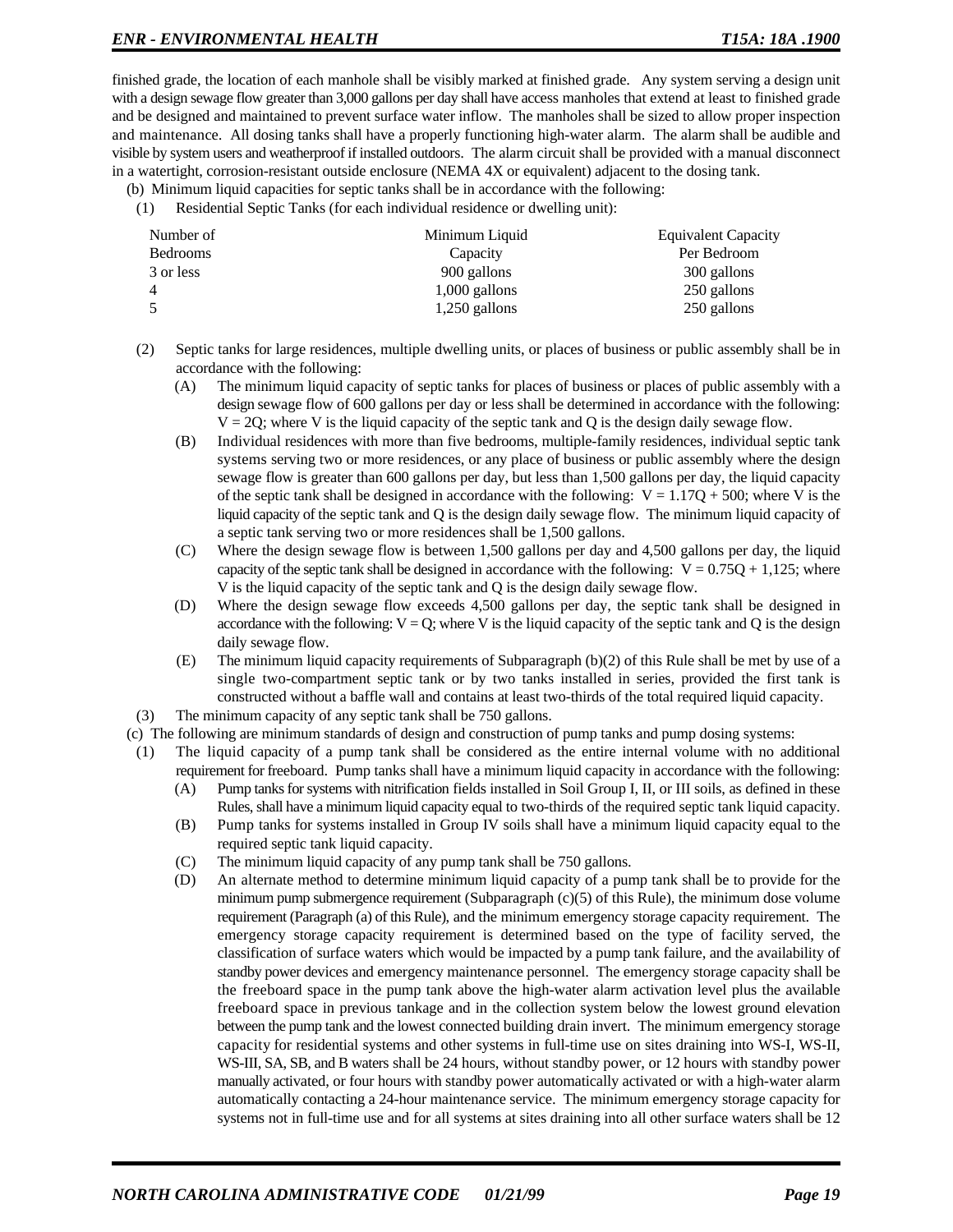hours without standby power, or eight hours with standby power manually activated, or four hours with standby power automatically activated or with a high-water alarm automatically contacting a 24-hour maintenance service.

- (E) Notwithstanding Paragraphs (c)(1) (A)-(D), other criteria for pump tank capacity may be approved by the local health department and the State for raw sewage lift stations, pressure sewer systems, and systems with design flows exceeding 3,000 gallons per day.
- (2) The effluent pump shall be capable of handling at least one-half inch solids and designed to meet the discharge rate and total dynamic head requirements of the effluent distribution system. The pump shall be listed by Underwriter's Laboratory or an equivalent third party electrical testing and listing agency, unless the proposed pump model is specified by a registered professional engineer.
- (3) Pump discharge piping shall be of Schedule 40 PVC or stronger material and adequately secured. Fittings and valves shall be of compatible corrosion-resistant material. A threaded union, flange, or similar disconnect device shall be provided in each pump discharge line. All submersible pumps shall be provided with a corrosion-resistant rope or chain attached to each pump enabling pump removal from the ground surface without requiring dewatering or entrance into the tank. Valves shall also be readily accessible from the ground surface.
- (4) Antisiphon holes (three-sixteenth inch) shall be provided when the discharge or invert elevation of the distribution system is below the high-water alarm elevation in the pump tank, or in accordance with pump manufacturer's specifications. Check valves shall be provided when the volume of the supply line is greater than 25 percent of the dosing volume, or in accordance with pump manufacturer's specifications. When provided, the antisiphon hole shall be located between the pump and the check valve.
- (5) Sealed mercury control floats or similar devices designed for detecting liquid levels in septic tank effluent shall be provided to control pump cycles. A separate level sensing device shall be provided to activate the high-water alarm. Pump-off level shall be set to keep the pump submerged at all times or in accordance with the manufacturer's specifications. A minimum of 12 inches of effluent shall be maintained in the bottom of the pump tank. The high-water alarm float shall be set to activate within six inches of the pump-on level. The lag pump float switch, where provided, shall be located at or above the high-water alarm activation level.
- (6) Pump and control circuits shall be provided with manual circuit disconnects within a watertight, corrosion-resistant, outside enclosure (NEMA 4X or equivalent) adjacent to the pump tank, securely mounted at least 12 inches above the finished grade. The pump(s) shall be manually operable without requiring the use of special tools or entrance into the tank for testing purposes. Conductors shall be conveyed to the disconnect enclosure through waterproof, gasproof, and corrosion-resistant conduits, with no splices or junction boxes provided inside the tank. Wire grips, duct seal, or other suitable material shall be used to seal around wire and wire conduit openings inside the pump tank and disconnect enclosure.
- (7) For systems requiring duplex and multiplex pumps, a control panel shall be provided which shall include short-circuit protection for each pump and for the control system, independent disconnects, automatic pump sequencer, hand-off-automatic (H-O-A) switches, run lights, and elapsed time counters for each pump. Alarm circuits shall be supplied ahead of any pump overload or short circuit protective devices. The control panel must be in a watertight, corrosion-resistant enclosure (NEMA 4X or equivalent) unless installed within a weathertight building. The panel shall be protected from intense solar heating.
- (8) Dual and multiple fields shall be independently dosed by separate pumps which shall automatically alternate. The supply lines shall be "H" connected to permit manual alternation between fields dosed by each pump. "H" connection valving shall be readily accessible from the ground surface, either from the pump tank access manhole or in a separate valve chamber outside the pump tank. Other equivalent methods of dosing dual or multiple fields may be approved by the State.
- (9) The pump tank shall have a properly functioning high-water alarm. The alarm circuit shall be supplied ahead of any pump overload and short circuit protective devices. The alarm shall be audible and visible by system users and weatherproof if installed outdoors in an enclosure (NEMA 4X or equivalent).

(d) Siphons and siphon dosing tanks may be used when at least two feet of elevation drop can be maintained between the siphon outlet invert and the inlet invert in the nitrification field distribution system.

- (1) Siphon dosing tanks shall be designed in accordance with the minimum dose requirements in this Rule and shall meet the construction requirements of this Section. The siphon dose tank shall provide at least 12 inches of freeboard, and the inlet pipe shall be at least three inches above the siphon trip level. The high-water alarm shall be set to activate within two inches of the siphon trip level.
- (2) Siphon dosing tanks shall have a watertight access opening over each siphon with a minimum diameter of 24 inches and extending to finished grade and designed to prevent surface water inflow.
- (3) The slope and size of the siphon discharge line shall be sufficient to handle the peak siphon discharge by gravity flow without the discharge line flowing full. Vents for the discharge lines shall be located outside of the dosing tank or otherwise designed to not serve as an overflow for the tank.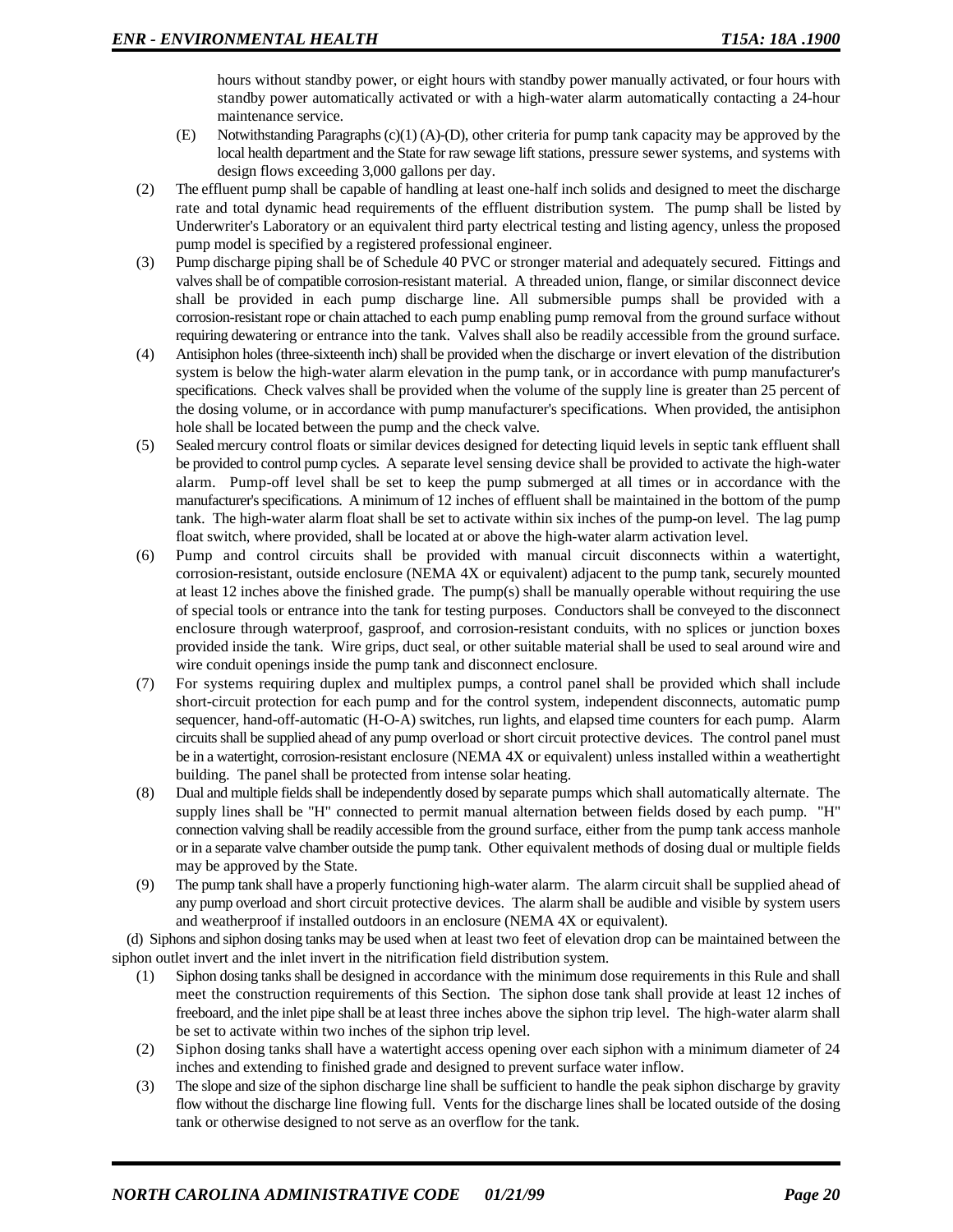- (4) All siphon parts shall be installed in accordance with the manufacturer's specifications. All materials must be corrosion-resistant, of cast iron, high density plastic, fiberglass, stainless steel, or equal.
- (5) Siphon dosing tanks shall have a properly functioning high-water alarm that is audible and visible by system users and weatherproof if installed outdoors in an enclosure (NEMA 4X or equivalent).

(e) Raw sewage lift stations shall meet the construction standards of this Section and all horizontal setback requirements for sewage treatment and disposal systems in accordance with Rule .1950(a) of this Section unless the station is a sealed, watertight chamber, in which case the setback requirements for collection sewers in Rule .1950(e) of this Section shall apply. Sealed, watertight chambers shall be of a single, prefabricated unit, such as fiberglass, with sealed top cover, and preformed inlet and outlet pipe openings connected with solvent welds, O-ring seals, rubber boots, stainless steel straps, or equivalent. Dual pumps shall be provided for stations serving two or more buildings or for a facility with more than six water closets. Pumps shall be listed by Underwriter's Laboratories or an equivalent third party electrical testing and listing agency, and shall be grinder pumps or solids-handling pumps capable of handling at least three-inch spheres unless the station serves no more than a single water closet, lavatory, and shower, in which case two-inch solids handling pumps shall be acceptable. Minimum pump capacity shall be 2.5 times the average daily flow rate. The dosing volume shall be set so that the pump-off time does not exceed 30 minutes, except for stations serving single buildings, and pump run-time shall be from three to ten minutes at average flow. Pump station emergency storage capacity and total liquid capacity shall be determined in accordance with Paragraph  $(c)(1)(D)$  of this Rule except for a sealed, watertight chamber serving an individual building, in which case a minimum storage capacity of eight hours shall be required. All other applicable requirements for pump tanks and pump dosing systems in accordance with Paragraph (c) of this Rule shall also apply to raw sewage lift stations.

*History Note: Authority G.S. 130A-335 (e)(f)(f1)[2nd]; Eff. July 1, 1982; Amended Eff. August 1, 1991; January 1, 1990; Temporary Amendment Eff. January 1, 1999.*

# **.1953 PREFABRICATED SEPTIC TANKS AND PUMP TANKS**

When prefabricated concrete tanks or tanks of other material are used, they shall be constructed in accordance with the plans which have been approved by the State and shall comply with all requirements of this Section. At least three complete sets of plans and specifications for the initial design of the prefabricated septic tank or subsequent changes and modifications shall be submitted to the Department of Environment and Natural Resources, On-Site Wastewater Section, P.O. Box 29594, Raleigh, North Carolina 27626-0594. Separate plans and specifications for the design of each septic tank or pump tank to be produced shall be submitted to the On-Site Wastewater Section for approval. These plans and specifications shall show the design of the septic tank in detail, including:

- (1) All pertinent dimensions;
- (2) Reinforcement material and location;
- (3) Material strength;
- (4) Liquid depth;
- (5) Pipe penetration, joint material and method of sealing;
- (6) Access manhole riser, lid, and other proposed appurtenances to the septic tank;
- (7) Approved effluent filter(s), filter support detail and filter access detail; and
- (8) Other design features.

*History Note: Authority G.S. 130A-335 (e)(f)f1)[2nd]; Eff. July 1, 1982; Amended Eff. January 1, 1990; Temporary Amendment Eff. January 1, 1999.*

#### **.1954 MINIMUM STANDARDS FOR PRECAST REINFORCED CONCRETE TANKS**

(a) The following are minimum standards of design and construction of precast reinforced concrete septic tanks:

- (1) The minimum requirement for the liquid depth is 36 inches.
- (2) A minimum of nine inches freeboard is required, the freeboard being the air space between the top of the liquid and the bottom side of the lid or cap of the tank.
- (3) The length of the septic tank shall be at least twice as long as the width.
- (4) There shall be three inlet openings in the tank, one on the tank end and one on each sidewall of the inlet end of the tank. The blockouts for these openings shall leave a concrete thickness of not less than one inch in the tank wall. The blockouts shall be made for a minimum of four-inch pipe or a maximum of six-inch pipe. The outlet pipe penetration of the tank shall be through a resilient, watertight, sealed, non-corrosive and flexible connective sleeve. The outlet pipe penetration shall be precast to be compatible with the connective sleeve. No pipe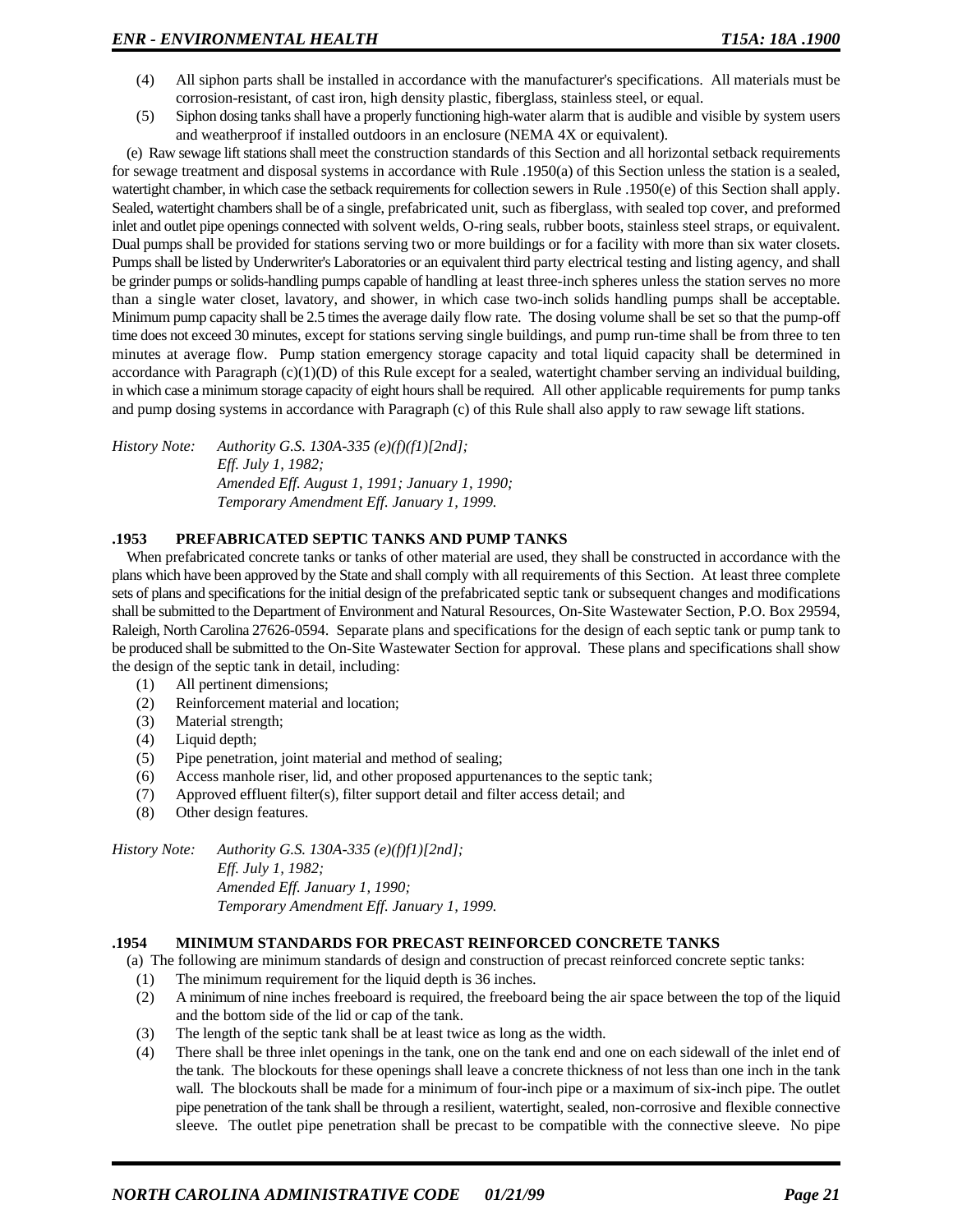penetration points or openings shall be permitted below the tank liquid level.

- (5) The inlet pipe in the tank shall be a straight pipe.
- (6) The outlet shall be through an approved effluent filter secured in place in an effluent filter support case. The effluent filter support case shall serve as a functioning sanitary tee with the bottom inlet extending down between 25 and 40 percent of the liquid depth. The approved effluent filter and support case shall be furnished by the septic tank manufacturer. The invert of the outlet shall be at least two inches lower in elevation than the invert of the inlet.
- (7) Other equivalent methods of supporting the effluent filter and for making the pipe penetrations shall be approved by the On-Site Wastewater Section.
- (8) In order to obtain approval of an effluent filter, the filter manufacturer shall submit to the State the following information with supporting documentation:
	- (a) For each septic tank system that is designed to treat 3,000 gallons per day or less of sewage, a written certification that the effluent filter is designed, constructed, and performs in compliance with North Carolina General Statute  $130A-335.1(a)(1)(2)(3)$ , and (4);
	- (b) Sizing as to capacity and wastewater strength for all models of proposed filters to be approved; and
	- (c) Specifications for application, installation, operation, and maintenance.
- (9) All tanks shall be manufactured with a cast-in-place partition so that the tank contains two compartments. The partition shall be located at a point not less than two-thirds nor more than three-fourths the length of the tank from the inlet end. The top of the partition shall terminate two inches below the bottom side of the tank top in order to leave space for air or gas passage between compartments. The top and bottom halves of the partition shall be cast in such manner as to leave a water passage slot four inches high for the full width of the tank. The partition (both halves) shall be reinforced by the placing of six-inch by six-inch No. 10 gage welded reinforcing wire. The reinforcing wire shall be bent to form an angle of 90 degrees on the ends in order to form a leg not less than four inches long. When the wire is placed in the mold the four-inch legs should lay parallel with the sidewall wire and adjacent to it. It is recognized that there are other methods of constructing a partition or two-compartment tank. Any method other than the one described will be considered on an individual basis for approval by the On-Site Wastewater Section. However, the tank wall thickness must remain not less than two and one-half inches thick throughout the tank except for the pipe penetrations.
- (10) Adequate access openings must be provided in the tank top. Access shall be provided for cleaning or rodding out of the inlet pipe, for cleaning or clearing the air or gas passage space above the partition, for pumping of each compartment, and for the maintenance of the effluent filter. This shall be accomplished by properly locating two manholes or access openings with each having a minimum opening of 15 inches by 15 inches or 17 inches in diameter as the opening cuts the plane of the bottom side of the top of the tank or other equidimensional opening with at least 225 square inches. The manhole covers shall be beveled on all sides in such manner as to accommodate a uniform load of 150 pounds per square foot without damage to the cover or the top of the tank. If the top of the tank is to be multislab construction, the slabs over the inlet of the tank, partition, and outlet of the tank must not weigh in excess of 150 pounds each. Multislab construction allows for the elimination of the manholes. Manhole covers, tank lids, access opening covers, or slabs shall have a handle of steel or other rot-resistant material equivalent in strength to a No. 3 reinforcing rod (rebar).
- (11) The concrete tank and tank lid shall be reinforced by using a minimum reinforcing of six-inch by six-inch No. 10 gage welded steel reinforcing wire in the top, bottom ends, and sides of the tank. The reinforcing wire shall be lapped at least six inches. Concrete cover shall be required for all reinforcement. Reinforcement shall be placed to maximize the structural integrity of the tank. The tank, tank lid, riser and riser cover shall be able to withstand a uniform live loading of 150 pounds per square foot in addition to all loads to which an underground tanks, riser, or riser cover is normally subjected, such as the dead weight of the concrete and soil cover, active soil pressure on tank walls, and the uplifting force of the ground water. Additional reinforcement shall be required when the loads on a concrete tank, riser, or riser cover are exceeded by subjecting it to vehicular traffic or when the top of the tank is placed deeper than three feet below the finished grade.
- (12) The top, bottom, ends, and sides of the tank must have a minimum thickness of two and one-half inches.
- (13) A minimum 28-day concrete compressive strength of 3,500 pounds per square inch shall be used in the construction of the septic tank, concrete access riser and riser cover. The concrete shall achieve a minimum compressive strength of 3,000 pounds per square inch prior to removal of the tank from the place of manufacture. It shall be the responsibility of the manufacturer to certify that this condition has been met prior to shipment. A septic tank shall be subject to testing to ascertain the strength of the concrete prior to its being approved for installation. Recognized devices for testing the strength of concrete include a properly calibrated Schmidt Rebound Hammer or Windsor Probe Test. Accelerated curing in the mold by use of propane gas or other fuels is prohibited, except in accordance with accepted methods and upon prior approval of the State.
- (14) After curing, tanks manufactured in two sections and as required, concrete risers shall be joined and sealed at the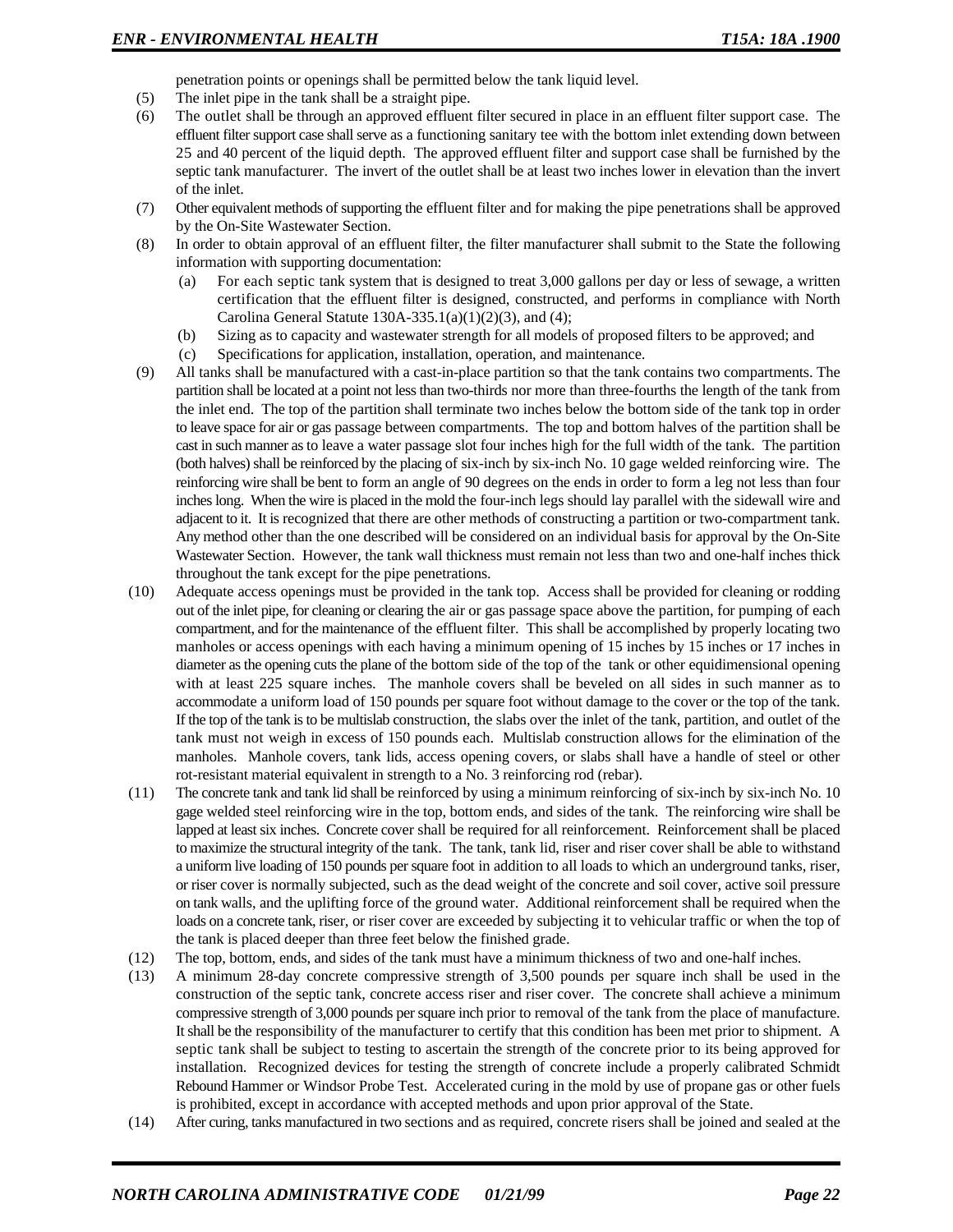joint by using a mastic, butyl rubber, or other pliable sealant that is waterproof, corrosion-resistant, and approved for use in septic tanks. The sealant shall have a minimum size of one inch nominal diameter or equivalent. Before sealing, the joint shall be smooth, intact, and free of all deleterious substances. Tank halves shall be properly aligned to ensure a tight seal. The sealant shall be provided by the manufacturer.

- (15) All tanks produced shall bear an imprint identifying the manufacturer, the serial number assigned to the manufacturer's plans and specifications approved by the State, and the liquid or working capacity of the tanks. This imprint shall be located to the right of the blockout made for the outlet pipe on the outlet end of the tank. All tanks shall also be permanently marked with the date of manufacture adjacent to the tank imprint or on the top of the tank directly above the imprint.
- (16) Risers and access covers shall have a clear opening sized to allow for maintenance and removal of internal devices of the septic tank and shall not allow accidental entry. The access cover and tank lid shall be designed, constructed, and maintained to prevent unauthorized access. Risers shall be sealed watertight where they join the top of the septic tank, and constructed to prevent water inflow through the lid or cover.
- (b) Pump tanks shall meet the construction requirements of Paragraph (a) of this Rule with the following modifications.
- (1) Tanks shall be cast with a single compartment, or, if a partition is provided, the partition shall be cast to contain a minimum of two four-inch diameter circular openings, or equivalent, located no more than 12 inches above the tank bottom.
- (2) There shall be no requirement as to tank length, width, or shape, provided the tank satisfies all other requirements of this Section.
- (3) The invert of the inlet openings shall be located within 12 inches of the tank top. No freeboard shall be required in the pump tank.
- (4) After joining, tanks manufactured in two sections shall be plastered along the joint with hydraulic cement, cement mortar, or other waterproofing sealant. Other methods of waterproofing tanks may be used as specifically approved in the plans and specifications for the tank. Prior to backfilling, the local health department shall make a finding that a two section tank is watertight if a soil wetness condition is present within five feet of the elevation of the top of the tank.
- (5) Tanks shall be vented and accessible for routine maintenance. A watertight access manhole with removable lid shall be provided over the pump with a minimum diameter of 24 inches. The access manhole shall extend at least to six inches above finished grade and be designed and maintained to prevent surface water inflow. Larger or multiple manholes shall be provided when two or more pumps are required. Pumps shall be removable without requiring entrance into the tank. Manhole lids and electrical controls shall be secured against unauthorized access. Manhole risers shall be joined to the tank top and sealed in accordance with Paragraphs (a)(12) and (b)(4) of this Rule.
- (6) All pump tanks shall bear an imprint identifying the manufacturer, pump tank serial number assigned by the Division of Environmental Health, and the liquid or working capacity of the tank. The imprint shall be located to the left of the outlet blockout. All tanks shall also be permanently marked with the date of manufacture adjacent to the tank imprint or on the top of the tank directly above the imprint.

(c) Plans for prefabricated tanks, risers and riser covers, other than those approved under Paragraphs (a) or (b) of this Rule shall be approved on an individual basis as determined by the information furnished by the designer which indicates the tank, riser or riser cover will provide equivalent effectiveness as those designed in accordance with the provisions of Paragraphs (a) and (b) of this Rule.

(d) Tanks other than approved prefabricated tanks shall be constructed consistent with the provisions of this Rule except as follows:

- (1) Cast-in-place concrete septic and pump tanks shall have a minimum wall thickness of six inches.
- (2) Concrete block or brick masonry tanks shall have a minimum wall thickness of at least six inches when the design volume is less than 1,000 gallons and a minimum wall thickness of at least eight inches when the design volume is 1,000 gallons or more. All joints between masonry units shall be mortared using masonry cement mortar or equivalent. The joints shall have a nominal thickness of three-eighths inch. All concrete block masonry tanks shall have a minimum wall reinforcement of number three reinforcing bars on 20-inch centers, or equivalent. The maximum allowable reinforcement spacing in either direction shall be four feet. All block wall cores shall be filled with concrete with a minimum compressive strength of 3,000 pounds per square inch. All tanks constructed of block or brick shall be plastered on the inside with a 1:3 mix (one part cement, three parts sand) of Portland cement at least three-eighths inch thick or the equivalent using other approved waterproofing material.
- (3) The bottom of the built-in-place tank shall be poured concrete with a minimum thickness of four inches. All built-in-place tanks shall be reinforced to satisfy the structural strength requirements of Paragraph (a)(9) of this Rule. Reinforcement shall be placed in both directions throughout the entire tank, including top, bottom, walls, and ends.
- (e) Manufacturers of septic tanks, effluent filters, pump tanks, risers, and riser locators shall comply with the General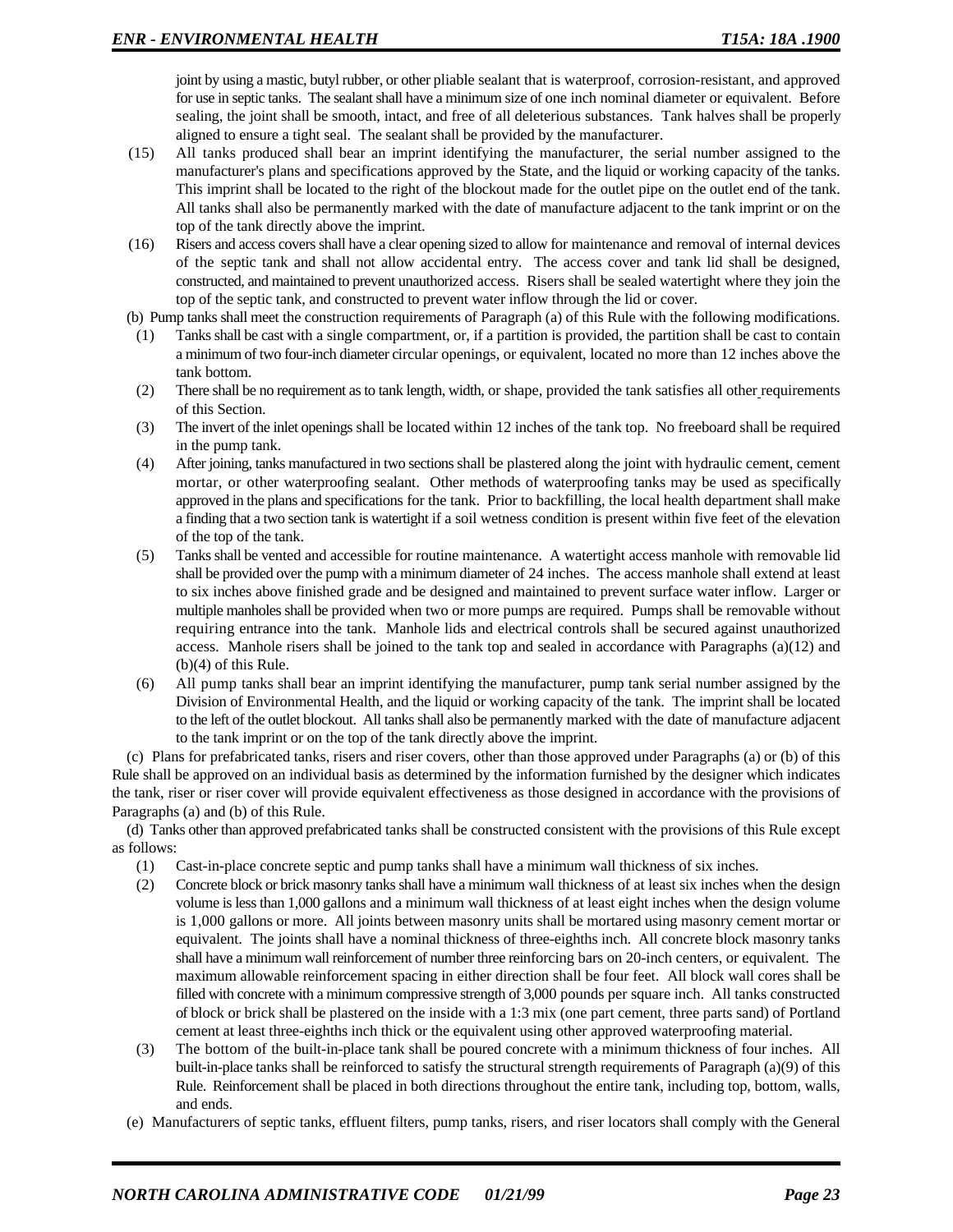Statutes, this Section, and Approval conditions. If the approved products or materials are found to be in non-compliance, the Operation Permit shall not be issued or shall be denied. The State shall suspend or revoke the product approval upon a finding that the information submitted is falsified, the product has been subsequently altered, or subsequent experience with the product results in altered conclusions about its design or performance. Suspension or revocation of the product approval shall not affect systems previously installed pursuant to the approval.

*History Note: Authority G.S. 130A-335 (e)(f)f1)[2nd]; Eff. July 1, 1982; Amended Eff. August 1, 1991; January 1, 1990; Temporary Amendment Eff. January 1, 1999.*

#### **.1955 DESIGN INSTALLATION CRITERIA FOR CONVENTIONAL SEWAGE SYSTEMS**

(a) Conventional septic tank systems shall utilize a septic tank of approved construction with an approved effluent filter and support case, access devices, and design volume which provides primary treatment of the sewage in accordance with the provisions of these Rules. The effluent filter support case shall be solvent welded to a PVC Schedule 40 outlet pipe with a minimum diameter of three inches inserted through the outlet connective sleeve creating a watertight and mechanically sound joint and shall extend at least 24 inches beyond the tank outlet. The filter and support case shall be installed and maintained in accordance with the filter manufacturer's specifications. The effluent filter shall be accessible without the operator entering the septic tank and removable by hand. The effluent filter shall be secured in the support case and located under the outlet access opening or manhole. When the top of the septic tank or access manhole is installed below finished grade, the location of each access opening or manhole shall be visibly marked at finished grade. The visible marker(s) shall be located over or within a five foot radius of each access opening or manhole. The marker(s) shall be identified as a septic tank locator. When not placed over each access opening or manhole, the marker(s) shall indicate location of tank access opening(s) or manhole(s). The filtered effluent from the septic tank shall be conveyed to an approved nitrification line where the soil provides for final treatment and disposal of the sewage.

(b) Table II shall be used in determining the maximum long-term acceptance rate for septic tank systems of conventional trench design. The long-term acceptance rate shall be based on the most hydraulically limiting naturally occurring soil horizon within three feet of the ground surface or to a depth of one foot below trench bottom, whichever is deeper.

TABLE II

| <b>SOIL GROUP</b> |                                                                     | <b>SOIL TEXTURE CLASSES</b><br>(USDA CLASSIFICATION)                 |             |
|-------------------|---------------------------------------------------------------------|----------------------------------------------------------------------|-------------|
| I                 | Sands<br>(With S or PS<br>structure and<br>clay mineralogy)         | Sand<br>Loamy Sand                                                   | $1.2 - 0.8$ |
| $\mathbf{I}$      | Coarse Loams<br>(With S or PS)<br>structure and<br>clay mineralogy) | Sandy Loam<br>Loam                                                   | $0.8 - 0.6$ |
| Ш                 | Fine Loams<br>(With S or PS<br>structure and<br>clay mineralogy)    | Sandy Clay Loam<br>Silt Loam<br>Clay Loam<br>Silty Clay Loam<br>Silt | $0.6 - 0.3$ |
| IV                | Clays<br>(With S or PS<br>structure and<br>clay mineralogy)         | Sandy Clay<br><b>Silty Clay</b><br>Clay                              | $0.4 - 0.1$ |

The long-term acceptance rate shall not exceed the mean rate for the applicable soil group for food service facilities, meat markets, and other places of business where accumulation of grease can cause premature failure of a soil absorption system. Long-term acceptance rates up to the maximum for the applicable soil group may be permitted for facilities where data from

# *NORTH CAROLINA ADMINISTRATIVE CODE 01/21/99 Page 24*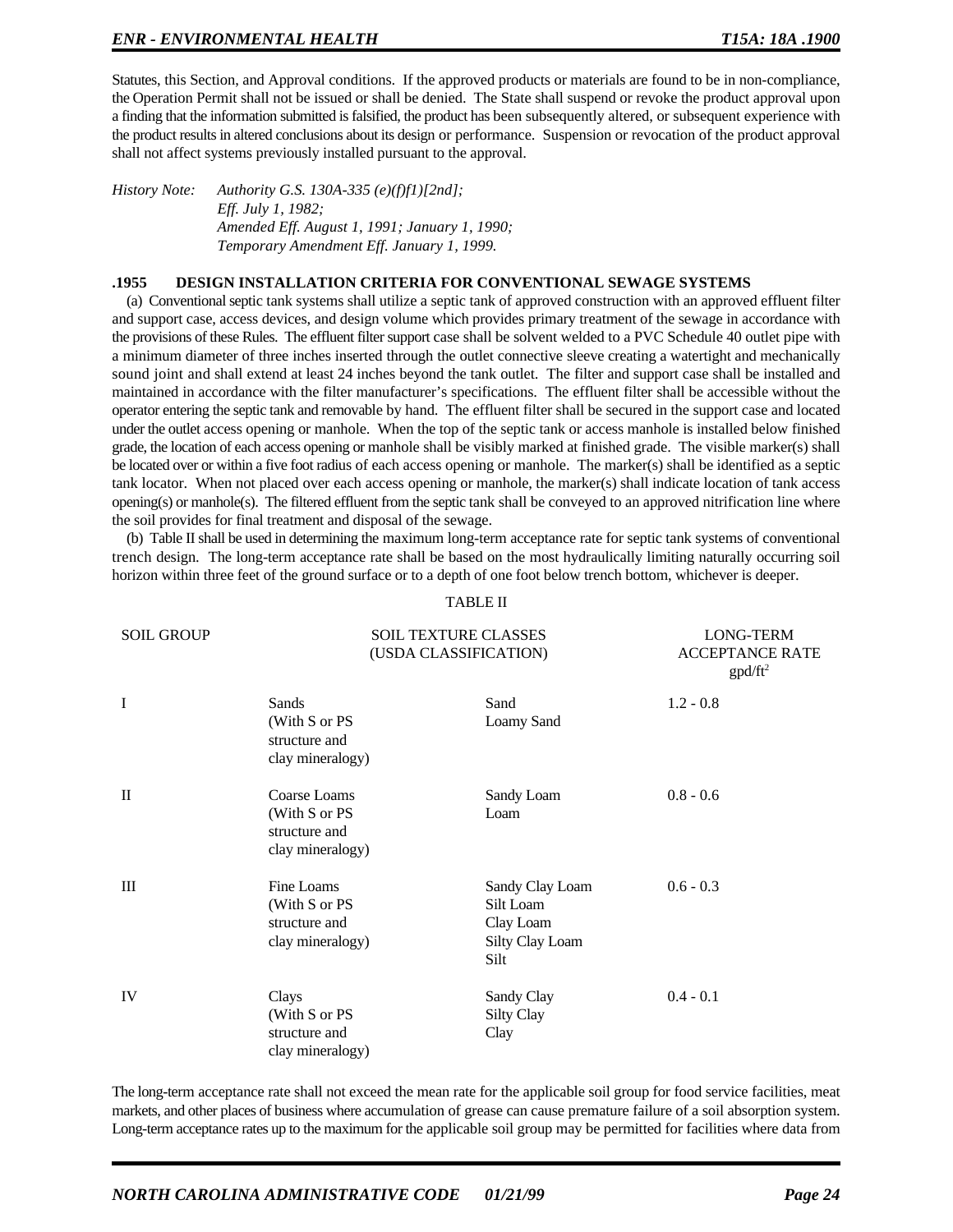comparable facilities indicates that the grease and oil content of the effluent will be less than 30 mg/l and the chemical oxygen demand (COD) will be less than 500 mg/l.

(c) The design daily sewage flow shall be divided by the long-term acceptance rate to determine the minimum area of nitrification trench bottom. The total length of the nitrification line shall be determined by dividing the required area of nitrification trench bottom by the trench width, not to exceed 36 inches. Trenches shall be located not less than three times the trench width on centers with a minimum spacing of five feet on centers.

(d) The local health department may permit the use of a bed system on sites where the soil texture can be classified into either Soil Groups I, II, or III, meeting the other requirements of this Section, and only on lots which are limited by topography, space, or other site-planning considerations. In such cases, the number of square feet of bottom area needed shall be increased by 50 percent over what would be required for a trench system. Nitrification lines shall be at least 18 inches from the side of the bed and shall have lines on three-foot centers. When the design daily flow exceeds 600 gallons per day, bed systems shall not be used.

(e) The pipe or tubing used between the septic tank and the nitrification line shall be a minimum of three-inch nominal size Schedule 40 polyvinyl chloride (PVC), polyethylene (PE), or acrylonitrile-butadiene-styrene (ABS) or equivalent with a minimum fall of one-eighth inch per foot. However, three-inch or greater nonperforated polyethylene (PE) corrugated tubing may be substituted for Schedule 40 pipe between a distribution device and the nitrification line if the following conditions are met:

- (1) the trench has a minimum bottom width of one foot;
- (2) the trench bed is compacted, smooth, and at a uniform grade;
- (3) the pipe is placed in the middle of the trench with a minimum of three inches of clearance between the pipe and the trench walls;
- (4) washed stone or washed gravel envelope is placed in the trench on both sides of the pipe and up to a point at least two inches above the top of the pipe;
- (5) a minimum of six inches of soil cover is placed and compacted over the stone or gravel envelope; and
- (6) earthen dams consisting of two feet of undisturbed or compacted soil are placed at both ends of the trench separating the trench from the distribution device and the nitrification line.

All joints from the septic tank to the nitrification line shall be watertight.

(f) When four or six-inch diameter corrugated plastic tubing is used for nitrification lines, it shall be certified as complying with ASTM F 405, Standard Specification for Corrugated Polyethylene (PE) Tubing and Fittings, which is hereby adopted by reference in accordance with G.S. 150B-21.6. The corrugated tubing shall have three rows of holes, each hole between one-half inch and three-fourths inch in diameter, and spaced longitudinally approximately four inches on centers. The rows of holes may be equally spaced 120 degrees on centers around the periphery, or three rows may be located in the lower portion of the tubing, the outside rows being approximately on 120-degree centers. The holes may be located in the same corrugation or staggered in adjacent corrugations. Other types of pipe may be used for nitrification lines provided the pipe satisfies the requirements of this Section for hole size and spacing and the pipe has a stiffness equivalent to corrugated polyethylene tubing (ASTM F-405) or stronger. The nitrification line shall be located in the center of the nitrification trench.

(g) Nitrification trenches shall be constructed as level as possible but in no case shall the fall in a single trench bottom exceed one-fourth inch in 10 feet as determined by an engineer's level or equivalent. When surface slopes are greater than two percent, the bottom of the nitrification trenches shall follow the contour of the ground. An engineer's level or equivalent shall be used for installation and inspection. The nitrification trench shall not exceed a width of three feet and a depth of three feet, except as approved by the local health department.

(h) Rock used in soil absorption systems shall be clean, washed gravel or crushed stone and graded or sized in accordance with size numbers 3, 4, 5, 57, or 6 of ASTM D-448 (standard sizes of coarse aggregate) which is hereby adopted by reference in accordance with G.S.150B-21.6. Copies may be inspected in, and copies obtained from the Division of Environmental Health, P.O. Box 27687, Raleigh, North Carolina 27611-7687. The rock shall be placed a minimum of one foot deep with at least six inches below the pipe and two inches over the pipe and distributed uniformly across the trench bottom and over the pipe.

(i) The soil cover over the nitrification field shall be to a depth of at least six inches. The finished grade over the nitrification field shall be landscaped to prevent the ponding of surface water and runoff of surface water shall be diverted away from the nitrification field. Soil cover above the original grade shall be placed at a uniform depth over the entire nitrification field, except as required to prevent the ponding of surface water, and shall extend laterally five feet beyond the nitrification trench. The soil cover shall be placed over a nitrification field only after proper preparation of the original ground surface. The type of soil cover and placement shall be approved by the local health department.

(j) Effluent distribution devices, including distribution boxes, flow dividers, and flow diversion devices, shall be of sound construction, watertight, not subject to excessive corrosion, and of adequate design as approved by the local health department. Effluent distribution devices shall be separated from the septic tank and nitrification lines by a minimum of two feet of undisturbed or compacted soil and shall be placed level on a solid foundation of soil or concrete to prevent differential settlement of the device. The installer shall demonstrate that the distribution devices perform as designed.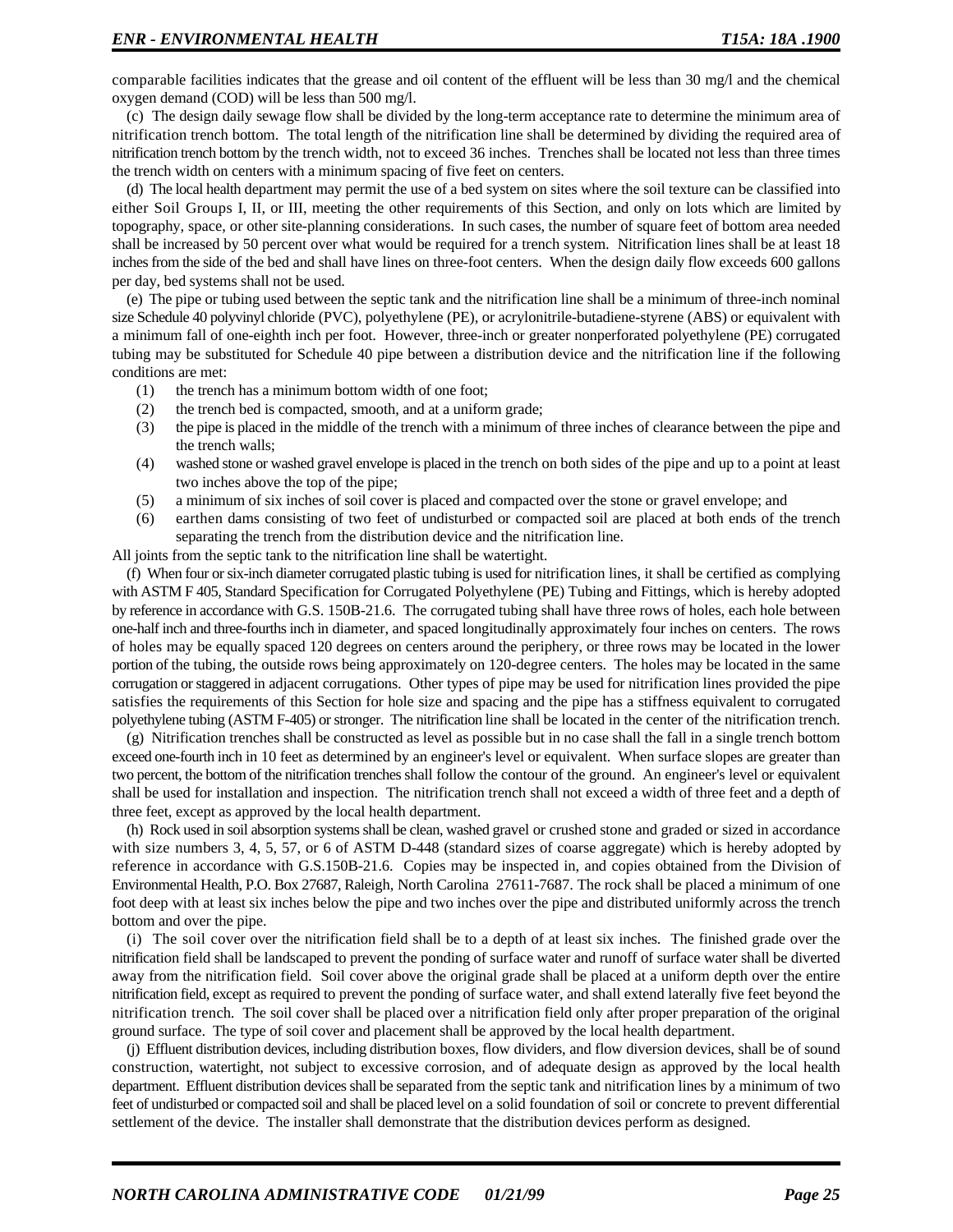(k) Grease traps or grease interceptors shall be required at food service facilities, meat markets, and other places of business where the accumulation of grease can cause premature failure of a soil absorption system. The following design criteria shall be met:

- (1) The grease trap shall be plumbed to receive all wastes associated with food handling and no toilet wastes;
- (2) The grease trap liquid capacity shall be sufficient to provide for at least five gallons of storage per meal served per day, or at least two-thirds of the required septic tank liquid capacity, or a capacity as determined in accordance with the following:

 $LC = D x GL x ST x HR/2 x LF$ 

where  $LC = \text{crease trap liquid capacity (gallons)}$ 

- $D =$  number of seats in dining area
- $GL =$  gallons of wastewater per meal (1.5 single-service; 2.5 full service)
- $ST = storage capacity factor = 2.5$
- $HR = number of hours open$

| $LF =$ loading factor | $=$ (1.25 interstate highway              |
|-----------------------|-------------------------------------------|
| $=$                   | 1.0 other highways and recreational areas |
|                       | 0.8 secondary roads)                      |

- (3) Two or more chambers must be provided, with total length-to-width ratio at least 2:1. Chamber opening and outlet sanitary tee must extend down at least 50 percent of the liquid depth.
- (4) Access manholes, with a minimum diameter of 24 inches, shall be provided over each chamber and sanitary tee. The access manholes shall extend at least to finished grade and be designed and maintained to prevent surface water infiltration. The manholes shall also have readily removable covers to facilitate inspection, filter maintenance, and grease removal.
- (5) One tank or multiple tanks, in series, shall be constructed in accordance with Rules .1952, .1953, and .1954 of this Section, and the provisions of Paragraphs  $(k)(3)$  and  $(k)(4)$  of this Rule.
- (6) Where it has been demonstrated that specially designed grease interceptors will provide improved performance, the grease trap liquid capacity may be reduced by up to 50 percent.

(l) Stepdowns or drop boxes may be used where it is determined by the local health department that topography prohibits the placement of nitrification trenches on level grade. Stepdowns shall be constructed of two linear feet of undisturbed soil and constructed to a height which fully utilizes the upstream nitrification trench. Effluent shall be conveyed over the stepdown through nonperforated pipe or tubing and backfilled with compacted soil. Drop boxes shall be constructed so that the invert of the inlet supply pipe is one inch above the invert of the outlet supply pipe which is connected to the next lower drop box. The top of the trench outlet laterals, which allow effluent to move to the nitrification lines, shall be two inches below the invert of the outlet supply line. Area taken up by stepdowns and drop boxes shall not be included as part of the minimum area required for nitrification trench bottoms.

(m) Nitrification trenches shall be installed with at least one foot of naturally occurring soil between the trench bottom and saprolite, rock, or any soil horizon unsuitable as to structure, clay mineralogy or wetness. If the separation between the bottom of the nitrification trench and any soil wetness condition is less than 18 inches, and if more than six inches of this separation consists of Group I soils, a low pressure pipe system shall be required.

(n) If sewage effluent pumps are used, the applicable requirements of Rule .1952 of this Section shall apply.

- (o) Collection sewers shall be designed and constructed in accordance with the following minimum criteria:
- (1) Building drains and building sewers shall be in accordance with the state plumbing code and approved by the local building inspector.
- (2) Pipe material shall be specified to comply with the applicable ASTM standards, with methods of joining and other special installation procedures specified which are appropriate for the pipe to be used.
- (3) Gravity sewers shall be designed to maintain scour velocities of at least two feet per second with the pipe half full and a minimum of one foot per second at the peak projected instantaneous flow rate. Force mains shall be sized to obtain at least a two-foot per second scour velocity at the projected pump operating flow rate.
- (4) Infiltration and exfiltration shall not exceed 100 gallons per day per inch diameter per mile of gravity sewer pipe or 20 gallons per day per inch diameter per mile of pressure pipe in force mains and supply lines.
- (5) Three-foot minimum cover shall be provided for all sewers unless ferrous material pipe is specified. Ferrous material pipe or other pipe with proper bedding to develop design-supporting strength shall be provided where sewers are subject to traffic-bearing loads.
- (6) Manholes shall be used for sewers at any bends, junctions, and at least every 425 feet along the sewer lines. Drop manholes are required where the inlet to outlet elevation difference exceeds 2.5 feet. Manhole lids shall be watertight if located below the 100-year flood elevation, within 100 feet of any public water supply source, or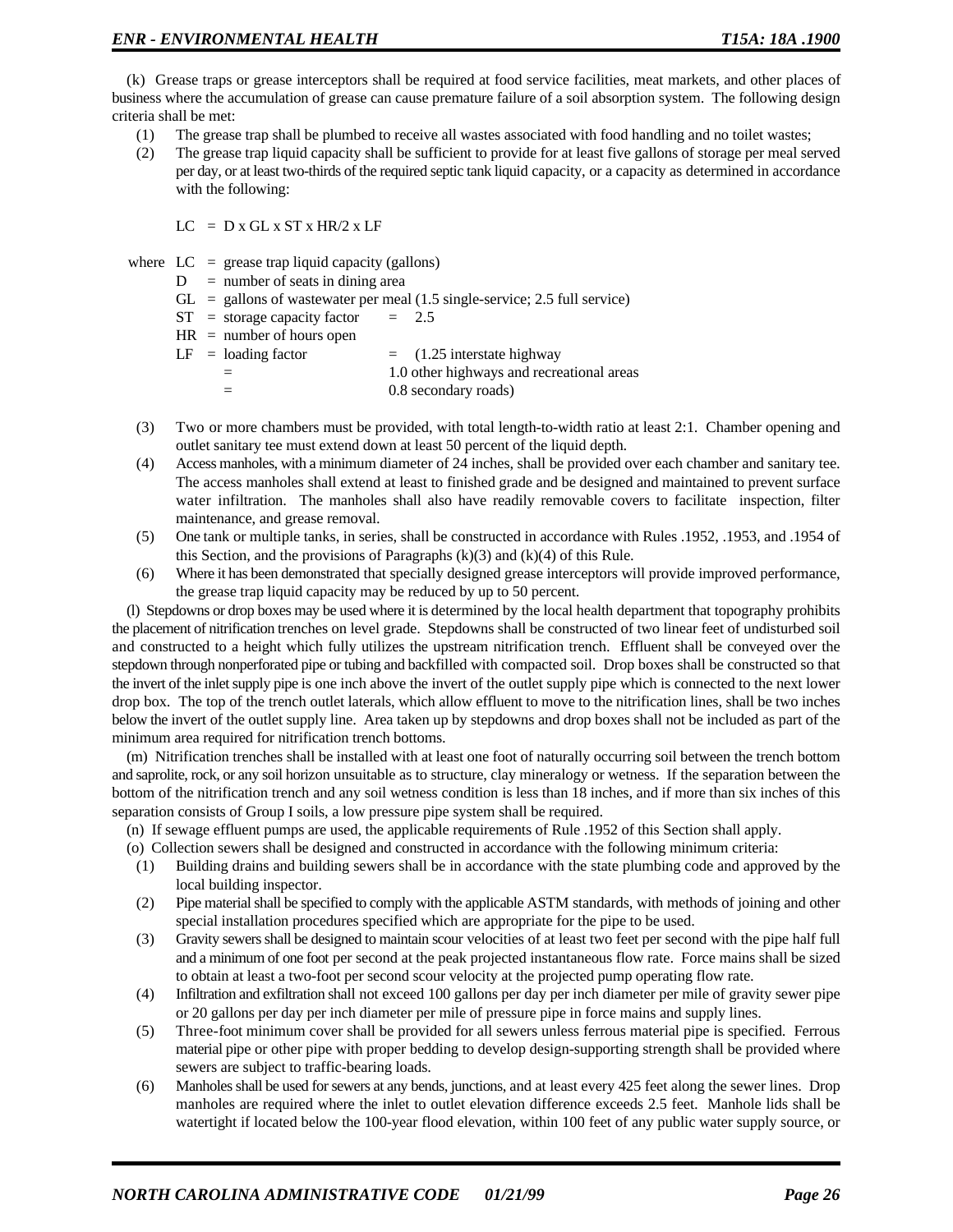within 50 feet of any private water supply source or any surface waters classified WS-I, WS-II, WS-III, SA, SB, or B.

- (7) Cleanouts may be used instead of manholes for four-inch and six-inch sewers serving one or two buildings or as otherwise allowed by the North Carolina Plumbing Code. When used, cleanouts are required at least every 50 feet for four-inch sewers and every 100 feet for six-inch sewers and at all junctions and bends which exceed 45 degrees.
- (8) Additional ventilation provisions may be required for collection sewers. Air relief valves shall be provided as needed for force mains.

(p) Alternating dual field nitrification systems may be utilized where soils are limited by high clogging potentials (Soil Groups III and IV) and where the potential for malfunction and need for immediate repair is required. Alternating dual nitrification fields shall be designed with two complete nitrification fields, each sized a minimum of 75 percent of the total area required for a single field and separated by an effluent flow diversion valve. The diversion valve shall be constructed to resist 500 pounds crushing strength, structurally sound, and shall be resistant to corrosion. Valves placed below ground level shall be provided with a valve box and suitable valve stem so that they may be operated from the ground surface.

*History Note: Authority G.S. 130A-335 (e)(f)(f1)[2nd]; Eff. July 1, 1982; Amended Eff. August 1, 1991; January 1, 1990; August 1, 1988; February 1, 1987; Temporary Amendment Eff. January 1, 1999.*

### **.1956 MODIFICATIONS TO SEPTIC TANK SYSTEMS**

The following are modifications to septic tank systems or sites which may be utilized singly or in combination to overcome selected soil and site limitations. Except as required in this Rule, the provisions for design and installation of Rule .1955 of this Section shall apply:

- (1) SHALLOW SYSTEMS: Sites classified UNSUITABLE as to soil depth or soil wetness may be reclassified as PROVISIONALLY SUITABLE with respect to soil depth or soil wetness conditions by utilizing shallow placement of nitrification trenches in the naturally occurring soil. Shallow trenches may be used where at least 24 inches of naturally occurring soil are present above saprolite, rock, or soil wetness conditions and all other factors are PROVISIONALLY SUITABLE or SUITABLE. Shallow trenches shall be designed and constructed to meet the vertical separation requirements in Rule .1955(m) of this Section. The long-term acceptance rate shall be based on the most hydraulically limiting naturally occurring soil horizon within 24 inches of the ground surface or to a depth of one foot below the trench bottom, whichever is deeper. Soil cover above the original grade shall be placed at a uniform depth over the entire nitrification field and shall extend laterally five feet beyond the nitrification trench. The soil cover shall be placed over a nitrification field only after proper preparation of the original ground surface. The type and placement of soil cover shall be approved by the local health department.
- (2) DRAINAGE AND RESTRICTIVE HORIZONS: Sites classified UNSUITABLE as to soil wetness conditions or restrictive horizons may be reclassified PROVISIONALLY SUITABLE as to soil wetness conditions or restrictive horizons when:
	- (a) Soils are Soil Groups I or II with SUITABLE structure, and clay mineralogy;
	- (b) Restrictive horizons, if present, are less than three inches thick or less than 12 inches from the soil surface;
	- (c) Modifications can be made to meet the requirements in Rule .1955(m) of this Section for the separation between the water table and the bottom of the nitrification trench at all times and when provisions are made for maintenance of the drainage systems;
	- (d) Easements are recorded and have adequate width for egress and ingress for maintenance of drainage systems serving two or more lots;
	- (e) Maintenance of the drainage system is made a condition of any permit issued for the use or operation of a sanitary sewage system; and
- (f) Drainage may be used in other types of soil when the requirements of Rule .1957(c) in this Section are met. (3) GRAVELLESS TRENCHES: Modified nitrification trenches or lines, including large diameter pipe (greater than
- four inches I.D.), and specially designed porous block systems may be permitted by the local health department.
	- (a) Gravelless nitrification trench systems may be substituted for conventional trench systems on any site found to be suitable or provisionally suitable in accordance with Rules .1940 to .1948 of this Section to eliminate the need for gravel, minimize site disturbance, or for other site planning considerations. Gravelless nitrification trench systems shall not be used, however, where wastes contain high amounts of grease and oil, such as restaurants.
		- (i) Large diameter pipe systems shall consist of eight-inch or 10-inch (inside diameter), corrugated, polythylene tubing encased in a nylon, polyester, or nylon/polyester blend filter wrap installed in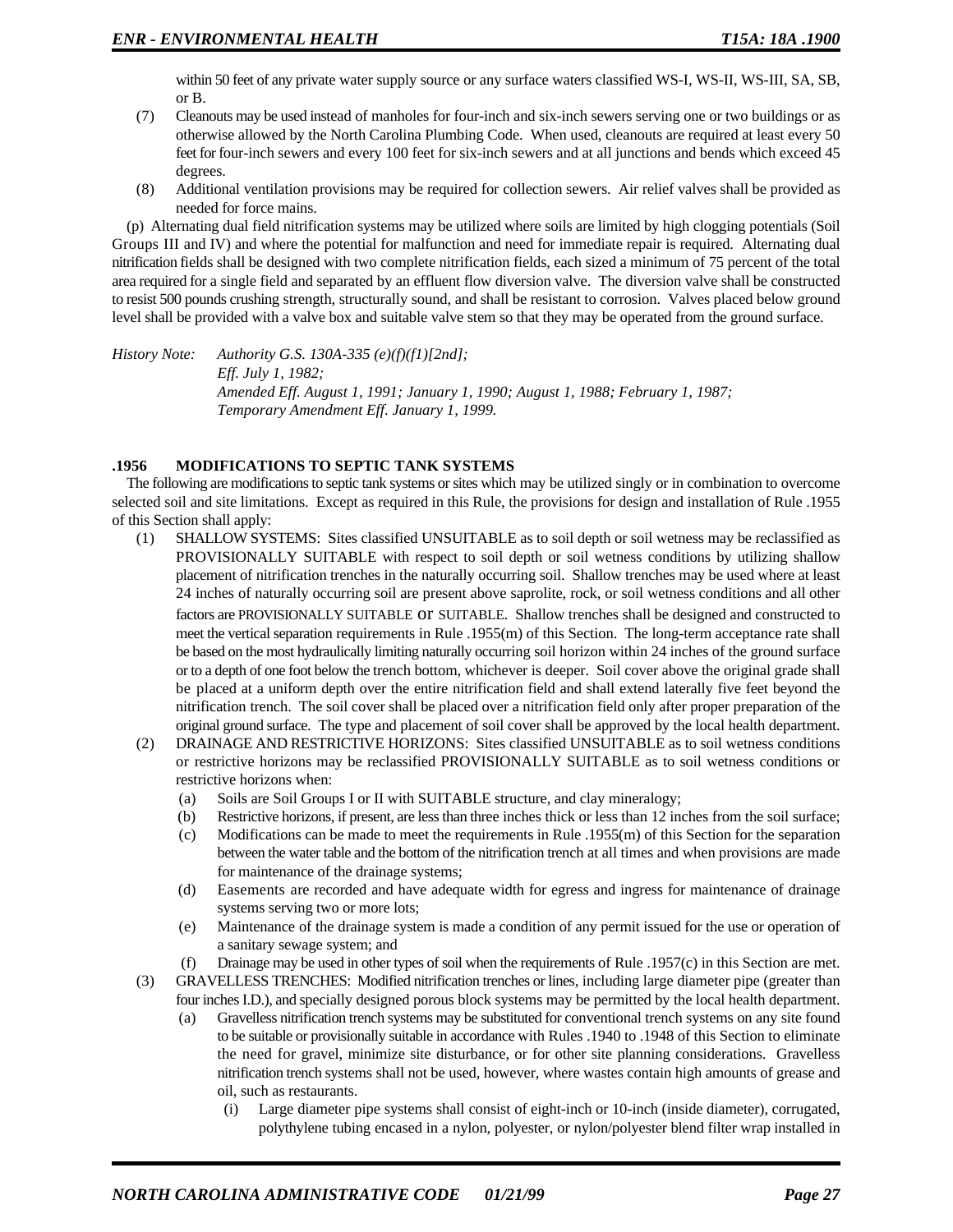a nitrification trench, 12 or more inches wide and backfilled with soil classified as soil group I, II, or III. Nitrification area requirement shall be determined in accordance with Rules .1955(b) and .1955(c), or in Rule .1956(6)(b), Table III of this Section, when applicable, with eight-inch tubing considered equivalent to a two-foot-wide conventional trench and 10-inch tubing considered equivalent to a two and one-half-foot-wide conventional trench. The long-term acceptance rate shall not exceed 0.8 gallons per day per square foot. Tubing and fittings shall comply with the requirements of ASTM F-667, which is hereby incorporated by reference including any subsequent amendments and editions. Copies of the standards may be inspected in and copies obtained from the Divison of Environmental Health, P.O. Box 27687, Raleigh, NC 27611-7687 at no cost. The corrugated tubing shall have two rows of holes, each hole between three-eighths and one-half-inch in diameter, located 120 degrees apart along the bottom half of the pipe (each 60 degrees from the bottom center line) and staggered so that one hole is present in the valley of each corrugation. The tubing shall be marked with a visible top location indicator, 120 degrees away from each row of holes. Filter wrap shall be spun, bonded, or spunlaced nylon, polyester, or nylon/polyester blend nylon filter wrap meeting the following minimum requirements:

| Unit Weight:        | $Oz/yd^2 = 1.0$ |
|---------------------|-----------------|
| Sheet Grab Tensile: | $MD - 23$ lbs.  |
| Trapezoid Tear:     | $MD - 6.2$ lbs. |
| Mullen Burst:       | $XD - 5.1$ lbs. |
|                     | $PSI = 40$      |
|                     | $Kpa = 276$     |

Frazier Air Perm, CFM/ft  $] 0.5$  "H<sub>2</sub>O: 500"

Corrugated Tubing shall be covered with filter wrap at the factory and each joint shall be immediately encased in a black polyethylene sleeve which shall continue to encase the large diameter pipe and wrap until just prior to installation in the trench. Large diameter pipe systems shall be installed in accordance with this Rule and the manufacturer's guidelines. The trench bottom and pipe shall be level (with a maximum fall of one inch in 100 feet). Filter wrap encasing the tubing shall not be exposed to sunlight (ultraviolet radiation) for extended periods. Rocks and large soil clumps shall be removed from backfill material prior to being used. Clayey soils (soil group IV) shall not be used for backfill. The near end of the large diameter pipe shall have an eight-inch by four-inch offset adaptor (small end opening at top) suitable for receiving the pipe from the septic tank or distribution device and making a mechanical joint in the nitrification trench.

- (ii) A Prefabricated, Permeable Block Panel System (PPBPS), untilizing both horizontal and vertical air chambers and special construction to promote downline and horizontal distribution of effluent, may be used under the following conditions:
	- (A) the soil and site criteria of this Section shall be met;
	- (B) in calculating the required linear footage for a PPBPS's nitrification field, the linear footage for the nitrification line as determined in Rule .1955 (b) and (c), or in Rule .1956 (6)(b), Table III of this Section when applicable, shall be multiplied by 0.5 for a 16 inch PPBPS;
	- (C) installation of the PPBPS shall be in accordance with these Rules except:
		- (I) the PPBPS trench shall be located not less than eight feet on centers;
		- (II) the installation shall be in accordance with the manufacturer's specifications; and
		- (III) the sidewalls of nitrification trenches placed in Group IVa soils shall be raked to open pores which were damaged or sealed during excavation;
	- (D) where design sewage flow is more than 480 gallons per day, the system shall be pressure-dosed; and
	- (E) the long-term acceptance rate shall not exceed 0.8 gallons per day per square foot.
- (b) Other types of nitrification trenches or lines may be approved by the local health department on a site-specific basis in accordance with Rule .1969 of this Section.
- (4) INTERCEPTOR DRAINS: Sites classified as UNSUITABLE as to soil wetness conditions because of the presence of lateral water movement may be reclassified PROVISIONALLY SUITABLE as to soil wetness conditions when such water is intercepted and diverted to prevent saturation of the soil absorption system.
- (5) STEEP SLOPES: Stable slopes greater than 30 percent may be reclassified as PROVISIONALLY SUITABLE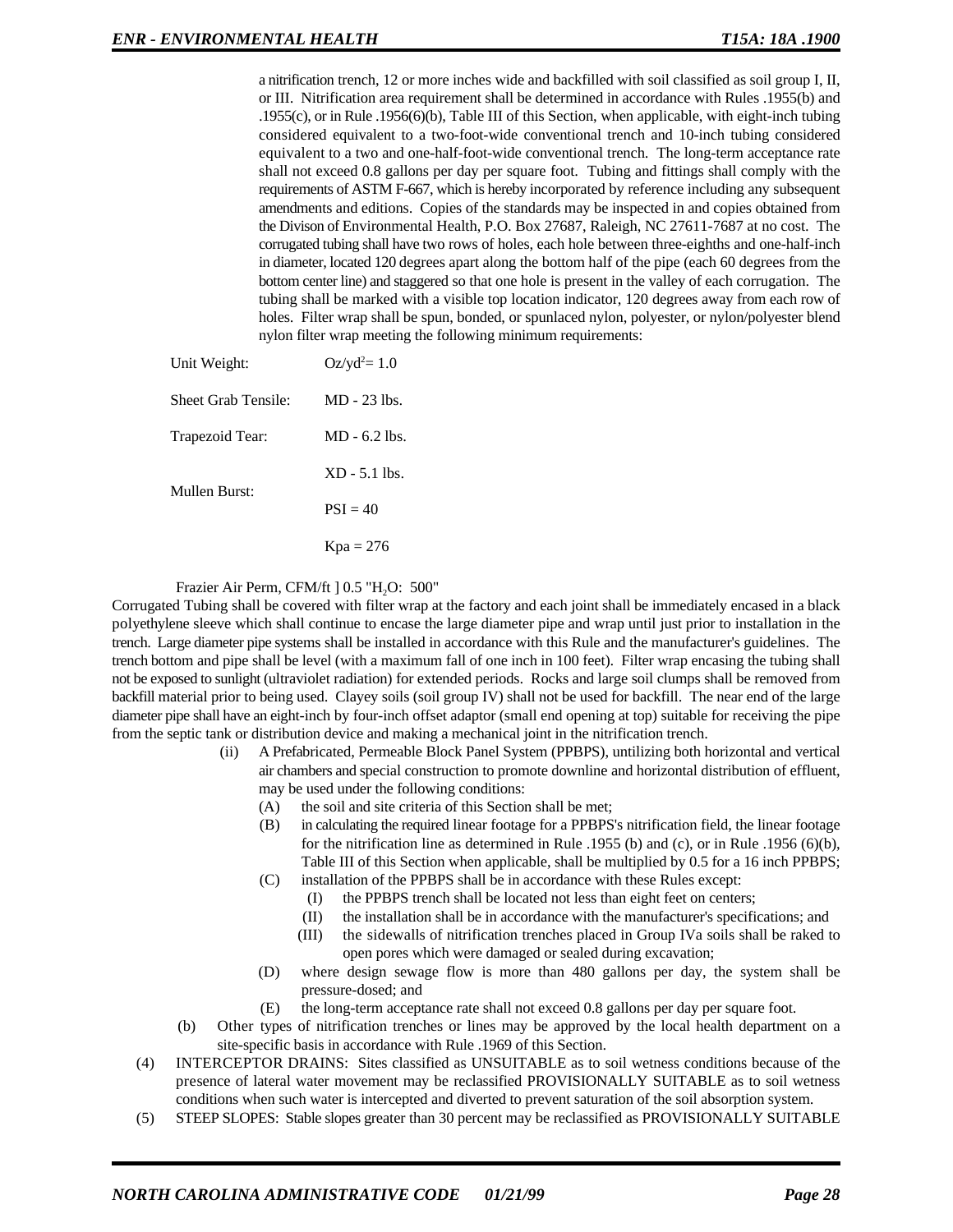when:

- (a) The soil characteristics can be classified as SUITABLE or PROVISIONALLY SUITABLE to a depth of at least one foot below the bottom of the nitrification trench at the upslope side of the trench;
- (b) Surface water runoff is diverted around the nitrification field if necessary to prevent scouring or erosion of the soil over the field; and
- (c) The finished grade over the nitrification field site is returned to the original topography and adequately seeded, unless otherwise specified by the local health department.
- (6) SAPROLITE SYSTEM: Sites classified UNSUITABLE as to soil depth, with saprolite present, may be reclassified PROVISIONALLY SUITABLE as to soil depth when the provisions of this Paragraph are met.
	- (a) An investigation of the site using pits at locations specified by the local health department shall be conducted. The following physical properties and characteristics shall be present in the two feet of saprolite below the proposed trench bottom:
		- (i) the saprolite texture shall be sand, loamy sand, sandy loam, loam, or silt loam;
		- (ii) clay mineralogy shall be suitable;
		- (iii) greater than two-thirds of the material shall have a moist consistence of loose, very friable, friable, or firm;
		- (iv) the saprolite wet consistence shall be nonsticky or slightly sticky and nonplastic or slightly plastic;
		- (v) the saprolite shall be in an undisturbed, naturally occurring state; and
		- (vi) the saprolite shall have no open and continuous joints, quartz veins, or fractures relic of parent rock to a depth of two feet below the proposed trench bottom.
	- (b) Table III shall be used in determining the long-term acceptance rate for septic tank systems installed pursuant to Paragraph (6) of this Rule. The long-term acceptance rate shall be based on the most hydraulically limiting, naturally occurring saprolite to a depth of two feet below trench bottom.

| <b>SAPROLITE</b><br><b>GROUP</b> |       | <b>SAPROLITE</b><br><b>TEXTURAL CLASSES</b> | <b>LONG-TERM</b><br><b>ACCEPTANCE RATE</b><br>$\text{gpd/ft}^2$ |
|----------------------------------|-------|---------------------------------------------|-----------------------------------------------------------------|
| $\mathbf{I}$                     | Sands | Sand                                        | $0.8 - 0.6$                                                     |
|                                  |       | Loamy Sand                                  | $0.7 - 0.5$                                                     |
| $\Pi$                            | Loams | Sandy Loam                                  | $0.6 - 0.4$                                                     |
|                                  |       | Loam                                        | $0.4 - 0.2$                                                     |
|                                  |       | Silt Loam                                   | $0.3 - 0.1$                                                     |

If a low pressure pipe system is used, the long term acceptance rate in Table III shall be reduced by one-half and the system shall be designed in accordance with Rule .1957(a) of this Section, except that Rule .1957 (a)(2)(B) and Rule .1957(a)(3) shall not apply. Saprolite textural classifications shall be determined from disturbed materials and determined by Rule .1941(a)(1) of this Section. Low-pressure distribution shall be used when the total length of nitrification lines exceeds 750 feet in a single system.

- (c) The design daily flow shall not exceed 1000 gallons.
- (d) The nitrification field shall be constructed using nitrification trenches with a maximum width of three feet and a maximum depth of three feet on the downslope side of the nitrification trench. The bottom of a nitrification trench shall be a minimum of two feet above rock or saprolite that does not meet the requirements of Subparagraph (6)(a) of this Rule. However, where SUITABLE or PROVISIONALLY SUITABLE soil underlies the trench bottom, this separation distance may be reduced by subtracting the actual soil depth beneath the trench bottom from 24 inches to establish the minimum separation distance from the trench bottom to rock.
- (e) The bottom of any nitrification trench shall be a minimum of two feet above any wetness condition.
- (f) Surface and subsurface interceptor drains shall be required on sites with more slowly permeable horizons above the usable saprolite to intercept laterally flowing waters or perched waters.
- (g) Exceptions to the provisions of Rule .1950(a) found in Rule .1950 and .1951 of this Section shall not apply to systems installed pursuant to this Paragraph [Rule .1956(6)].
- (h) Other saprolite systems may be approved on a site-specific basis in accordance with Rule .1948(d) of this Section.

*History Note: Authority G.S. 130A-335(e) and (f); Eff. July 1, 1982;*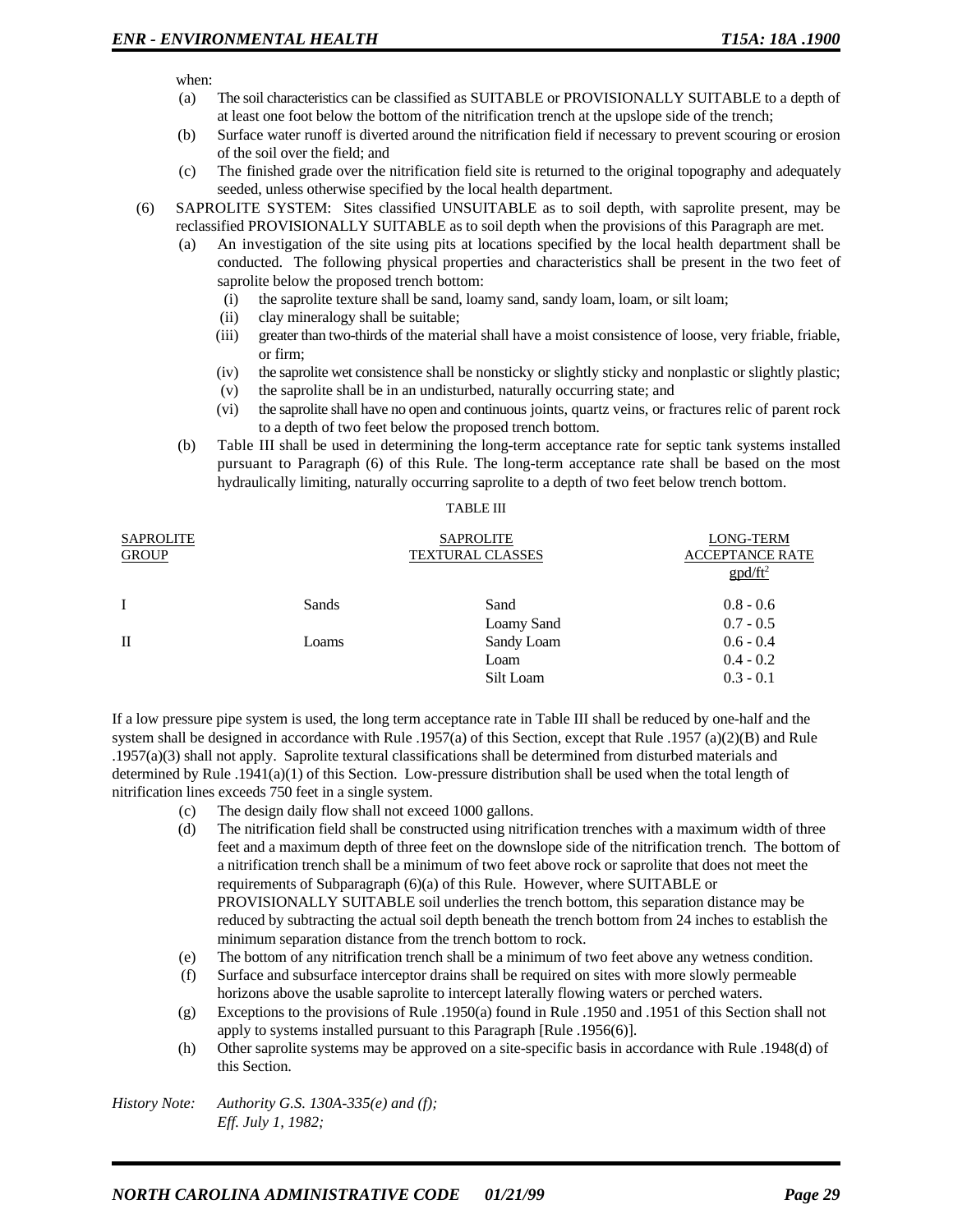*Amended Eff. July 1, 1995; April 1, 1993; January 1, 1990; August 1, 1988.*

#### **.1957 DESIGN CRITERIA FOR DESIGN OF ALTERNATIVE SEWAGE SYSTEMS**

(a) LOW-PRESSURE PIPE SYSTEMS: Low-pressure pipe (LPP) systems with a two to five-foot pressure head may be utilized on sites which are SUITABLE or PROVISIONALLY SUITABLE for conventional or modified systems and on sites where soil and site conditions prohibit the installation of a conventional or modified septic tank system if the requirements of this Paragraph are met.

- (1) The LPP system shall consist of the following basic components:
	- (A) a network of small-diameter (one to two inches) perforated PVC 160 psi pipe or equivalent placed in naturally occurring soil at shallow depths (generally 12 to 18 inches) in narrow trenches not less than eight inches in width and spaced not less than five feet on center. Trenches shall include at least five inches of washed stone or washed gravel below the pipe and two inches above the pipe; and four inches of soil cover.
	- (B) a properly designed, two-compartment septic tank or other approved pretreatment system, and a pumping or dosing tank;
	- (C) a watertight supply manifold pipe, of Schedule 40 PVC or equivalent, for conveying effluent from the dosing chamber to the low-pressure network.
- (2) The soil and site criteria for LPP systems shall meet the following minimum requirements:
	- (A) LPP nitrification fields shall not be installed on slopes in excess of ten percent unless special design procedures to assure proper distribution of effluent over the nitrification field are approved. Landscaping of the LPP distribution field shall be constructed to shed rainwater or runoff. All other requirements of Rule .1940 of this Section shall be met.
	- (B) Site suitability for an LPP system shall be based on the first 24 inches of soil beneath the naturally occurring soil surface. This 24 inches shall consist of SUITABLE or PROVISIONALLY SUITABLE soil as determined in accordance with Rules .1941 through .1944 and .1956 of this Section.
	- (C) Location of the septic tank, other approved pretreatment unit, pumping or dosing chamber, and nitrification field shall be in accordance with Rule .1950 of this Section. Horizontal distances from the nitrification field shall be measured from a margin two and one-half feet beyond the lateral and manifold pipes.
	- (D) There shall be no soil disturbance of the site or repair area for an LPP system except the minimum required for installation.
	- (E) The available space requirements of Rule .1945 of this Section shall apply.
- (3) Table IV shall be used in determining the long-term acceptance rate for LPP systems. The long-term acceptance rate shall be based on the most hydraulically limiting, naturally occurring soil horizon within two feet of the ground surface or to a depth of one foot below the trench bottom, whichever is deeper.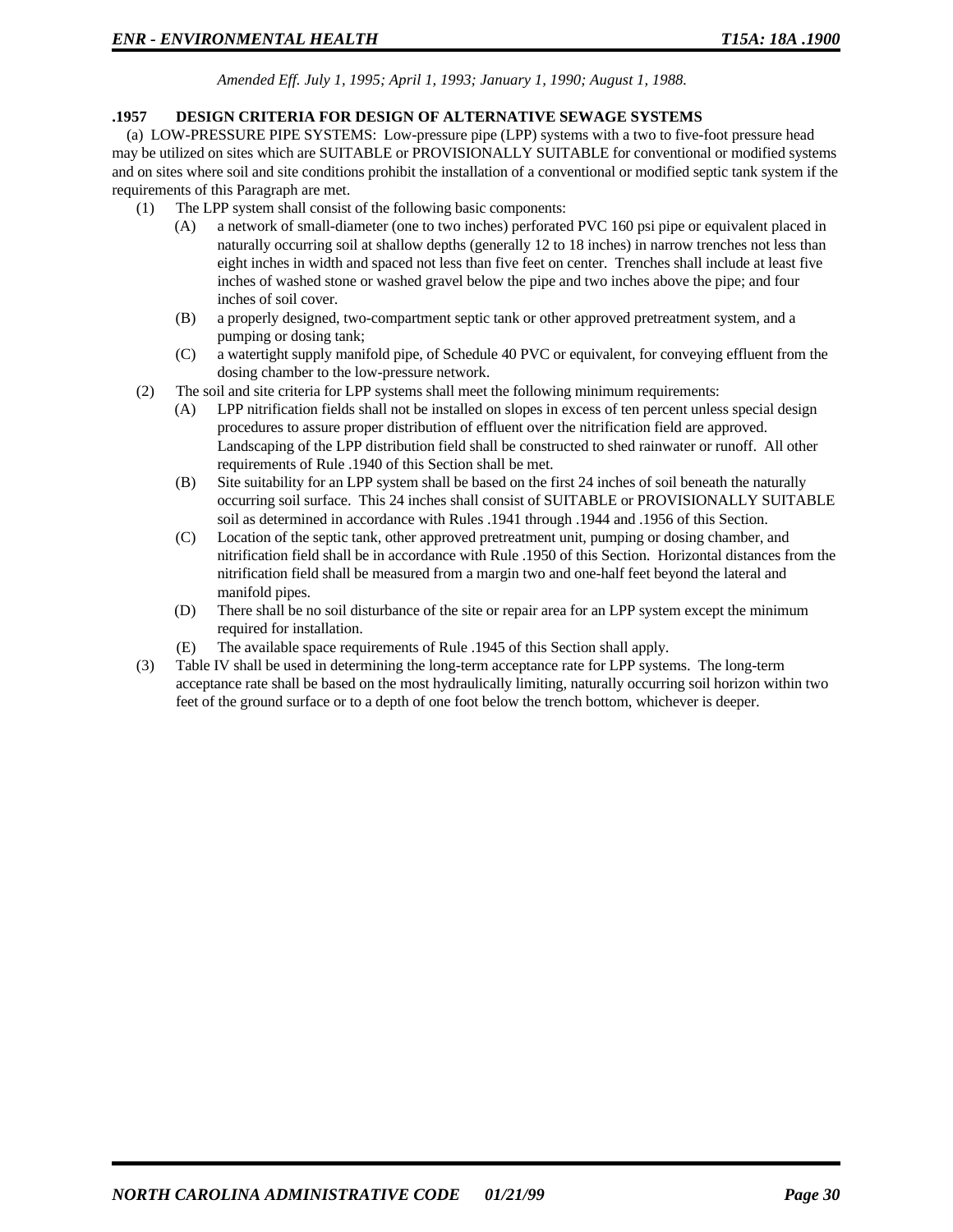| <b>TABLE IV</b>   |                                                                    |                                                                      |                                                                            |
|-------------------|--------------------------------------------------------------------|----------------------------------------------------------------------|----------------------------------------------------------------------------|
| <b>SOIL GROUP</b> | <b>SOIL TEXTURAL CLASSES</b><br>(USDA CLASSIFICATION)              |                                                                      | <b>LONG-TERM</b><br><b>ACCEPTANCE RATE</b><br>$\frac{g \frac{d}{dt}^2}{2}$ |
| I                 | Sands<br>(With S or PS<br>structure and<br>clay mineralogy)        | Sand<br>Loamy Sand                                                   | $0.6 - 0.4$                                                                |
| $\mathbf I$       | Coarse Loams<br>(With S or PS<br>structure and<br>clay mineralogy) | Sandy Loam<br>Loam                                                   | $0.4 - 0.3$                                                                |
| III               | Fine Loams<br>(With S or PS<br>structure and<br>clay mineralogy)   | Sandy Clay Loam<br>Silt Loam<br>Clay Loam<br>Silty Clay Loam<br>Silt | $0.3 - 0.15$                                                               |
| IV                | Clays<br>(With S or PS<br>structure and<br>clay mineralogy)        | Sandy Clay<br>Silty Clay<br>Clay                                     | $0.2 - 0.05$                                                               |

The long-term acceptance rate shall not exceed the mean rate for the applicable soil group for food service facilities, meat markets, and other places of business where accumulation of grease can cause premature failure of a soil absorption system. Long-term acceptance rates up to the maximum for the applicable soil group may be permitted for facilities where data from comparable facilities indicates that the grease and oil content of the effluent will be less than 30 mg/l and the chemical oxygen demand (COD) will be less than 500 mg/l.

- (4) In calculating the number of square feet for the nitrification field, the design sewage flow shall be divided by the long-term acceptance rate from Table IV. In calculating the minimum length of trenches in the LPP system, the total square footage of the nitrification field shall be divided by five feet.
- (5) Low-pressure systems shall be designed for uniform distribution of effluent. The trenches shall be level and parallel to the ground elevation contours.
	- (A) The maximum lateral length shall yield no more than a ten-percent difference in discharge rate between the first and last hole along the lateral.
	- (B) Minimum hole size shall be 5/32-inch for at least two-thirds of the field lateral lines. Smaller holes (no less than 1/8-inch) may be used in no more than one-third of the lateral lines where necessary to balance flow distribution on sloping sites. However, for systems serving restaurants, foodstands, meat markets and other establishments where effluent is expected to have a high clogging potential, the minimum hole size shall be 5/32-inch.
	- (C) Maximum hole spacing shall be as follows: Soil Group I, five feet; Soil Group II, six feet; Soil Group III, eight feet; and Soil Group IV, ten feet.
	- (D) The following design provisions are required for sloping sites:
		- (i) Separately valved manifolds are required for all subfield segments where the elevation difference between the highest and lowest laterals exceeds three feet.
		- (ii) The hole spacing, hole size or both shall be adjusted to compensate for relative head differences between laterals branching off a common supply manifold and to compensate for the bottom lines receiving more effluent at the beginning and end of a dosing cycle. The lateral network shall be designed to achieve a ten to 30 percent higher steady state (pipe full) flow rate into the upper lines, relative to the lower lines, depending on the amount of elevation difference.
		- (iii) Maximum elevation difference between the highest and lowest laterals in a field shall not exceed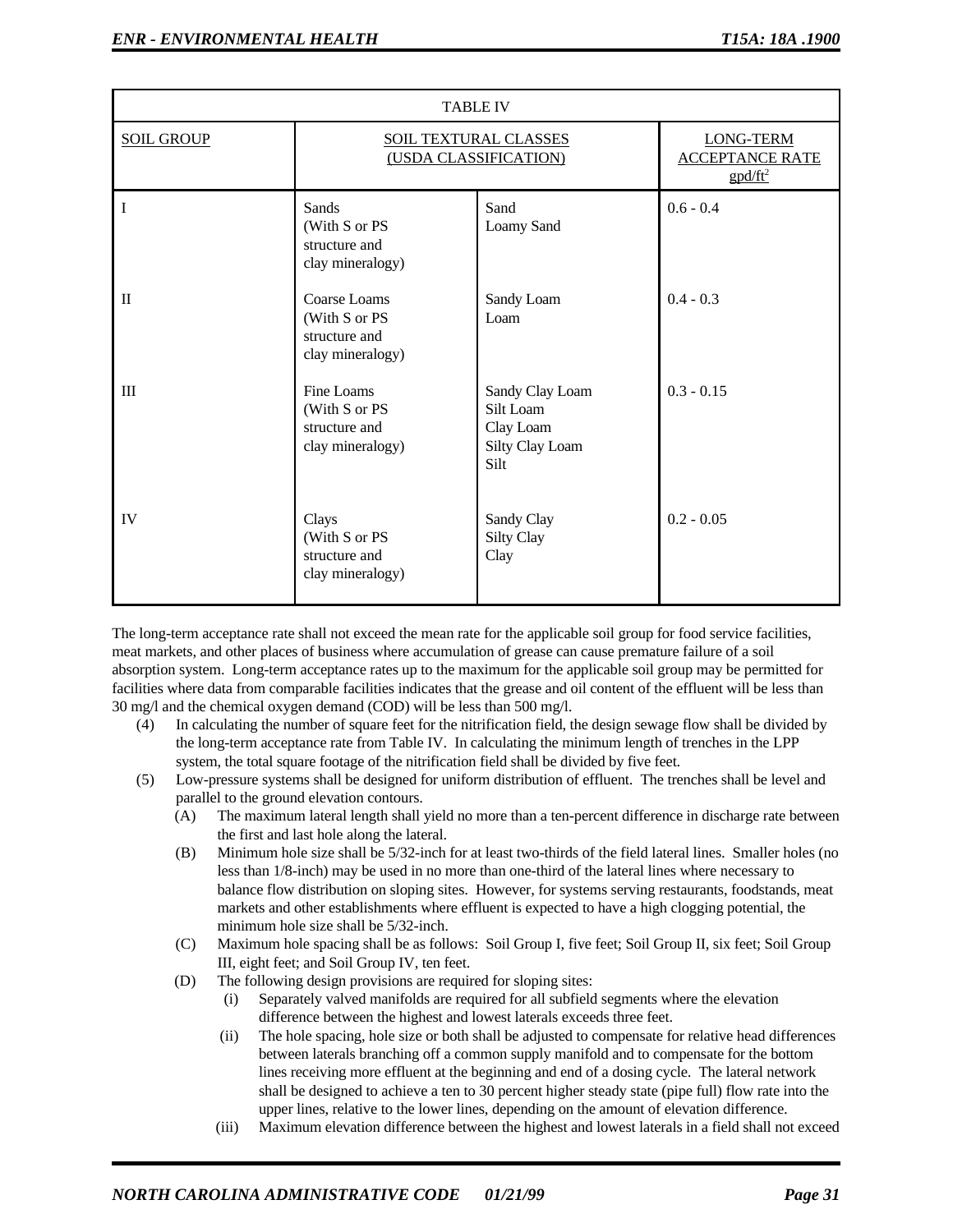ten feet unless the flow is hydraulically split between subfield segments without requiring simultaneous adjustment of multiple valves.

- (E) Turn-ups shall be provided at the ends of each lateral, constructed of Schedule 40 PVC pipe or equivalent, and protected with sleeves of larger diameter pipe (six inches or greater). Turn-ups and sleeves shall be cut off and capped at or above the ground surface, designed to be protected from damage, and easily accessible.
- (F) The supply manifold shall be sized large enough relative to the size and number of laterals served so that friction losses and differential entry losses along the manifold do not result in more than a 15 percent variation in discharge rate between the first and last laterals.
	- (i) The ratio of the supply manifold inside cross sectional area to the sum of the inside cross sectional areas of the laterals served shall exceed 0.7:1.
	- (ii) The reduction between the manifold and connecting laterals shall be made directly off the manifold using reducing tees.
	- (iii) Cleanouts to the ground surface shall be installed at the ends of the supply manifold.
- (G) Gate valves shall be provided for pressure adjustment at the fields whenever the supply line exceeds 100 feet in length. Valves shall be readily accessible from the ground surface and adequately protected in valve boxes.
- (6) Septic tanks, pump tanks, pump dosing systems, siphons, and siphon dosing tanks shall be provided in accordance with Rule .1952 of this Section.
	- (A) Design flow rate shall be based upon delivering two feet to five feet of static pressure head at the distal end of all lateral lines.
	- (B) Dose volume shall be between five and ten times the liquid capacity of the lateral pipe dosed, plus the liquid capacity of the portions of manifold and supply lines which drain between doses.

(b) FILL SYSTEM: A fill system (including new and existing fill) is a system in which all or part of the nitrification trench(es) is installed in fill material. A fill system, including an existing fill site, may be approved where soil and site conditions prohibit the installation of a conventional or modified septic tank system if the requirements of this Paragraph are met.

- (1) Fill systems may be installed on sites where at least the first 18 inches below the naturally occurring soil surface consists of soil that is suitable or provisionally suitable with respect to soil structure and clay mineralogy, and where organic soils, restrictive horizons, saprolite or rock are not encountered. Further, no soil wetness condition shall exist within the first 12 inches below the naturally occurring soil surface and a groundwater lowering system shall not be used to meet this requirement. Fill systems shall not be utilized on designated wetlands unless the proposed use is specifically approved in writing by the designating agency. The following requirements shall also be met:
	- (A) Nitrification trenches shall be installed with at least 24 inches separating the trench bottom and any soil horizon unsuitable as to soil structure, clay mineralogy, organic soil, rock or saprolite. However, if a low pressure pipe system is used, the minimum separation distance shall be 18 inches.
	- (B) Nitrification trenches shall be installed with at least 18 inches separating the trench bottom and any soil wetness condition. This separation requirement for soil wetness conditions may be met with the use of a groundwater lowering system only in Soil Groups I and II, with suitable structure and clay mineralogy. However, if a low pressure pipe system is used, the minimum separation distance shall be 12 inches.
	- (C) Systems shall be installed only on sites with uniform slopes less than 15 percent. Storm water diversions and subsurface interceptor drains or swales may be required upslope of the system.
	- (D) The long-term acceptance rate shall be based on the most hydraulically limiting soil horizon within 18 inches of the naturally occurring soil surface or to a depth one foot below the trench bottom, whichever is deeper. The lowest long-term acceptance rate for the applicable soil group shall be used for systems installed pursuant to this Rule. However, the long-term acceptance rate shall not exceed 1.0 gallons per day per square foot for gravity distribution or 0.5 gallons per day per square foot for low-pressure pipe systems installed on sites with at least 18 inches of Group I soils below the naturally occurring soil surface or to a depth of one foot below the trench bottom, whichever is deeper.
	- (E) If the fill system uses low-pressure pipe distribution, all the requirements of Paragraph (a) of this Rule, except Paragraph (a)(2)(B), shall apply. Systems with a design daily flow greater than 480 gallons per day shall use low-pressure pipe distribution.
	- (F) Fill material shall have such soil texture to be classified as sand or loamy sand (Soil Group I) up to the top of the nitrification trenches. The final six inches of fill used to cover the system shall have a finer texture (such as Group II, III) for the establishment of a vegetative cover. Existing fill material shall have no more than ten percent by volume of fibrous organics, building rubble, or other debris and shall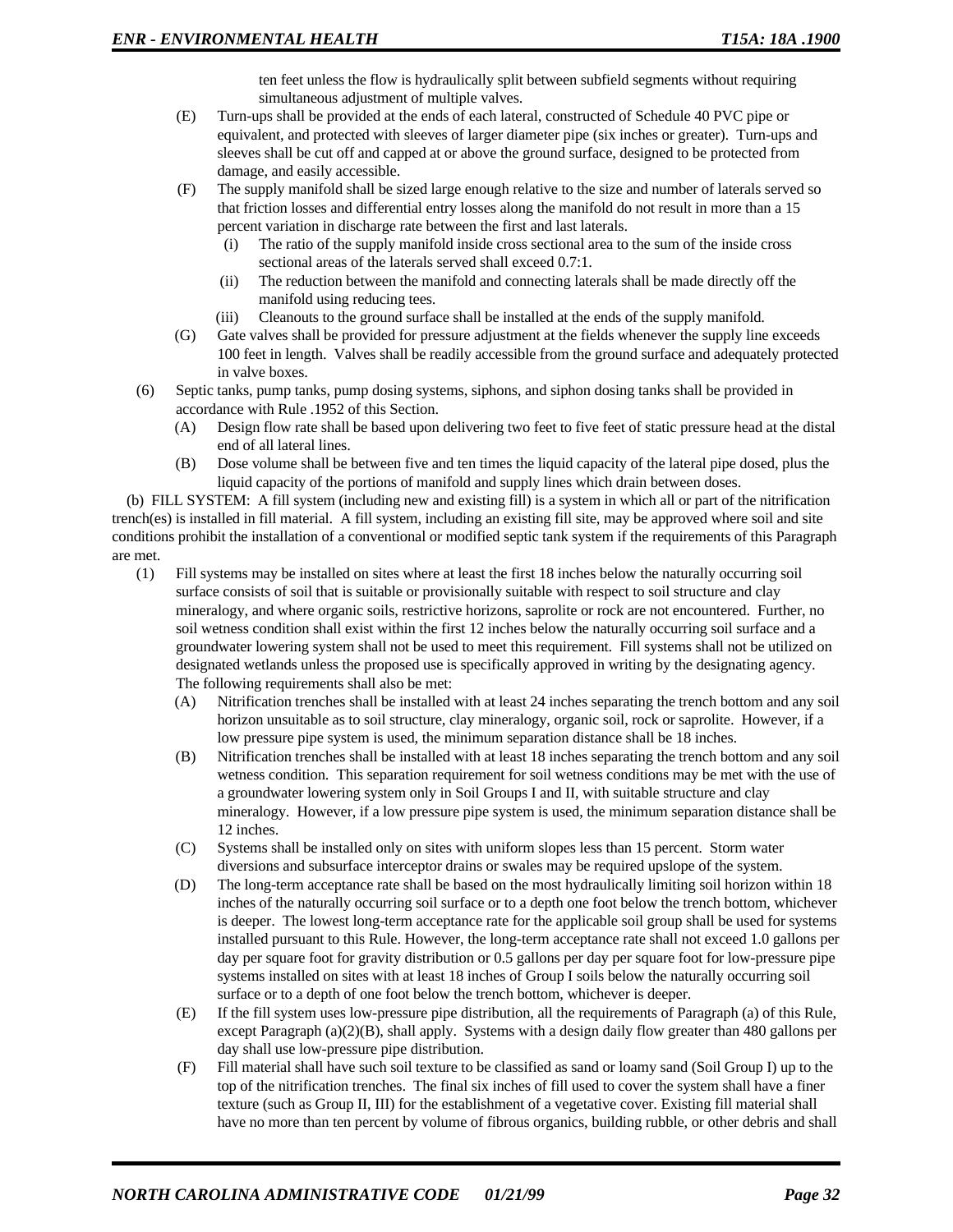not have discreet layers containing greater than 35 percent of shell fragments.

- (G) Where fill material is added, the fill material and the existing soil shall be mixed to a depth of six inches below the interface. Heavy vegetative cover or organic litter shall be removed before the additional fill material is incorporated.
- (H) The fill system shall be constructed as an elongated berm with the long axis parallel to the ground elevation contours of the slope.
- (I) The side slope of the fill shall not exceed a rise to run ratio of 1:4. However, if the first 18 inches below the naturally occurring soil surface is Group I soil, the side slope of the fill shall not exceed a rise to run ratio of 1:3.
- (J) The outside edge of the nitrification trench shall be located at least five feet horizontally from the top of the side slope.
- (K) The fill system shall be shaped to shed surface water and shall be stabilized with a vegetative cover against erosion.
- (L) The setback requirements shall be measured from the projected toe of the slope. However, if this setback cannot be met, the setback requirements shall be measured from a point five feet from the nearest edge of the nitrification trench if the following conditions are met:
	- (i) Slope of the site shall not exceed two percent;
	- (ii) The first 18 inches of soil beneath the naturally occurring soil surface shall consist of Group I soils;
	- (iii) The lot or tract of land was recorded on or before December 31, 1989; and
	- (iv) A condition is placed upon the Improvement Permit to require connection to a public or community sewage system within 90 days after such system is available for connection and after it is determined that 300 feet or less of sewer line is required for connection.
- (M) The available space requirements of Rule .1945 of this Section shall apply.
- (2) An existing fill site that does not meet the requirements of Paragraph (b)(1) of this Rule may be utilized for a sanitary sewage system if the following requirements are met:
	- (A) Substantiating data are provided by the lot owner (if not readily available to the local health department) indicating that the fill material was placed on the site prior to July 1, 1977.
	- (B) The fill material placed on the site prior to July 1, 1977 shall have such soil texture to be classified as sand or loamy sand (Group I) for a depth of at least 24 inches below the existing ground surface. This fill material shall have no more than ten percent by volume of fibrous organics, building rubble, or other debris. This fill shall not have discreet layers containing greater than 35 percent of shell fragments. However, if at least 24 inches of Group I fill material was in place prior to July 1, 1977, additional fill with soil texture classified as Group I may be added to meet the separation requirements of Paragraph (b)(2)(D) of this Rule.
	- (C) Soil wetness conditions, as determined by Rule .1942(a) in this Section, are 18 inches or greater below the ground surface of the fill placed on the lot prior to July 1, 1977. This requirement shall be met without the use of a groundwater lowering system.
	- (D) Low-pressure pipe distribution shall be used and shall meet all the requirements of Paragraph (a) of this Rule, except (a)(2)(B). The long-term acceptance rate shall not exceed 0.5 gallons per day per square foot. However, for existing fill sites with 48 inches of Group I soils, conventional nitrification trenches utilizing a maximum long-term acceptance rate of 1.0 gallons per day per square foot may be installed in lieu of low-pressure pipe systems. The minimum separation distance between the trench bottom and any soil wetness condition or any soil horizon unsuitable as to soil structure, clay mineralogy, organic soil, rock, or saprolite shall be 24 inches for low pressure pipe systems and 48 inches for conventional systems. This separation requirement may be met by adding additional Group I soil, but shall not be met with the use of a groundwater lowering system. Where fill is to be added, the requirements of Paragraphs  $(b)(1)(C)$ ,  $(F)$ ,  $(G)$ ,  $(H)$ ,  $(J)$ ,  $(K)$ , of this Rule and the following requirements shall be met:
		- (i) The side slope of the fill shall not exceed a side slope ratio of 1:3, and;
		- (ii) The setback requirements shall be measured from the projected toe of the slope. However, if this setback cannot be met, the setback requirements shall be measured from a point five feet from the nearest edge of the nitrification trench if the following conditions are met:
			- (I) Slope of the site shall not exceed two percent;
			- (II) The lot or tract of land was recorded on or before December 31, 1989; and
			- (III) A condition is placed upon the Improvement Permit to require connection to a public or community sewage system within 90 days after such system is available for connection and after it is determined that 300 feet or less of sewer line is required for connection.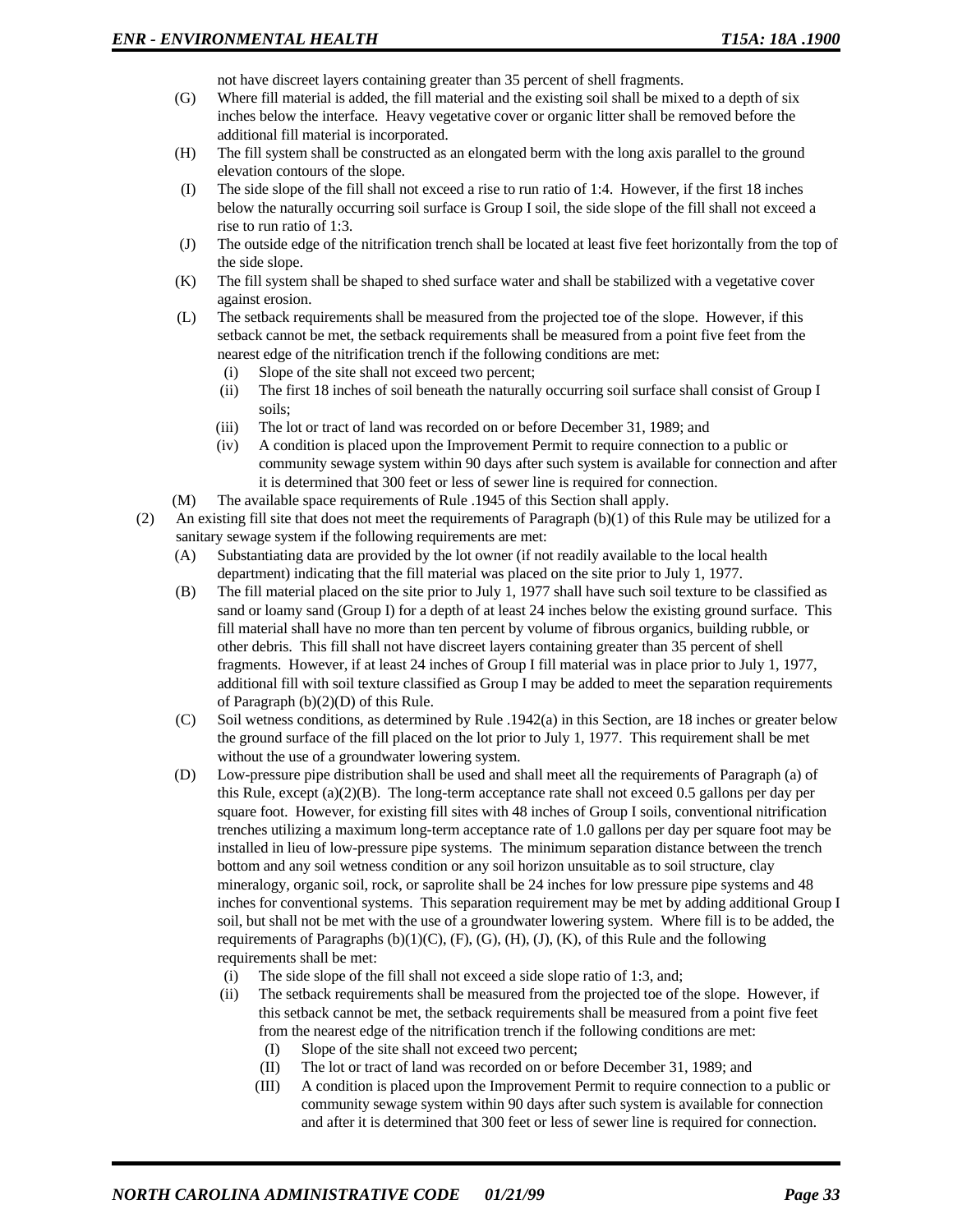- (E) The available space requirements of Rule .1945 of this Section shall apply.
- (F) The design flow shall not exceed 480 gallons per day.
- (3) Other fill systems may be approved by the local health department on a site-specific basis in accordance with Rule .1948(d) of this Section.

(c) Individual aerobic sewage treatment units (ATUs) shall be sited, designed, constructed and operated in accordance with this Rule to serve a design unit with a design flow rate of up to 1500 gallons per day, as determined in Rule .1949(a) or .1949(b) of this Section. ATUs shall not be used, however, where wastes contain high amounts of grease and oil, including restaurants and food service facilities. The strength of the influent wastewater shall be similar to domestic sewage with Biological Oxygen Demand (BOD) and suspended solids not to exceed 300 parts per million. ATUs shall comply with the requirements of the National Sanitation Foundation (NSF) Standard 40 for Individual Aerobic Wastewater Treatment Plants and shall be classified as meeting Class I effluent quality. NSF Standard 40 for Individual Aerobic Wastewater Treatment Plants is hereby incorporated by reference including any subsequent amendments and editions. Copies of the standards may be inspected in and copies obtained from the Division of Environmental Health, P.O. Box 27687, Raleigh, N.C. 27611-7687 at no cost. ATUs shall bear the NSF mark and the NSF listed model number or shall bear the certification mark and listed model number of a third party certification program accredited by the American National Standards Institute (ANSI), pursuant to ANSI Policy and Procedures for Accreditation of Certification Programs to certify ATUs in accordance with NSF Standard Number 40. The ANSI Policy and Procedures for Accreditation of Certification Programs is hereby incorporated by reference including any subsequent amendments and editions. Copies of the standard may be inspected in and copies obtained from the Division of Environmental Health, P.O. Box 27687, Raleigh, N.C. 27611-7687 at no cost. ATUs shall only be permitted where the unit is to be operated and maintained by a certified wastewater treatment facility operator employed by or under contract to the county in which the unit is located, and in accordance with this Rule.

- (1) ATUs shall be constructed and installed in accordance with the plans which have been approved by the Division of Environmental Health and shall comply with all requirements of this Rule. Procedures for plan review and approval shall be in accordance with Rule .1953 of this Section.
- (2) The rated capacity of ATUs listed as complying with NSF Standard 40 shall not be less than the design daily flow as determined by Rule .1949(a) or .1949(b) of this Section.
- (3) The following are minimum standards of design and construction of ATUs:
	- (A) Blockouts in concrete ATU inlet openings shall leave a concrete thickness not less than one inch in the plant wall. Inlet and outlet blockouts shall be made for a minimum of four inch pipe and a maximum of six inch pipe. No blockouts or openings shall be permitted below the liquid level of the ATU.
	- (B) The inlet into the ATU shall be a straight pipe.
	- (C) The invert of the outlet shall be at least two inches lower in elevation than the invert of the inlet.
	- (D) Interior baffle walls in concrete units shall be reinforced by the placing of six-inch by six-inch No. 10 gauge welded reinforcing wire. The reinforcing wire shall be bent to form an angle of 90 degrees on the ends in order to form a leg not less than four inches long. When the wire is placed in the mold, the four inch legs shall lay parallel with the side wall wire and adjacent to it.
	- (E) Access openings shall be provided in the ATU top. Access shall be provided for cleaning or rodding out the inlet pipe, for cleaning or clearing air or gas passage spaces, as an entrance for inserting the suction hose in compartments that are required to be pumped out, to allow for sampling the effluent, and for access to repair or maintain any system components requiring repair and maintenance. All access openings shall have risers sealed to the top of the ATU and extended at least to six inches above finished grade and designed and maintained to prevent surface water inflow. Rule .1950(i) of this Section shall also be met.
	- (F) Concrete ATUs shall be constructed in accordance with Rule .1954(a)(9), (10), (11) and (12) and .1954(b)(4) of this Section.
	- (G) Fiberglass reinforced plastic ATUs shall be constructed with materials capable of resisting corrosion from sewage and sewage gases, and the active and passive loads on the unit walls.
		- (i) ATUs shall have the following minimum physical properties:

| Ultimate tensile strength:      | 12,000 psi  |
|---------------------------------|-------------|
| Flexural strength:              | 19,000 psi  |
| Flexural modulus of elasticity: | 800,000 psi |

(ii) A vacuum test shall be performed on at least one ATU of each model number by an independent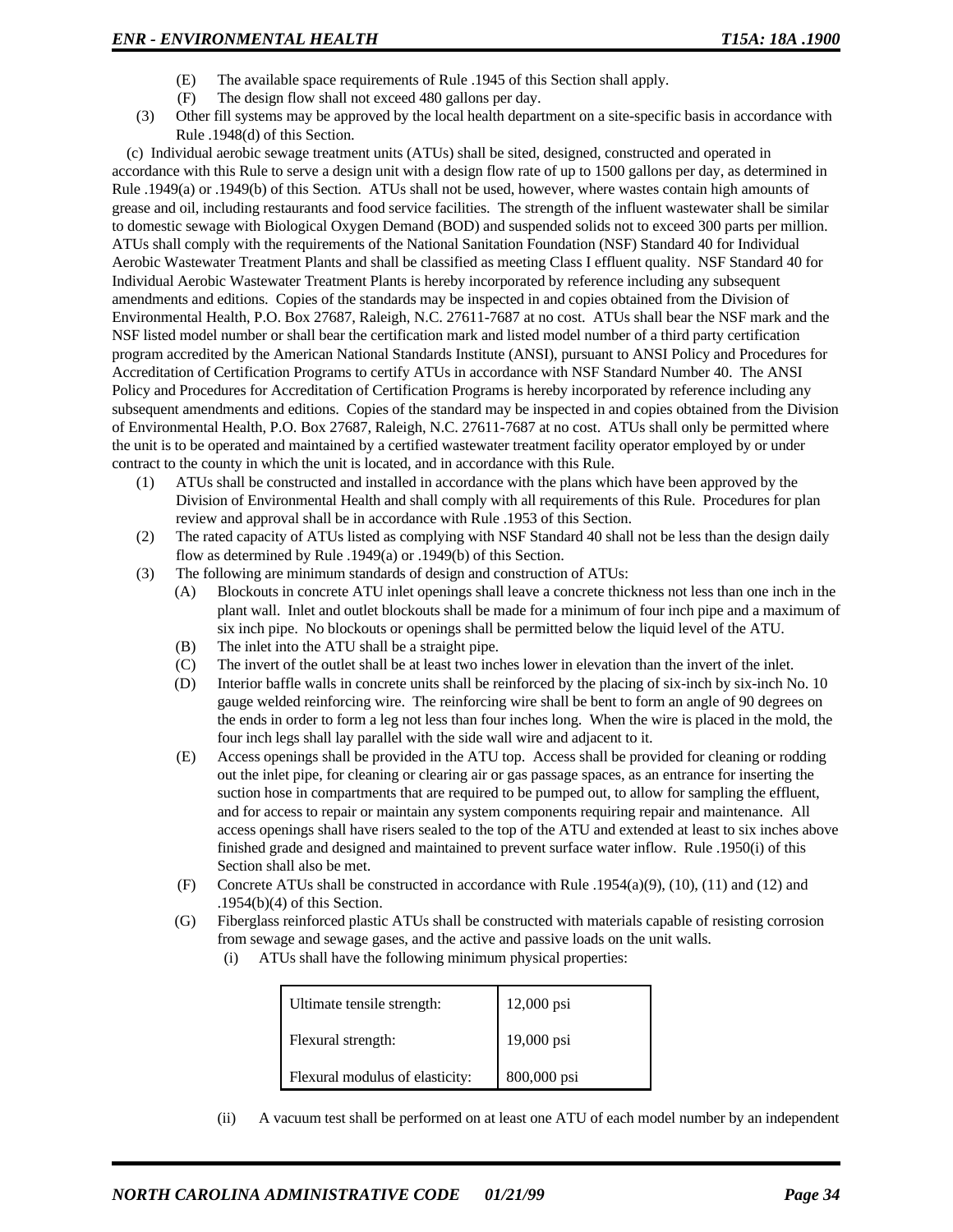testing laboratory, in accordance with ASTM D-4021, Standard Specification for Glass-Fiber Reinforced Polyester Underground Petroleum Storage Tanks, which is hereby incorporated by reference including any subsequent amendments and editions. Copies of the standards may be inspected in and copies obtained from the Division of Environmental Health, P.O. Box 27687, Raleigh, N.C. 27611-7687 at no cost. Unit must withstand negative pressure of 2.5 pounds per square inch (69.3 inches of water) without leakage or failure. Test results shall be included with the specifications that are provided to the state for approval.

- (iii) Composition of the finished unit shall be at least 30 percent fiberglass reinforcement by weight. Minimum wall thickness shall be one-fourth inch. However, a wall thickness of not less than three-sixteenth inch may be allowed in small, isolated areas of the ATU.
- (iv) Interior and exterior surfaces shall have no exposed fibers or projections, no blisters larger than one-fourth inch in diameter, and no pores or indentations deeper than one-sixteenth inch. The tank shall be watertight.
- (H) Prefabricated ATUs other than precast reinforced concrete or fiberglass reinforced plastic units shall be approved on an individual basis based on information furnished by the designer which indicates the unit will provide effectiveness equivalent to reinforced concrete or fiberglass reinforced plastic units.
- (I) ATUs shall bear an imprint identifying the manufacturer, serial number assigned to the manufacturer's plans and specifications approved by the Division of Environmental Health, and the liquid or working capacity of the unit. The imprint shall be located to the right of the blockout or opening made for the outlet pipe on the outside of the unit. ATUs shall also be permanently marked with the date of manufacture adjacent to the unit imprint or on the top of the unit directly above the imprint.
- (J) The design, construction, and operation of ATUs shall prevent bypass of wastewater.
- (K) Electrical circuits to the ATU shall be provided with manual circuit disconnects within a watertight, corrosion-resistant, outside enclosure (NEMA 4X or equivalent) adjacent to the ATU securely mounted at least 12 inches above the finished grade. Control panels provided by the manufacturer shall be installed in a watertight, corrosion-resistant enclosure (NEMA 4X or equivalent) adjacent to the unit or on the side of the facility readily visible from the unit and accessible by maintenance personnel. Conductors shall be conveyed to the disconnect enclosure and control panel through waterproof, gasproof, and corrosion-resistant conduits. Splices and wire junctions, if needed, shall be made outside the ATU in a watertight, corrosion-resistant enclosure (NEMA 4X or equivalent) securely mounted adjacent to the unit at least 12 inches above the finished grade. Wire grips, duct seal, or other suitable material shall be used to seal around wire and wire conduit openings inside the ATU and disconnect enclosure. The ATU shall have an alarm device or devices to warn the user or operator of a unit malfunction or a high water condition. The alarm shall be audible and visible by system users and securely mounted adjacent to the ATU, on the side of the facility in clear view of the unit, or inside the finished occupied space of the facility. If mounted outside, the alarm shall meet NEMA 4X standards or equivalent. The alarm circuit or circuits shall be supplied ahead of any ATU electrical control circuit overload and short circuit protective devices.
- (4) A settling tank shall be required prior to an ATU serving a design unit with a design daily flow greater than 500 gallons, as determined in Rule .1949(a) or .1949(b) of this Section. The liquid capacity of the settling tank shall be at least equal to the design daily flow as determined in Rule .1949(a) or (b) of this Section. The settling tank may either be an approved prefabricated septic tank or another tank specially designed for a specific individual aerobic sewage treatment plant and approved by the Division of Environmental Health as a part of the plans for the plant.
- (5) Ground absorption systems receiving effluent from approved ATUs may be used on sites classified as suitable or provisionally suitable for conventional, modified, or alternative systems in accordance with this Section. The following modifications to siting and design criteria shall be acceptable:
	- (A) The minimum horizontal setback requirements of Rule .1950(a) of this Section shall be met, except as follows:

| (i)   | Any private water supply source, except any uncased well or spring  50 feet. |
|-------|------------------------------------------------------------------------------|
| (ii)  |                                                                              |
| (iii) |                                                                              |
| (iv)  |                                                                              |
| (v)   |                                                                              |
| (vi)  |                                                                              |
|       | from normal pool elevation.                                                  |
| (vii) |                                                                              |
|       | from flood pool elevation.                                                   |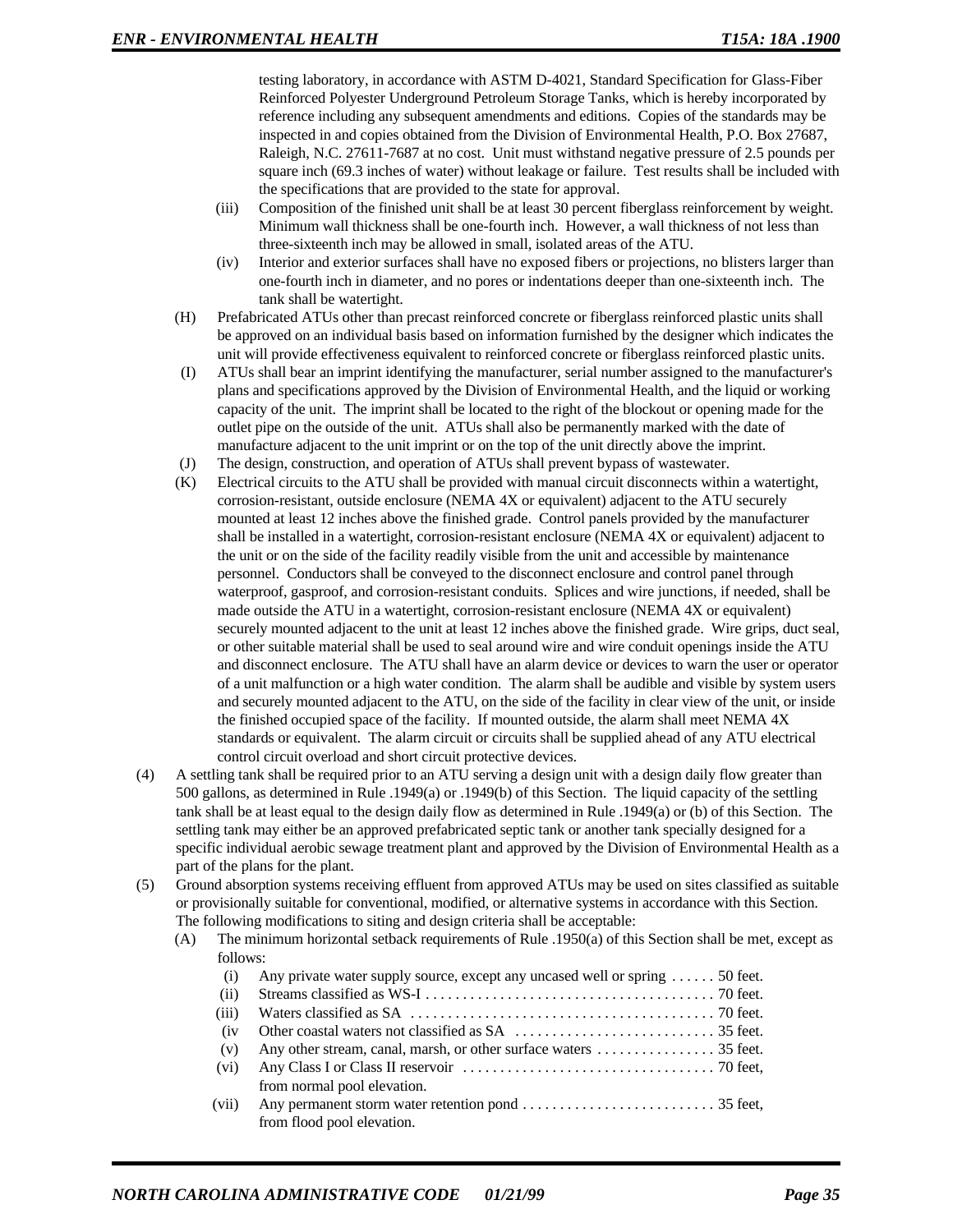- (viii) Any other lake or pond  $\dots \dots \dots \dots \dots \dots \dots \dots \dots \dots \dots \dots \dots$  35 feet, from normal pool elevation.
- (B) The requirements of Rules .1955(m), .1956(1), .1956(2), .1956(6), .1957(b)(1), and .1957(b)(2) of this Section shall be met, except as follows:
	- (i) A low-pressure pipe system shall not be required where the separation between the bottom of the nitrification trench and any soil wetness condition is at least 12 inches, but less than 18 inches, and more than six inches of this separation consists of Group I soils.
	- (ii) The restriction in Rule .1956(6)(a)(v) of this Section that saprolite be overlain by at least one foot of suitable or provisionally suitable naturally occurring soil shall not apply.
	- (iii) For new fill systems, a low pressure pipe system shall not be required in order for the minimum separation distance between the trench bottom and any unsuitable soil horizon, rock, or saprolite to be reduced to 18 inches.
	- (iv) For existing fill systems, the minimum separation requirements of Rule .1957(b)(2)(D) of this Section shall be reduced from 48 to 36 inches for conventional systems and from 24 to 18 inches for low-pressure pipe system.
- (C) The maximum long-term acceptance rate shall be increased by 25 percent for any ground absorption system in soils which are Groups I or II with suitable structure and clay mineralogy. No other reductions in linear footage of nitrification trench or system area shall be applied, except where based on an adjusted design daily sewage flow rate granted in accordance with Rule .1949(c) of this Section.
- (6) Prior to issuance of an Operation Permit for an ATU, the manufacturer or his licensed representative shall certify that the unit has been properly installed and a contract for operation and maintenance shall have been executed between the unit owner and the county in accordance with Rule .1961(b) of this Section. It shall be a condition of the Operation Permit that subsequent owners of an ATU execute such a contract.

The contract shall include the specific requirements for maintenance and operation, responsibilities for maintenance and operation, responsibilities of the owner and system operator, provisions that the contract shall be in effect for as long as the system is in use, and other requirements for the continued proper performance of the ATU.

A condition of the Operation Permit shall be that the unit continue to perform in accordance with Class I effluent quality requirements of the National Sanitation Foundation (NSF) Standard Number 40 effective on the date the improvement permit was issued.

- (7) Performance monitoring shall be carried out by the operator.
	- (A) During each inspection, the operator shall confirm proper mechanical performance, conduct a visual check for unusual color, clogging, oily film, odors, foam, measure settleable aeration chamber solids, and ascertain the need for removing solids, backwash and cleaning of filters, and other maintenance activities. The ground absorption system shall also be inspected and an evaluation of performance shall be made. The operator shall take the necessary steps to assure that needed maintenance is carried out.
	- (B) Semi-annually, samples shall be collected by the system operator and analyzed by a state-approved wastewater testing laboratory of the effluent for Five-Day Biological Oxygen Demand, Suspended Solids, and pH. The aeration tank shall be sampled for mixed liquor suspended solids.
	- (C) Performance monitoring results shall be reported to the local health department and the state quarterly.
	- (D) Remedial action and additional sampling shall be required if monitoring results or inspection indicate that Class I effluent standards are not met.

*History Note: Authority G.S. 130A-335(e),(f); 130A-342; Eff. July 1, 1982; Amended Eff. April 1, 1993; May 1, 1991; December 1, 1990; January 1, 1990.*

### **.1958 NON-GROUND ABSORPTION SEWAGE TREATMENT SYSTEMS**

(a) Where an approved privy, an approved septic tank system, or a connection to an approved public or community sewage system is impossible or impractical, this Section shall not prohibit the state or local health department from permitting approved non-ground absorption treatment systems utilizing heat or other approved means for reducing the toilet contents to an inert or stabilized residue or to an otherwise harmless condition, rendering such contents noninfectious or noncontaminating. Alternative systems shall be designed to comply with the purposes and intent of this Section.

(b) Holding tanks shall not be considered as an acceptable sewage treatment and disposal system. An improvement permit shall not be issued for a sewage holding tank for any new construction. However, an Authorization to Construct may be issued for a holding tank for pumping and hauling of wastewater effluent to a wastewater system approved under this Section when the owner has provided a showing that a malfunctioning system cannot otherwise be repaired by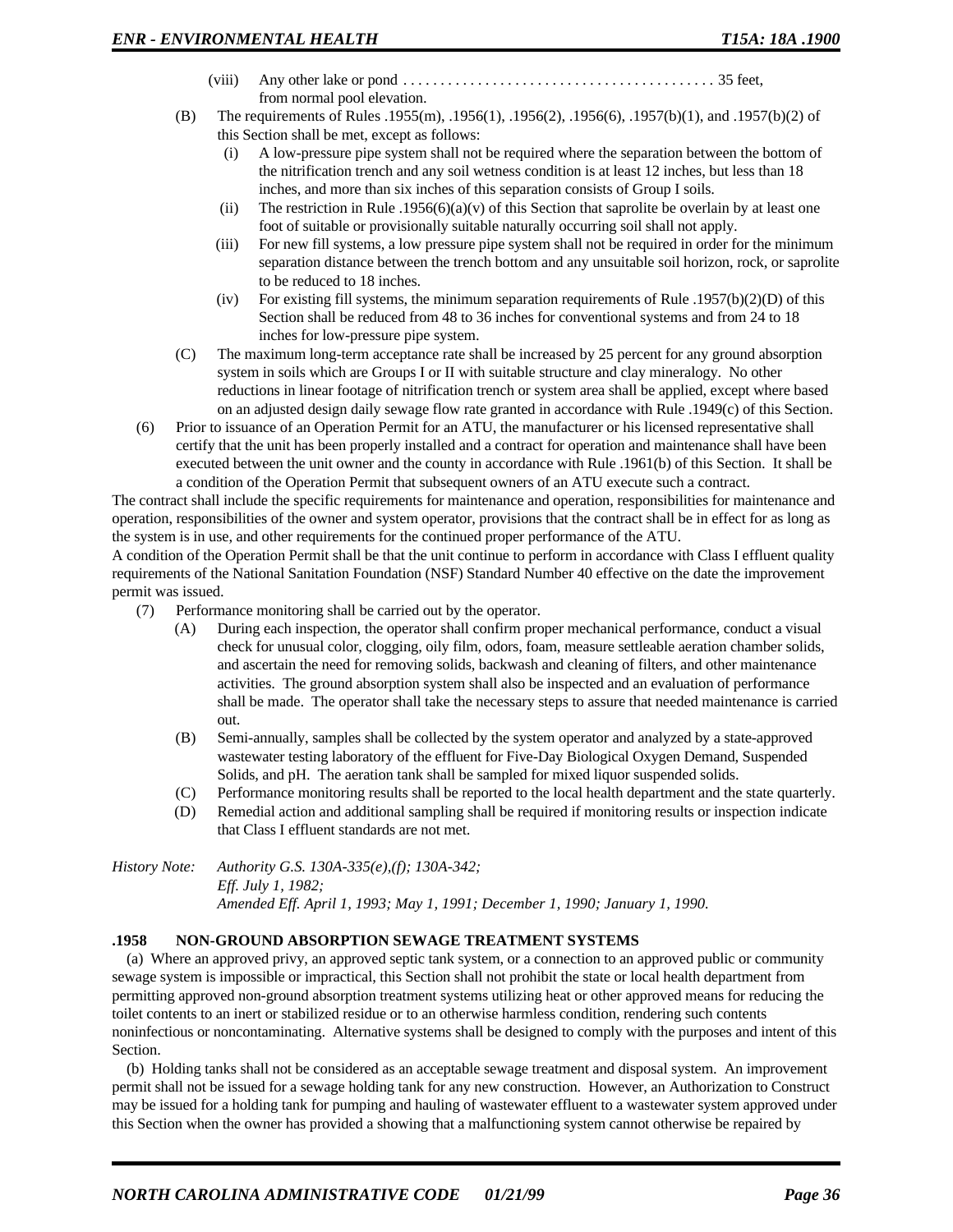connection to a system approved under this Section or to a system approved under the rules of the Environmental Management Commission. Pumping and hauling wastewater effluent shall be performed by a septage management firm permitted in accordance with G.S. 130A-291.1.

(c) Incinerating, composting, vault privies, and mechanical toilets shall be approved by the state agency or local health department only when all of the wastewater is handled by a system approved under this Section.

(d) Sewage recycling systems which discharge treated waste-water meeting the state drinking water standards may be used only for toilet flushing and recycled sewage shall not be used for body contact or human consumption. Such systems must be approved by the state or local health department.

(e) Chemical or portable toilets for human waste may be approved in accordance with G.S. 130A-335. Chemical or portable toilets shall have a watertight waste receptacle constructed of nonabsorbent, acid resistant, noncorrosive material.

*History Note: Authority G.S. 89C; 89E; 89F; 90A; 130A-335; Eff. July 1, 1982; Amended Eff. August 1, 1991; January 1, 1990; Temporary Amendment Eff. January 20, 1997; Amended Eff. August 1, 1998.*

### **.1959 PRIVY CONSTRUCTION**

An "approved privy" shall consist of a pit, floor slab, and seat assembly housed in a building which affords privacy and reasonable protection from the weather.

- (1) The pit shall consist of an excavation at least 42 inches square and in no case shall the bottom of an excavation be closer than one foot from the seasonally high water table or rock.
- (2) The pit shall be properly curbed to prevent caving. In sandy or loose soil, the curb should extend the full depth of the pit. In tight soils, partial curbing is acceptable if it prevents caving.
- (3) The privy floor slab shall be constructed of reinforced concrete. Where it is impractical to secure or construct reinforced concrete floor assemblies, wood construction shall be acceptable provided the floor slab is made of rough sub-flooring and covered with tight tongue-and-groove flooring or other type flooring materials to provide strength and prevent entrance of flies and mosquitoes to the privy pit. Where wood construction is used, floors shall be anchored to at least four-inch by four-inch sills.
- (4) Wood used for riser, seat assemblies, and the floor slab shall be tongue-and-groove or plywood (exterior or marine) material.
- (5) Privies shall not be used for the disposal of water-carried sewage.

*History Note: Authority G.S. 130A-335(e); Eff. July 1, 1982; Amended Eff. December 1, 1990.*

#### **.1960 MAINTENANCE OF PRIVIES**

(a) Any person owning or controlling the property upon which a privy is located shall be responsible for these requirements:

- (1) The privy building shall afford a reasonable degree of protection from bad weather conditions.
- (2) When the pit becomes filled to within 18 inches of the top of the ground, the privy building shall be moved to a new pit and the old pit completely covered with earth.
- (3) If the pit caves in, a new pit shall be provided.

(b) The tenant or person occupying the property shall be responsible for these requirements:

- (1) The walls, floors, and seat of the privy and grounds immediately adjacent to the building shall be kept in a clean and decent condition.
- (2) Fowl and other animals shall not be harbored in the privy building.
- (3) Seat cover shall be hinged and closed at all times when the privy is not in use.
- (4) Flies shall be excluded from the pit at all times.
- (5) Ashes, garbage, and trash shall be kept out of the pit.

*History Note: Authority G.S. 130A-335(e) and (f); Eff. July 1, 1982; Amended Eff. January 1, 1990.*

#### **.1961 MAINTENANCE OF SEWAGE SYSTEMS**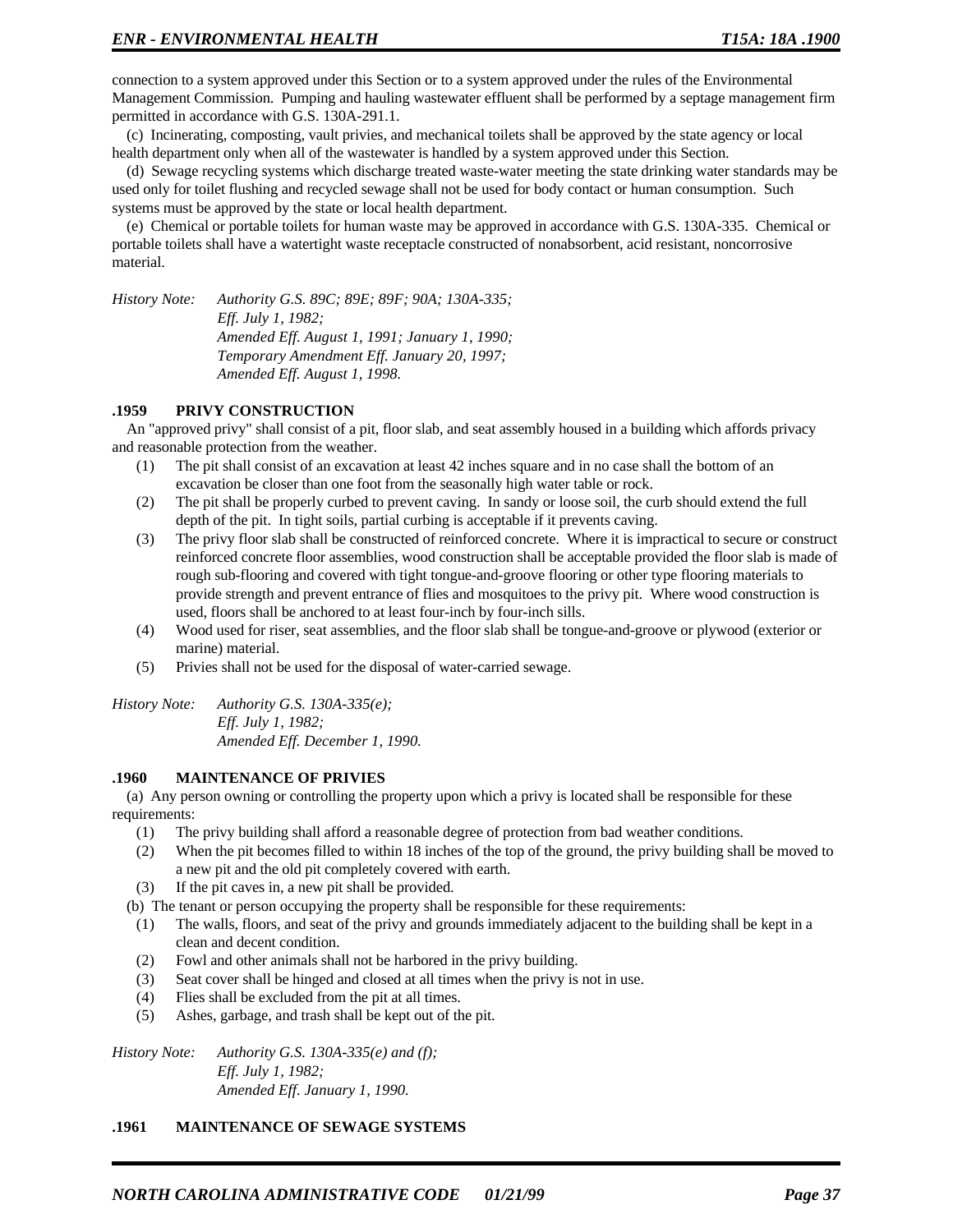(a) Any person owning or controlling the property upon which a ground absorption sewage treatment and disposal system is installed shall be responsible for the following items regarding the maintenance of the system:

- (1) Ground absorption sewage treatment and disposal systems shall be operated and maintained to prevent the following conditions:
	- (A) a discharge of sewage or effluent to the surface of the ground, the surface waters, or directly into groundwater at any time; or
	- (B) a back-up of sewage or effluent into the facility, building drains, collection system, or freeboard volume of the tanks; or
	- (C) a free liquid surface within three inches of finished grade over the nitrification trench for two or more observations made not less than 24 hours apart. Observations shall be made greater than 24 hours after a rainfall event.

The system shall be considered to be malfunctioning when it fails to meet one or more of these requirements, either continuously or intermittently, or if it is necessary to remove the contents of the tank(s) at a frequency greater than once per month in order to satisfy the conditions of Parts (A), (B), or (C) of this Paragraph. Legal remedies may be pursued after an authorized agent has observed and documented one or more of the malfunctioning conditions and has issued a notice of violation.

(2) Ground absorption sewage treatment and disposal systems shall be checked, and the contents of the septic tank removed, periodically from all compartments, to ensure proper operation of the system. The contents shall be pumped whenever the solids level is found to be more than 1/3 of the liquid depth in any compartment.

(b) System management in accordance with Tables V(a) and V(b) of this Rule shall be required for all systems installed or repaired after July 1, 1992. After July 1, 1992, system management in accordance with Tables V(a) and V(b) shall be required for all existing Type V and Type VI systems.

(c) No Improvement Permit or Construction Authorization shall be issued for Type IV, Type V, or Type VI systems, unless a management entity of the type specified in Table V(b) is specifically authorized, funded, and operational to carry out this management program in the service area where the proposed system is to be located.

(d) A local health department may be the public management entity only for systems classified Type IV, V(a) and V(b) and only when specifically authorized by resolution of the local board of health.

(e) A contract shall be executed between the system owner and a management entity prior to the issuance of an Operation Permit for a system required to be maintained by a public or private management entity, unless the system owner and certified operator are the same. The contract shall include the specific requirements for maintenance and operation, responsibilities of the owner and system operator, provisions that the contract shall be in effect for as long as the system is in use, and other requirements for the continued proper performance of the system. It shall also be a condition of the Operation Permit that subsequent owners of the system execute such a contract.

(f) Inspections of the system shall be performed by a management entity at the frequency specified in Table V(b). The management entity shall report the results of their inspections to the local health department at the specified reporting frequency. However, where inspections indicate the need for system repairs, the management entity shall notify the local health department within 48 hours in order to obtain a Construction Authorization for the repairs.

(g) The management entity shall be responsible for assuring routine maintenance procedures and monitoring requirements in accordance with the conditions of the Operation Permit and the contract.

(h) Sewage systems with multiple components shall be classified by their highest or most complex system type in accordance with Table V to determine local health department and management entity responsibilities.

(i) Sewage systems not identified in this Rule shall be classified by the Division of Environmental Health after consultation with the appropriate commission governing operators of pollution control facilities.

(j) The local health department shall routinely review the performance and operation reports submitted in accordance with Table V(b) of this Rule and shall perform an on-site inspection of the systems as required in Table V(a).

(k) The certified operator shall hold a valid and current certificate from the appropriate commission, and nothing in this Section shall preclude any requirements for system operators, in accordance with Article 3 of G.S. 90A.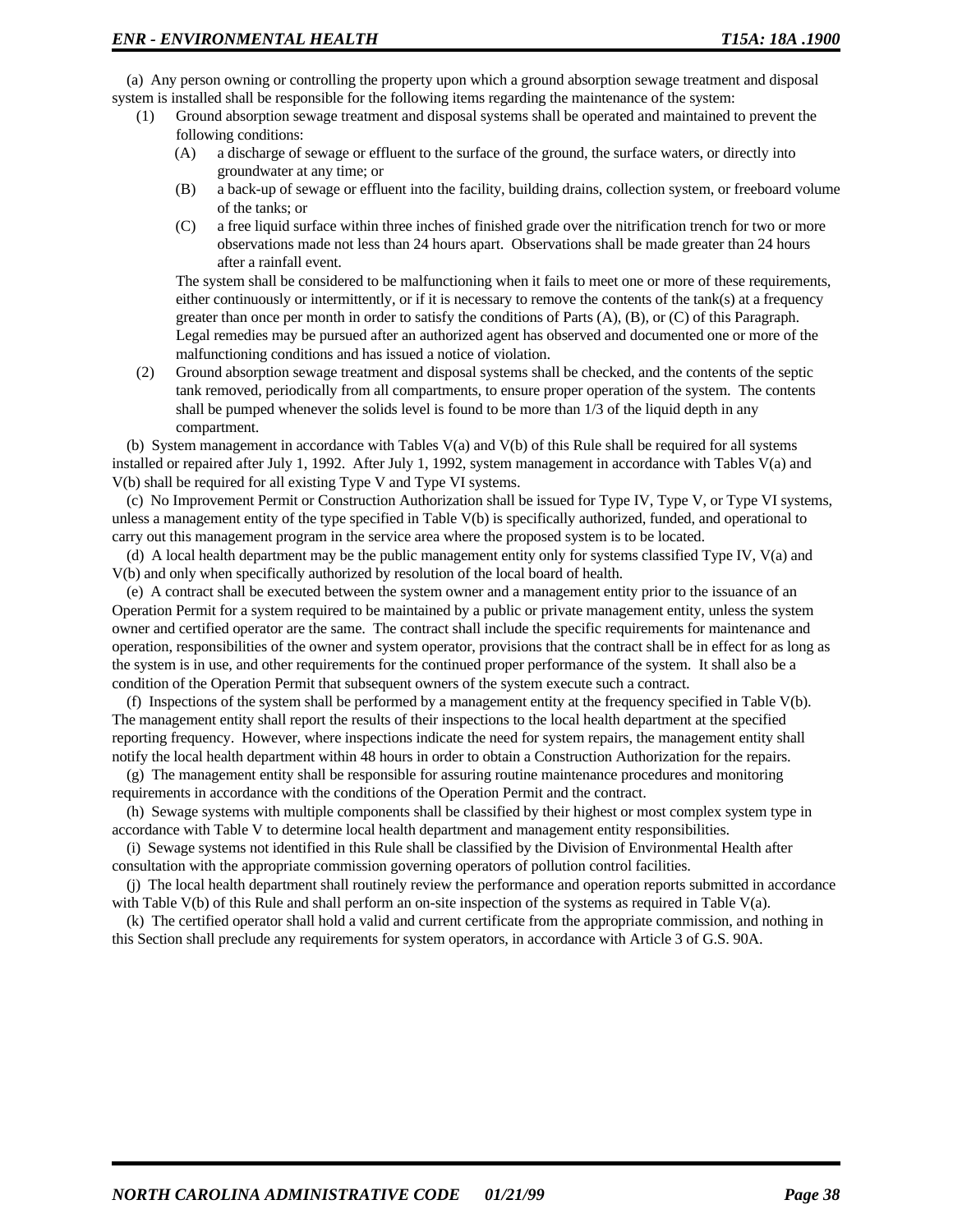| TABLE V(a)                               |                                                                                                                                                                                                                                                                                                                             |                                                                                      |                                          |  |  |
|------------------------------------------|-----------------------------------------------------------------------------------------------------------------------------------------------------------------------------------------------------------------------------------------------------------------------------------------------------------------------------|--------------------------------------------------------------------------------------|------------------------------------------|--|--|
| LOCAL HEALTH DEPARTMENT RESPONSIBILITIES |                                                                                                                                                                                                                                                                                                                             |                                                                                      |                                          |  |  |
| System<br>Classification                 | System<br>Description                                                                                                                                                                                                                                                                                                       | Permits<br>Required                                                                  | Minimum<br>System<br>Review<br>Frequency |  |  |
| Type I                                   | a. Privy<br>b. Chemical toilet<br>c. Incinerating toilet<br>d. Other toilet system<br>e. Grease trap                                                                                                                                                                                                                        | Improvement<br>Permit, Construction<br>Authorization, and<br><b>Operation Permit</b> | N/A                                      |  |  |
| Type II                                  | a. Conventional septic system<br>(single-family or 480 GPD<br>or less)<br>b. Conventional septic system<br>with 750 linear feet of<br>nitrification line or less<br>c. Conventional system with shallow<br>placement                                                                                                        | Improvement<br>Permit, Construction<br>Authorization, and<br><b>Operation Permit</b> | N/A                                      |  |  |
| Type III                                 | a. Conventional septic system<br>>480 GPD (excluding<br>single-<br>family residence)<br>b. Septic system with single effluent<br>pump or siphon<br>c. Gravity fill system<br>d. Dual gravity field system<br>e. PPBPS system, gravity dosed<br>f. Large diameter pipe system<br>g. Other non-conventional trench<br>systems | Improvement<br>Permit, Construction<br>Authorization, and<br><b>Operation Permit</b> | 5 yrs. (IIIb<br>only)                    |  |  |
| Type IV                                  | a. Any system with LPP distribution<br>b.<br>System with more than 1 pump or<br>siphon                                                                                                                                                                                                                                      | Improvement<br>Permit, Construction<br>Authorization, and<br><b>Operation Permit</b> | 3 yrs.                                   |  |  |
| Type V                                   | a. Sand filter pretreatment system<br>b. Any $>3000$ -GPD septic tank<br>system with a nitrification field<br>designed for $>1500$ GPD<br>c. Aerobic Treatment Unit (ATU)<br>d. Other mechanical, biological, or<br>chemical pretreatment plant<br>$(>3000$ -GPD)                                                           | Improvement<br>Permit, Construction<br>Authorization, and<br><b>Operation Permit</b> | $12 \text{ mos.}$                        |  |  |
| Type VI                                  | a. Any >3000-GPD system with<br>mechanical, biological or chemical<br>pretreatment system plant<br>b. Wastewater reuse/recycle                                                                                                                                                                                              | Improvement<br>Permit, Construction<br>Authorization, and<br><b>Operation Permit</b> | 6 mos.                                   |  |  |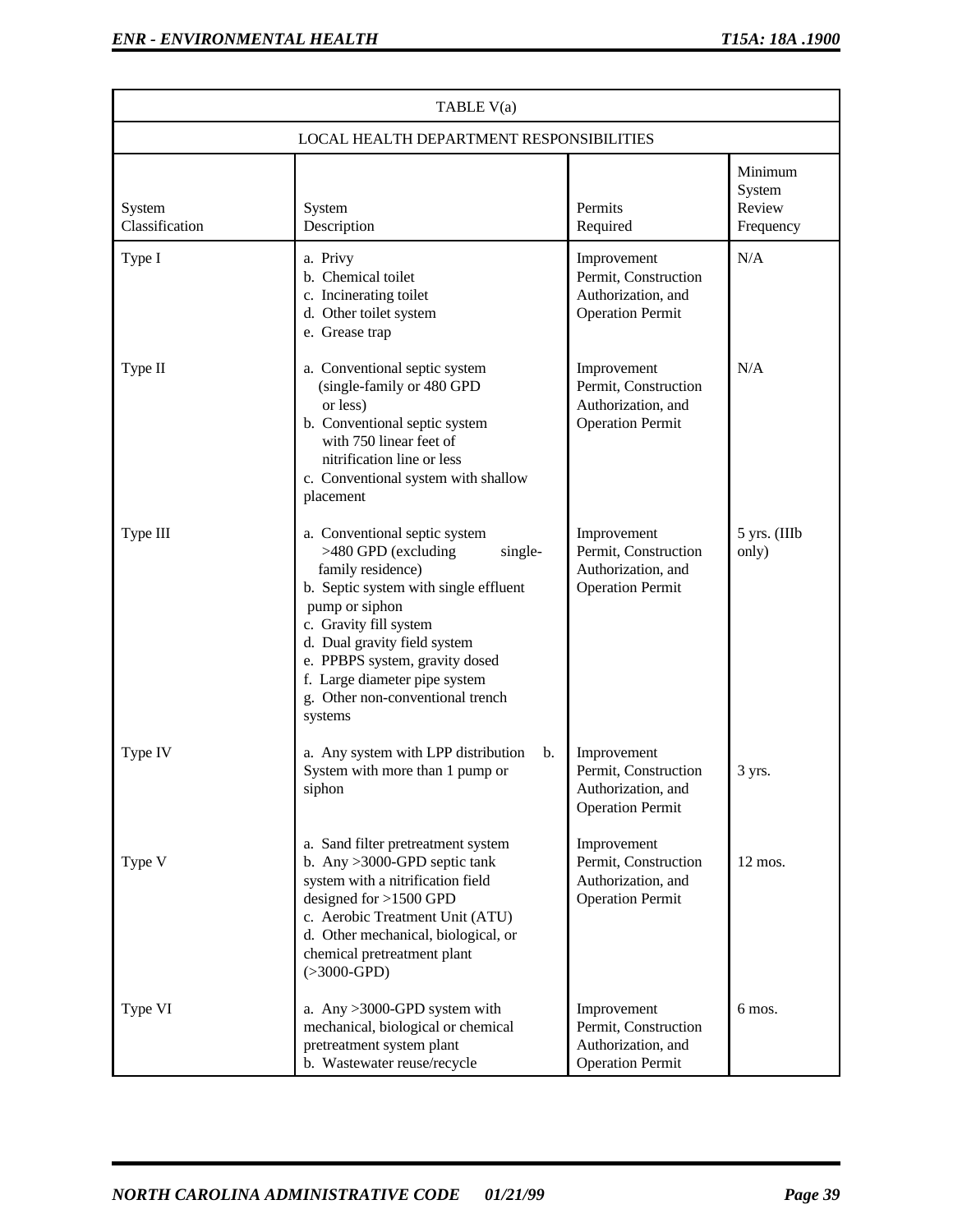| System<br>Classification | Management<br>Entity                                                                               | Minimum System<br>Inspection/Maintenance<br>Frequency                                                                                                                                     | Reporting<br>Frequency |
|--------------------------|----------------------------------------------------------------------------------------------------|-------------------------------------------------------------------------------------------------------------------------------------------------------------------------------------------|------------------------|
| Type I                   | Owner                                                                                              | N/A                                                                                                                                                                                       | N/A                    |
| Type II                  | Owner                                                                                              | N/A                                                                                                                                                                                       | N/A                    |
| Type III                 | Owner                                                                                              | N/A                                                                                                                                                                                       | N/A                    |
| Type IV                  | <b>Public Management Entity</b><br>with a Certified Operator<br>or a private Certified<br>Operator | $2/\mathrm{yr}$                                                                                                                                                                           | $12 \text{ mos.}$      |
| Type V                   | <b>Public Management Entity</b><br>with a Certified Operator<br>or a private Certified<br>Operator | a. $2/yr$ (0-1500 GPD)<br>$4/yr$ (1500-3000 GPD)<br>12/yr (3000-10000 GPD)<br>$1/wk$ ( $>10000$ GPD)<br>b. $12/yr$ (3000-10000 GPD)<br>$1/wk$ ( $>10000$ GPD)<br>c. $4/yr$ .<br>d. 12/yr. | 6 mos.                 |
| Type VI                  | <b>Public Management Entity</b><br>with a Certified Operator                                       | a. $1/wk$ (3000-10000 GPD)<br>2/wk (10000-25000 GPD)<br>3/wk (25000-50000 GPD)<br>5/wk (>75000 GPD)<br>b. 12/yr                                                                           | $3$ mos.               |

# TABLE V(b) MANAGEMENT ENTITY RESPONSIBILITIES

(l) A sewage collection, treatment, and disposal system that creates or has created a public health hazard or nuisance by surfacing of effluent or discharge directly into groundwater or surface waters, or that is partially or totally destroyed shall be repaired within 30 days of notification by the state or local health department unless the notification otherwise specifies a repair period in writing. If a system described in the preceding sentence has for any reason been disconnected, the system shall be repaired prior to reuse. The state or local health department shall use its best professional judgement in requiring repairs that will reasonably enable the system to function properly. If, for any reason, a sewage collection, treatment, and disposal system is found to be nonrepairable, or is no longer required, the system shall not be used, and may be required to have any contents removed, collapse any components and backfill, or otherwise secured as directed by the authorized agent to protect the public health and safety.

(m) When necessary to protect the public health, the state or local health department may require the owner or controller of a malfunctioning system to pump and haul sewage to an approved wastewater system during the time needed to repair the system.

*History Note: Filed as a Temporary Amendment Eff. July 3, 1991, for a period of 180 days to expire on December 30, 1991; Filed as a Temporary Amendment Eff. June 30, 1990, for a period of 180 days to expire on December 27, 1990; Authority G.S. 130A-335(e),(f); Eff. July 1, 1982; Amended Eff. August 1, 1991; October 1, 1990; January 1, 1990; August 1, 1988; Temporary Amendment Eff. January 20, 1997; Amended Eff. August 1, 1998.*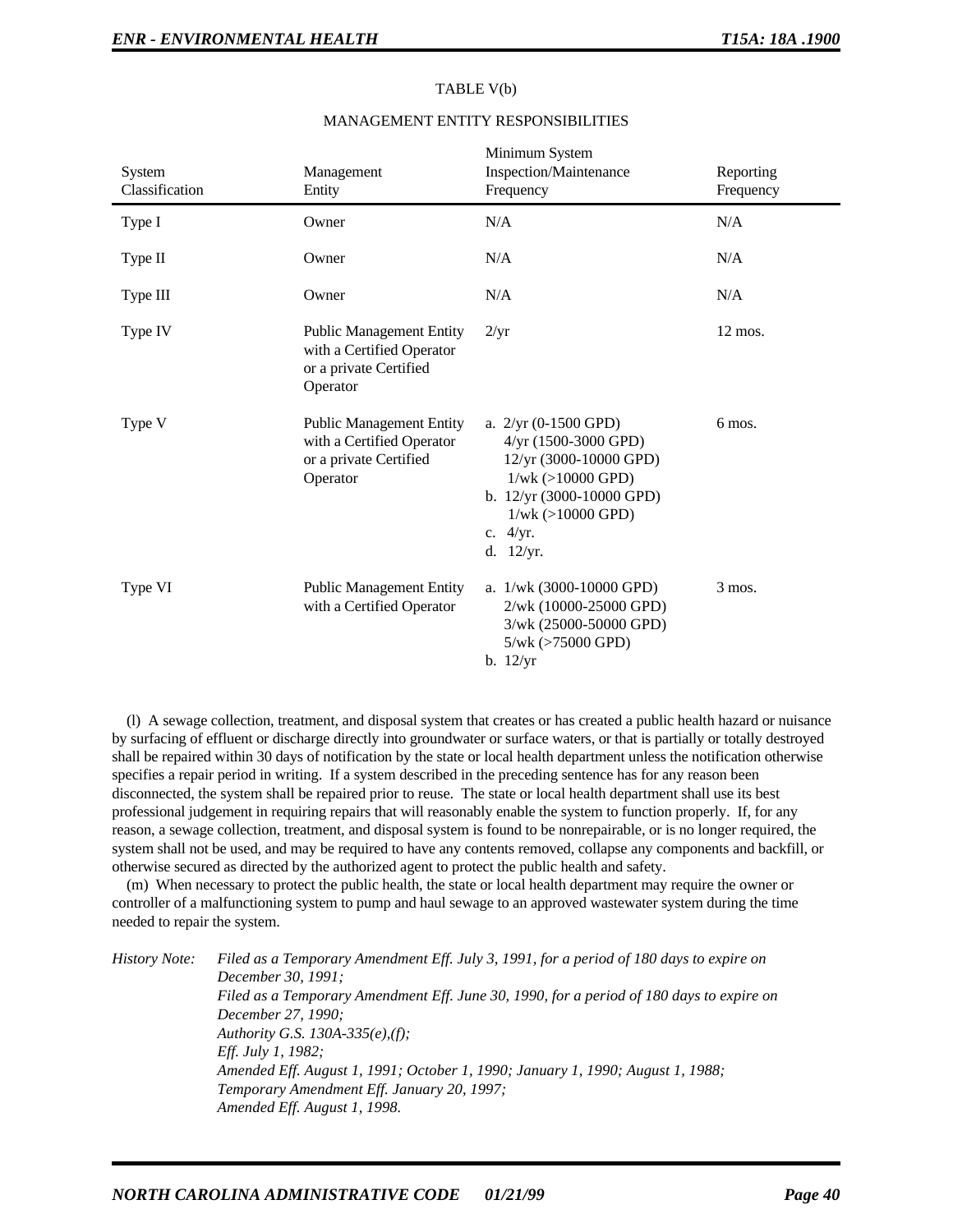# **.1962 APPLICABILITY**

The provisions of this Section shall not apply to properly functioning sewage collection, treatment, and disposal systems in use or for which a valid permit to install a system has been issued prior to July 1, 1977. This provision is applicable only where the sewage flow and sewage characteristics are unchanged. This provision does not affect the requirements for system operation, maintenance, and management in accordance with Rule .1961 of this Section.

*History Note: Authority G.S. 130A-335(e); Eff. July 1, 1982; Amended Eff. August 1, 1991; December 1, 1990.*

#### **.1963 DISUSE OF SEWAGE SYSTEM**

*History Note: Authority G.S. 130A-335(e); Eff. July 1, 1982; Repealed Eff. August 1, 1988.*

#### **.1964 INTERPRETATION AND TECHNICAL ASSISTANCE**

(a) The provisions of this Section shall be interpreted, as applicable, in accordance with the recognized principles and practices of soil science, geology, engineering, and public health.

(b) The State will provide technical assistance. Local health departments may obtain technical information and assistance from appropriate personnel as may be needed for interpretation of this Section.

*History Note: Authority G.S. 130A-335(e); Eff. July 1, 1982; Amended Eff. January 1, 1990.*

#### **.1965 APPEALS PROCEDURE**

Appeals concerning the interpretation and enforcement of the rules in this Section shall be made in accordance with G.S. 150B and 10 NCAC 1B.

*History Note: Authority G.S. 130A-335(e); Eff. July 1, 1982; Amended Eff. February 1, 1987.*

#### **.1966 SEVERABILITY**

If any provision of these Rules or the application thereof to any person or circumstance is held invalid, the remainder of the rules or the application of such provisions to other persons or circumstances shall not be affected thereby.

*History Note: Authority G.S. 130A-335(e); Eff. July 1, 1982.*

#### **.1967 INJUNCTIONS**

A person who violates any rule of this Section is subject to the injunctive relief provisions of G.S. 130A-18.

*History Note: Authority G.S. 130A-335(e); Eff. July 1, 1982; Amended Eff. January 1, 1985.*

#### **.1968 PENALTIES**

A person who violates any rule of this Section is subject to the penalty provisions contained in G.S. 130A-22(c) (Administrative Penalties), 130A-23 (Suspension and Revocation of Permits), and 130A-25 (Criminal Penalties).

*History Note: Authority G.S. 130A-335(e); Eff. July 1, 1982; Amended Eff. January 1, 1985.*

### **.1969 EXPERIMENTAL AND INNOVATIVE SYSTEMS, COMPONENTS, OR DEVICES**

Experimental and innovative (E & I) systems are any wastewater systems, system components, or devices that are not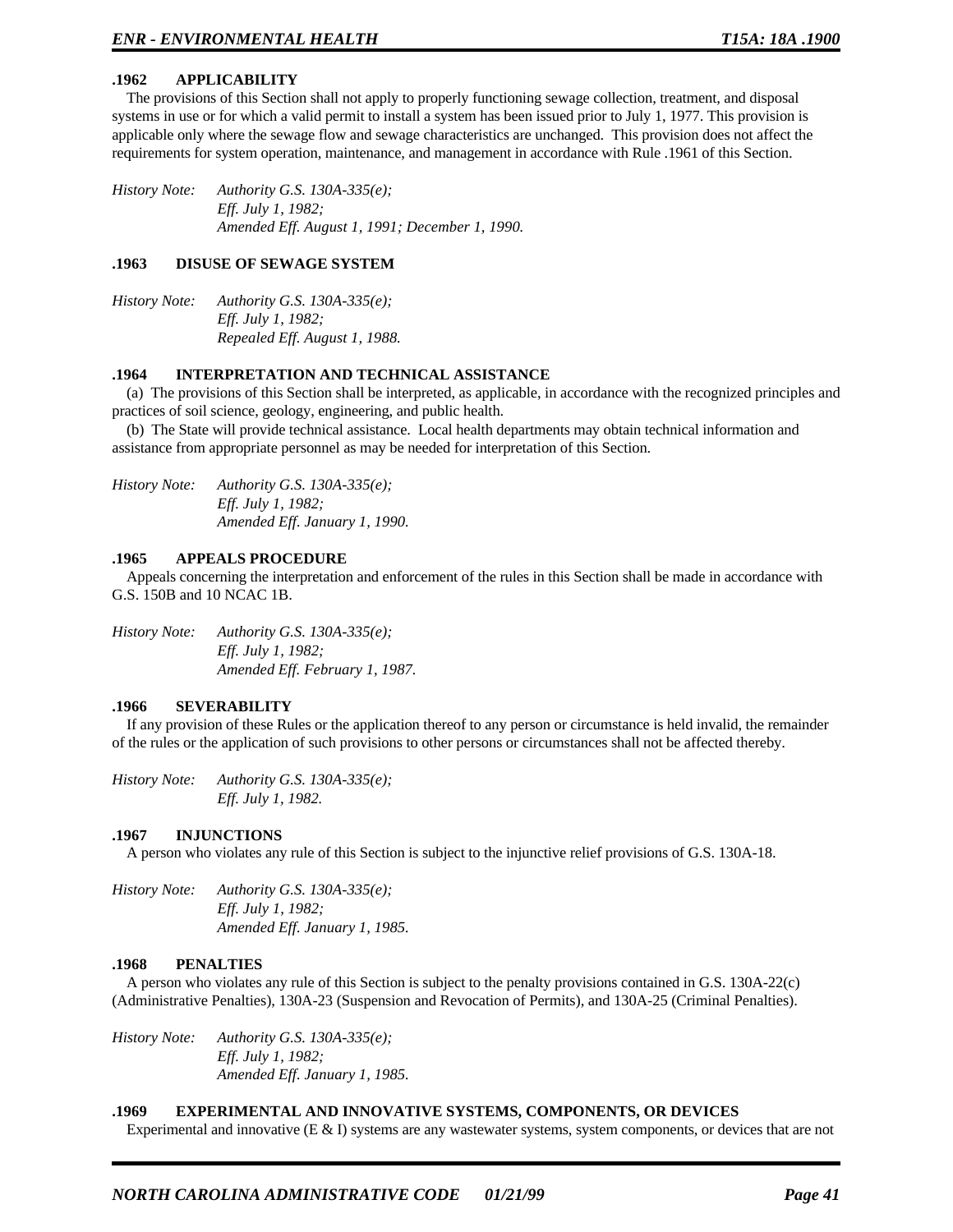specifically described in Rules .1955, .1956, .1957, or .1958 of this Section, including any system for which reductions are proposed in the minimum horizontal or vertical separation requirements or increases are proposed to the maximum long-term acceptance rates of this Section. This Rule shall provide for the approval and permitting of E & I systems.

- (1) An application shall be submitted in writing to the State for an E & I system. The application shall include the following, as applicable:
	- (a) specification of the type of approval requested as either innovative, experimental or both;
	- (b) description of the system, including materials used in construction, and its proposed use;
	- (c) summary of pertinent literature, published research, and previous experience and performance with the system;
	- (d) results of any available testing, research or monitoring of pilot systems or full-scale operational systems conducted by a third party research or testing organization;
	- (e) identity and qualifications of any proposed research or testing organization and the principal investigators, and an affidavit certifying that the organization and principal investigators have no conflict of interest and do not stand to gain financially from the sale of the E  $&$  I system;
	- (f) objectives, methodology, and duration of any proposed research or testing;
	- (g) specification of the number of systems proposed to be installed, the criteria for site selection, and system monitoring and reporting procedures;
	- (h) operation and maintenance procedures, system classification, proposed management entity and system operator;
	- (i) procedure to address system malfunction and replacement or premature termination of any proposed research or testing; and
	- (j) notification of any proprietary information, system, component, or device.
- (2) The State shall review all applications submitted and evaluate at least the following:
	- (a) the completeness of the application, and whether additional information is needed to continue the review;
	- (b) whether the system meets the standards of an innovative system under Paragraph (3) of this Rule, or whether the system meets the standards of an experimental system under Paragraph (4) of this Rule, as applicable.
- (3) INNOVATIVE SYSTEMS: Innovative systems shall be reviewed and approved by the State, and the local health department may permit innovative systems in accordance with the following:
	- (a) The State shall approve the system as an innovative system if the following standards have been met;
		- (i) The system, shall have been demonstrated to perform equal or superior to a system, which is described in Rules .1955, .1956, .1957 or .1958, based upon controlled pilot-scale research studies or statistically-valid monitoring of full-scale operational systems.
		- (ii) Materials used in construction shall be equal or superior in physical properties and chemical durability, compared to materials used for similar proposed systems, specifically described in Rules .1955, .1956, .1957 or .1958.
	- (b) When a system is approved as innovative by the State, the applicant shall be notified in writing. Such notice shall include any conditions for use, monitoring, and operation.
	- (c) A local health department shall issue an Improvement Permit for any innovative system approved by the State upon a finding that the provisions of this Rule including any conditions are met. Use of an innovative system and any conditions shall be described on the Improvement Permit and the Certificate of Completion or Operation Permit.
- (4) EXPERIMENTAL SYSTEMS: A system may be approved for use as an experimental system as part of a research or testing program which has been approved by the State. The research or testing program shall be conducted by a third party research or testing organization which has knowledge and experience relevant to the proposed research or testing and has no conflict of interest and does not stand to gain financially from the sale of the proposed system.
	- (a) To be approved by the State, the proposed research or testing program shall include the following:
		- (i) The research program shall be designed such that, if the objectives are met, the system would satisfy the standards for approval as an innovative system under Paragraph (3) of this Rule.
		- (ii) Research design and testing methodology shall have a reasonable likelihood of meeting the objectives.
	- (b) The State shall notify the applicant and the applicable local health departments when the proposed research or testing program has been approved for an experimental system. Such notice shall include, but not be limited to, conditions for siting, operation, monitoring and maintenance, and number of systems which can installed.
	- (c) A local health department may issue an Improvement Permit for an experimental system when the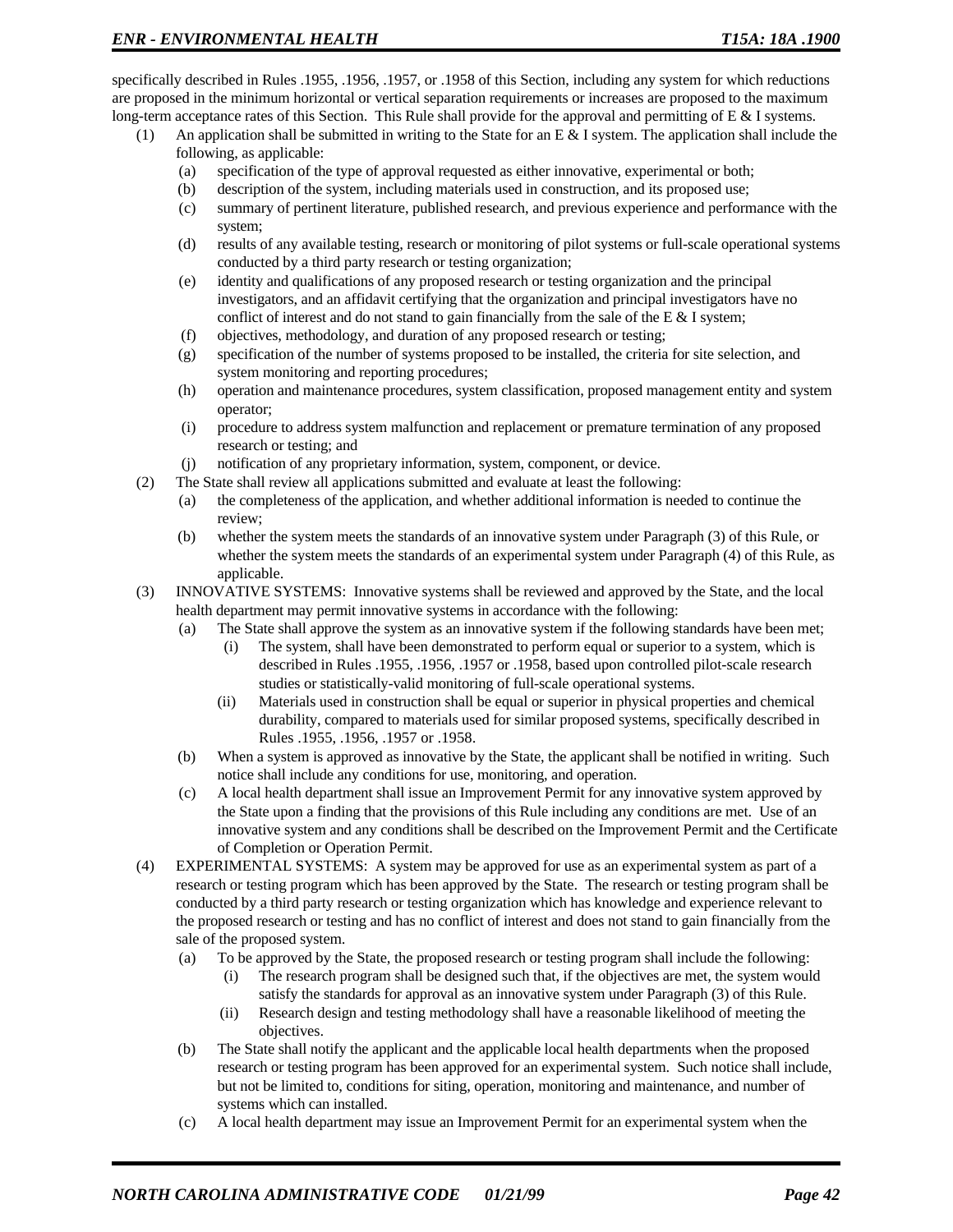following conditions are met:

- (i) There is an application for an Improvement Permit in accordance with Rule .1937(c) of this Section, with the proposed use of an experimental system specified.
- (ii) The proposed site is included as part of an approved research or testing program and any conditions specified for use of the system have been met.
- (iii) When an experimental system is proposed to serve a residence, place of business or place of public assembly, there shall be a repair area using a non-experimental backup system in accordance with the provisions of Rule .1945(b) of this Section, except:
	- (A) When an existing and properly functioning wastewater system is available for immediate use, including connection to a public or community wastewater system; or
	- (B) When the experimental system is used as a repair to an existing malfunctioning system; or
	- (C) When the experimental system is to serve a vehicular, portable structure built on a chassis and designed to be used as a residence, place of business, or place of public assembly without a permanent foundation, in which case sufficient available space shall be reserved for the installation of a replacement system at least equal to the initial experimental system.
- (iv) When an experimental system is proposed which shall not serve a residence, place of business, or place of public assembly, a repair area or backup system shall not be required.
- (v) The application for an experimental system shall include statements that the property owner is aware of its experimental nature, that the local health department and State do not guarantee or warrant that these systems will function in a satisfactory manner for any period of time, and that use of the system may need to be discontinued if the system malfunctions and is found to be nonrepairable, or if the proposed research or testing program is prematurely terminated. Such statements shall be signed by the owner.
- (vi) The owner of the site on which an experimental system is proposed shall execute a easement granting rights of access to the system at reasonable hours for monitoring and evaluation to the research or testing organization. This easement shall specify that it is granted for the purposes of researching and testing an experimental wastewater system and shall remain valid as long as the system is to be part of the proposed research or testing program. The easement shall be recorded with the county register of deeds.
- (vii) Provisions shall be made for operation and maintenance of the system.
- (viii) Any special conditions required for the installation of the experimental system shall be specified in the Improvement Permit. Use of an experimental system and any conditions shall be described on the Improvement Permit and any subsequent operation permits, with provisions for a repair area and backup system specified. A condition of the Improvement Permit shall be that the installation be under the direct field supervision of the research or testing organization.
- (ix) The proposed Improvement Permit and any subsequent operation permits for experimental systems shall be reviewed by the State and found to be consistent with the approved research or testing program prior to issuance by the local health department.

(d) Upon completion of the installation and prior to use, an Experimental System Operation Permit (ESOP) shall be issued by the local health department. The ESOP shall be valid for a specified period of time not to exceed five years. Special maintenance, monitoring and testing requirements shall be specified as permit conditions, in accordance with the approved research or testing program. Failure to carry out these conditions shall be grounds for permit suspension or revocation.

(e) Prior to expiration of the ESOP and based upon satisfactory system performance as determined during the research or testing program, the local health department shall issue an Operation Permit. Premature termination of the research or testing program shall be grounds for ESOP suspension or revocation.

(f) Upon completion of monitoring, research and testing, the research or testing organization shall prepare a final report including recommendations on future use of the system. If the State determines that the results indicate that the standards of Paragraph (3) of this Rule are met, the State shall approve the use as an innovative system.

- (5) Any proposed changes or modifications in the E & I system shall be submitted for review and approval by the State.
- (6) The State shall suspend or revoke the approval of an E  $\&$  I system upon a finding as follows:
	- (a) The information submitted in the application is falsified.
	- (b) subsequent experience with the system results in altered conclusions about system performance or design.
- (7) Suspension or revocation of an E & I System approval shall not affect systems previously installed pursuant to